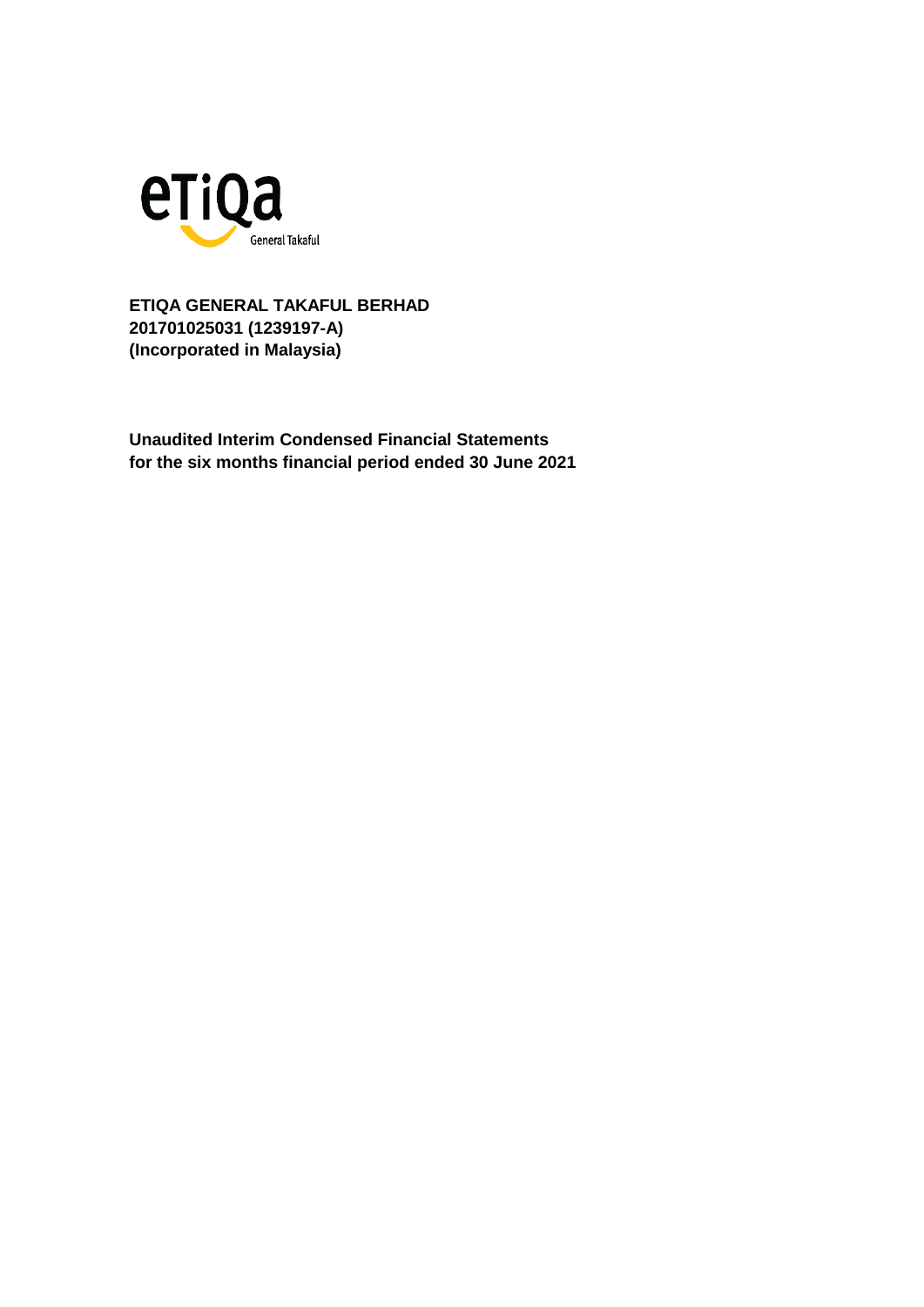| <b>CONTENTS</b>                                               | <b>PAGE</b> |
|---------------------------------------------------------------|-------------|
| Unaudited Interim Condensed Statement of Financial Position   |             |
| Unaudited Interim Condensed Income Statement                  | 2           |
| Unaudited Interim Condensed Statement of Comprehensive Income | 3           |
| Unaudited Interim Condensed Statement of Changes in Equity    | 4           |
| Unaudited Interim Condensed Statement of Cash Flows           | $5 - 6$     |
| Notes to the Unaudited Interim Condensed Financial Statements | 7 - 49      |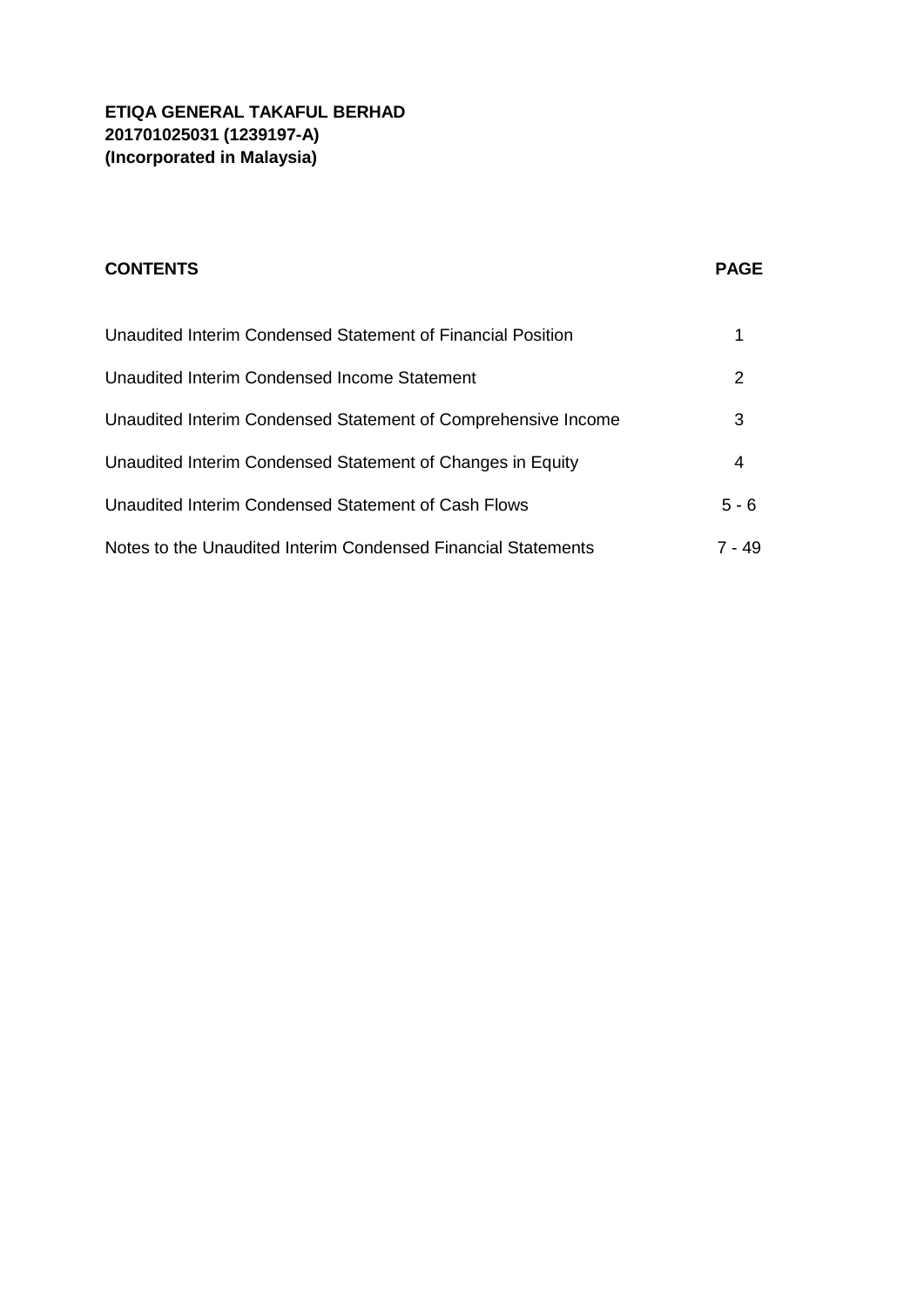#### **UNAUDITED INTERIM CONDENSED STATEMENT OF FINANCIAL POSITION AS AT 30 JUNE 2021**

|                                                              |             | 30.6.2021      |                     |               | 31.12.2020    |                     |               |
|--------------------------------------------------------------|-------------|----------------|---------------------|---------------|---------------|---------------------|---------------|
|                                                              |             | Shareholder's  | General             |               | Shareholder's | General             |               |
|                                                              |             | fund           | <b>Takaful fund</b> | Company       | fund          | <b>Takaful fund</b> | Company       |
|                                                              | <b>Note</b> | <b>RM'000</b>  | <b>RM'000</b>       | <b>RM'000</b> | <b>RM'000</b> | <b>RM'000</b>       | <b>RM'000</b> |
| <b>ASSETS</b>                                                |             |                |                     |               |               |                     |               |
| Property, plant and equipment                                |             | 68             |                     | 68            | 78            |                     | 78            |
| Intangible assets                                            |             | 732            |                     | 732           | 766           |                     | 766           |
| Investments                                                  | 13          | 1,562,768      | 2,214,516           | 3,777,284     | 1,448,721     | 2,228,791           | 3,677,512     |
| Financing receivables                                        |             | 164            |                     | 164           |               |                     |               |
| Retakaful assets                                             | 14          | ÷,             | 362,052             | 362,052       |               | 312,191             | 312,191       |
| Takaful receivables                                          | 15          |                | 96,205              | 96,205        |               | 89,001              | 89,001        |
| Other assets                                                 | 16          | 113,948        | 25,124              | 40,550        | 143,707       | 17,524              | 44,529        |
| Deferred tax assets                                          |             |                | 2,006               | 2,006         |               |                     |               |
| <b>Current tax assets</b>                                    |             |                |                     |               |               | 3,883               | 3,883         |
| Cash and bank balances                                       |             | 1,102          | 4,496               | 5,598         | 2,559         | 37,779              | 40,338        |
| <b>Total assets</b>                                          |             | 1,678,782      | 2,704,399           | 4,284,659     | 1,595,831     | 2,689,169           | 4,168,298     |
| <b>EQUITY, LIABILITIES AND</b><br><b>PARTICIPANTS' FUNDS</b> |             |                |                     |               |               |                     |               |
| <b>Equity</b>                                                |             |                |                     |               |               |                     |               |
| Share capital                                                |             | 870,000        |                     | 870,000       | 870,000       |                     | 870,000       |
| Reserves                                                     | 17          | 384,581        |                     | 384,687       | 467,343       |                     | 468,156       |
| <b>Total equity</b>                                          |             | 1,254,581      |                     | 1,254,687     | 1,337,343     | $\frac{1}{2}$       | 1,338,156     |
| <b>Liabilities and Participants'</b>                         |             |                |                     |               |               |                     |               |
| <b>Funds</b>                                                 |             |                |                     |               |               |                     |               |
| Participants' funds                                          | 18          |                | 204,960             | 204,960       |               | 232,337             | 232,337       |
| Takaful certificate liabilities                              | 19          |                | 1,961,775           | 1,961,775     |               | 1,905,070           | 1,905,070     |
| <b>Expense liabilities</b>                                   | 20          | 146,033        |                     | 146,033       | 139,797       |                     | 139,797       |
| Deferred tax liabilities                                     |             | 2,816          |                     | 2,849         | 12,776        | 8,629               | 21,661        |
| Takaful payables                                             | 21          | $\overline{a}$ | 99,209              | 99,209        |               | 145,538             | 145,538       |
| <b>Other liabilities</b>                                     | 22          | 75,628         | 438,455             | 415,422       | 81,534        | 397,595             | 361,358       |
| <b>Current tax liabilities</b>                               |             | 36,773         |                     | 36,773        | 24,381        |                     | 24,381        |
| Dividend payable                                             | 10          | 162,951        |                     | 162,951       |               |                     |               |
| <b>Total liabilities and</b><br>participants' funds          |             | 424,201        | 2,704,399           | 3,029,972     | 258,488       | 2,689,169           | 2,830,142     |
| Total equity, liabilities and<br>participants' funds         |             | 1,678,782      | 2,704,399           | 4,284,659     | 1,595,831     | 2,689,169           | 4,168,298     |

These unaudited interim condensed financial statements should be read in conjunction with the audited annual financial statements for the financial year ended 31 December 2020 and the accompanying explanatory notes attached to the unaudited interim condensed financial statements.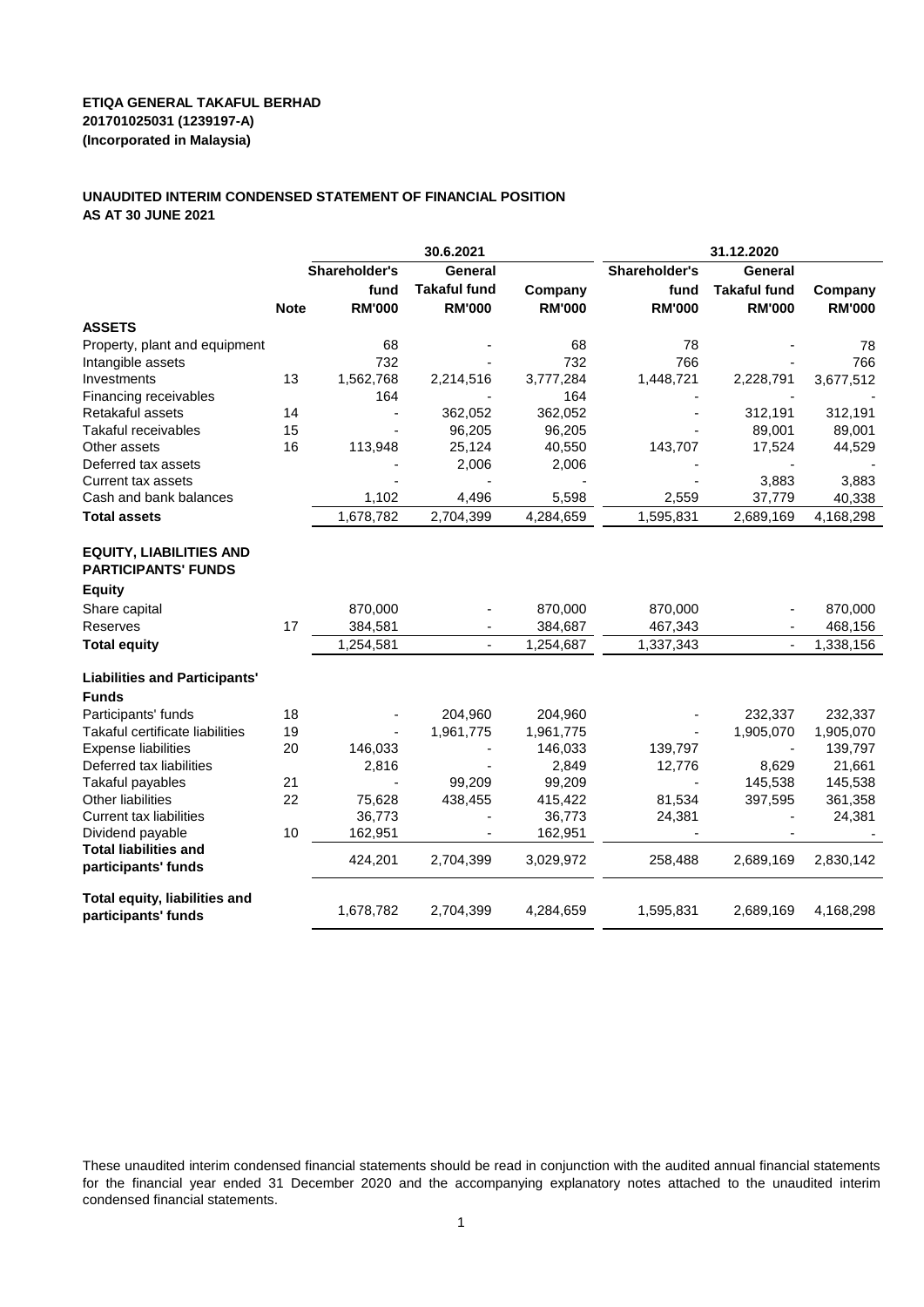#### **UNAUDITED INTERIM CONDENSED INCOME STATEMENT FOR THE SIX MONTHS FINANCIAL PERIOD ENDED 30 JUNE 2021**

|                                                                              |             | 1.1.2021 to 30.6.2021                  |                                                 |                          | 1.1.2020 to 30.6.2020                  |                                                 |                          |
|------------------------------------------------------------------------------|-------------|----------------------------------------|-------------------------------------------------|--------------------------|----------------------------------------|-------------------------------------------------|--------------------------|
|                                                                              | <b>Note</b> | Shareholder's<br>fund<br><b>RM'000</b> | General<br><b>Takaful fund</b><br><b>RM'000</b> | Company<br><b>RM'000</b> | Shareholder's<br>fund<br><b>RM'000</b> | General<br><b>Takaful fund</b><br><b>RM'000</b> | Company<br><b>RM'000</b> |
| <b>Operating revenue</b>                                                     |             | 294,831                                | 858,837                                         | 887,180                  | 282,436                                | 839,869                                         | 865,677                  |
| Gross earned contributions                                                   |             |                                        |                                                 |                          |                                        |                                                 |                          |
| Earned contributions                                                         |             |                                        | 808,083                                         | 808,083                  |                                        | 812,753                                         | 812,753                  |
| ceded to retakaful operators                                                 |             |                                        | (121, 780)                                      | (121, 780)               |                                        | (90, 830)                                       | (90, 830)                |
| Net earned contributions                                                     | 23          | $\blacksquare$                         | 686,303                                         | 686,303                  | ÷,                                     | 721,923                                         | 721,923                  |
| Fee and commission income                                                    | 24          | 266,488                                | 8,205                                           | 8,205                    | 256,628                                | 6,011                                           | 6,011                    |
| Investment income                                                            | 25          | 28,343                                 | 39,544                                          | 67,887                   | 25,808                                 | 37,708                                          | 63,516                   |
| Realised (losses)/gains                                                      |             | (291)                                  | (577)                                           | (868)                    | 27,534                                 | 28,511                                          | 56,045                   |
| Fair value (losses)/gains                                                    |             | (7, 284)                               | (7, 839)                                        | (15, 123)                | 2,938                                  | 3,578                                           | 6,516                    |
| Other operating income/(expenses)                                            | 26          | 2,650                                  | 7,555                                           | 9,275                    | 1,598                                  | (660)                                           | 938                      |
| Other revenue                                                                |             | 289,906                                | 46,888                                          | 69,376                   | 314,506                                | 75,148                                          | 133,026                  |
|                                                                              |             |                                        |                                                 |                          |                                        |                                                 |                          |
| Gross claims paid                                                            |             |                                        | (345, 149)                                      | (345, 149)               |                                        | (324,099)                                       | (324, 099)               |
| Claims ceded to retakaful operators                                          |             |                                        | 18,530                                          | 18,530                   |                                        | 11,199                                          | 11,199                   |
| Gross change in certificate liabilities<br>Change in certificate liabilities |             |                                        | (45, 496)                                       | (109, 509)               |                                        | (181, 916)                                      | (251, 344)               |
| ceded to retakaful operators                                                 |             |                                        | 28,068                                          | 28,068                   | ä,                                     | 81,890                                          | 81,890                   |
| Net claims incurred                                                          |             | $\blacksquare$                         | (344, 047)                                      | (408,060)                |                                        | (412, 926)                                      | (482, 354)               |
|                                                                              |             |                                        |                                                 |                          |                                        |                                                 |                          |
| Management expenses                                                          | 27          | (107, 664)                             |                                                 | (107, 664)               | (109, 703)                             |                                                 | (109, 703)               |
| Change in expense liabilities                                                | 20          | (6, 237)                               |                                                 | (6, 237)                 | 81                                     |                                                 | 81                       |
| Fee and commission expenses                                                  | 30          | (70, 035)                              | (266, 665)                                      | (70, 212)                | (71, 699)                              | (256, 676)                                      | (71, 747)                |
| Tax borne by the participants                                                | 31          |                                        | (3, 351)                                        | (3,351)                  |                                        | (680)                                           | (680)                    |
| Other expenses                                                               |             | (183, 936)                             | (270, 016)                                      | (187, 464)               | (181, 321)                             | (257, 356)                                      | (182, 049)               |
| <b>Operating profit before surplus</b>                                       |             |                                        |                                                 |                          |                                        |                                                 |                          |
| transfers                                                                    |             | 105,970                                | 119,128                                         | 160,155                  | 133,185                                | 126,789                                         | 190,546                  |
| Surplus transferred to                                                       |             |                                        |                                                 |                          |                                        |                                                 |                          |
| participants' funds                                                          |             |                                        | (64, 013)                                       |                          |                                        | (69, 428)                                       |                          |
| Surplus attributable to shareholders                                         |             | 55,115                                 | (55, 115)                                       |                          | 57,361                                 | (57, 361)                                       |                          |
| Profit before taxation and zakat                                             |             | 161,085                                | $\blacksquare$                                  | 160,155                  | 190,546                                | $\blacksquare$                                  | 190,546                  |
| Taxation                                                                     | 31          | (43, 223)                              |                                                 | (43,000)                 | (47, 515)                              |                                                 | (47, 515)                |
| Zakat                                                                        |             | (3, 112)                               | $\overline{\phantom{a}}$                        | (3, 112)                 | (7, 317)                               |                                                 | (7, 317)                 |
| Net profit for the financial period                                          |             | 114,750                                | $\blacksquare$                                  | 114,043                  | 135,714                                | $\blacksquare$                                  | 135,714                  |
|                                                                              |             |                                        |                                                 |                          |                                        |                                                 |                          |
| Basic and diluted earnings per                                               |             |                                        |                                                 |                          |                                        |                                                 |                          |
| share (sen):                                                                 | 32          |                                        |                                                 | 13.11                    |                                        |                                                 | 15.60                    |

These unaudited interim condensed financial statements should be read in conjunction with the audited annual financial statements for the financial year ended 31 December 2020 and the accompanying explanatory notes attached to the unaudited interim condensed financial statements.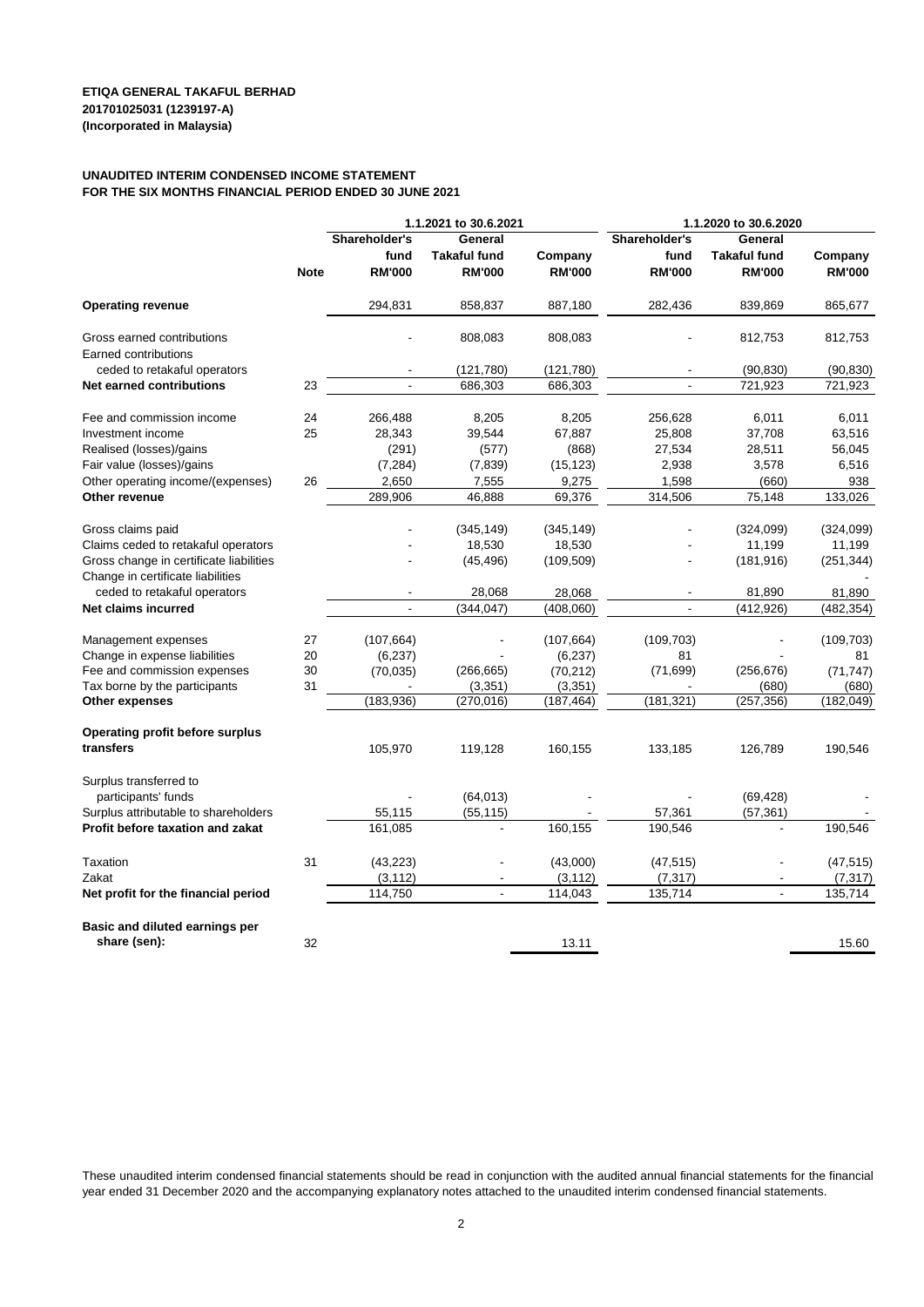#### **UNAUDITED INTERIM CONDENSED STATEMENT OF COMPREHENSIVE INCOME FOR THE SIX MONTHS FINANCIAL PERIOD ENDED 30 JUNE 2021**

|                                                             |             | 1.1.2021 to 30.6.2021 |                         |               | 1.1.2020 to 30.6.2020 |                                |               |  |
|-------------------------------------------------------------|-------------|-----------------------|-------------------------|---------------|-----------------------|--------------------------------|---------------|--|
|                                                             |             | Shareholder's<br>fund | General<br>Takaful fund | Company       | Shareholder's<br>fund | General<br><b>Takaful fund</b> | Company       |  |
|                                                             | <b>Note</b> | <b>RM'000</b>         | <b>RM'000</b>           | <b>RM'000</b> | <b>RM'000</b>         | <b>RM'000</b>                  | <b>RM'000</b> |  |
| Net profit for the financial period                         |             | 114,750               | $\blacksquare$          | 114,750       | 135,714               |                                | 135,714       |  |
| Other comprehensive income:                                 |             |                       |                         |               |                       |                                |               |  |
| Items that may be subsequently                              |             |                       |                         |               |                       |                                |               |  |
| reclassified to income statement:                           |             |                       |                         |               |                       |                                |               |  |
| Net gains on financial assets at                            |             |                       |                         |               |                       |                                |               |  |
| Fair Value through Other<br>Comprehensive Income ("FVOCI"): |             |                       |                         |               |                       |                                |               |  |
| - Fair value changes                                        |             | (43,986)              | (41, 688)               | (85, 674)     | 44,335                | 41,765                         | 86,100        |  |
| - Transfer to profit or loss upon                           |             |                       |                         |               |                       |                                |               |  |
| disposal                                                    |             | (1,489)               | (407)                   | (1,896)       | (38, 170)             | (35, 812)                      | (73, 982)     |  |
| Other comprehensive income/(loss)                           |             |                       |                         |               |                       |                                |               |  |
| attributable to the participants                            | 31          |                       | 31,992                  | 31,992        |                       | (8,701)                        | (8,701)       |  |
| Tax effects relating to components                          |             |                       |                         |               |                       |                                |               |  |
| of other comprehensive income                               |             | 10,914                | 10,103                  | 21,017        | 2,846                 | 2,748                          | 5,594         |  |
| Other comprehensive (loss)/income                           |             |                       |                         |               |                       |                                |               |  |
| for the financial period, net of tax                        |             | (34,561)              | $\blacksquare$          | (34, 561)     | 9,011                 |                                | 9,011         |  |
| Total comprehensive income                                  |             |                       |                         |               |                       |                                |               |  |
| for the financial period                                    |             | 80,189                |                         | 80,189        | 144,725               |                                | 144,725       |  |

These unaudited interim condensed financial statements should be read in conjunction with the audited annual financial statements for the financial year ended 31 December 2020 and the accompanying explanatory notes attached to the unaudited interim condensed financial statements.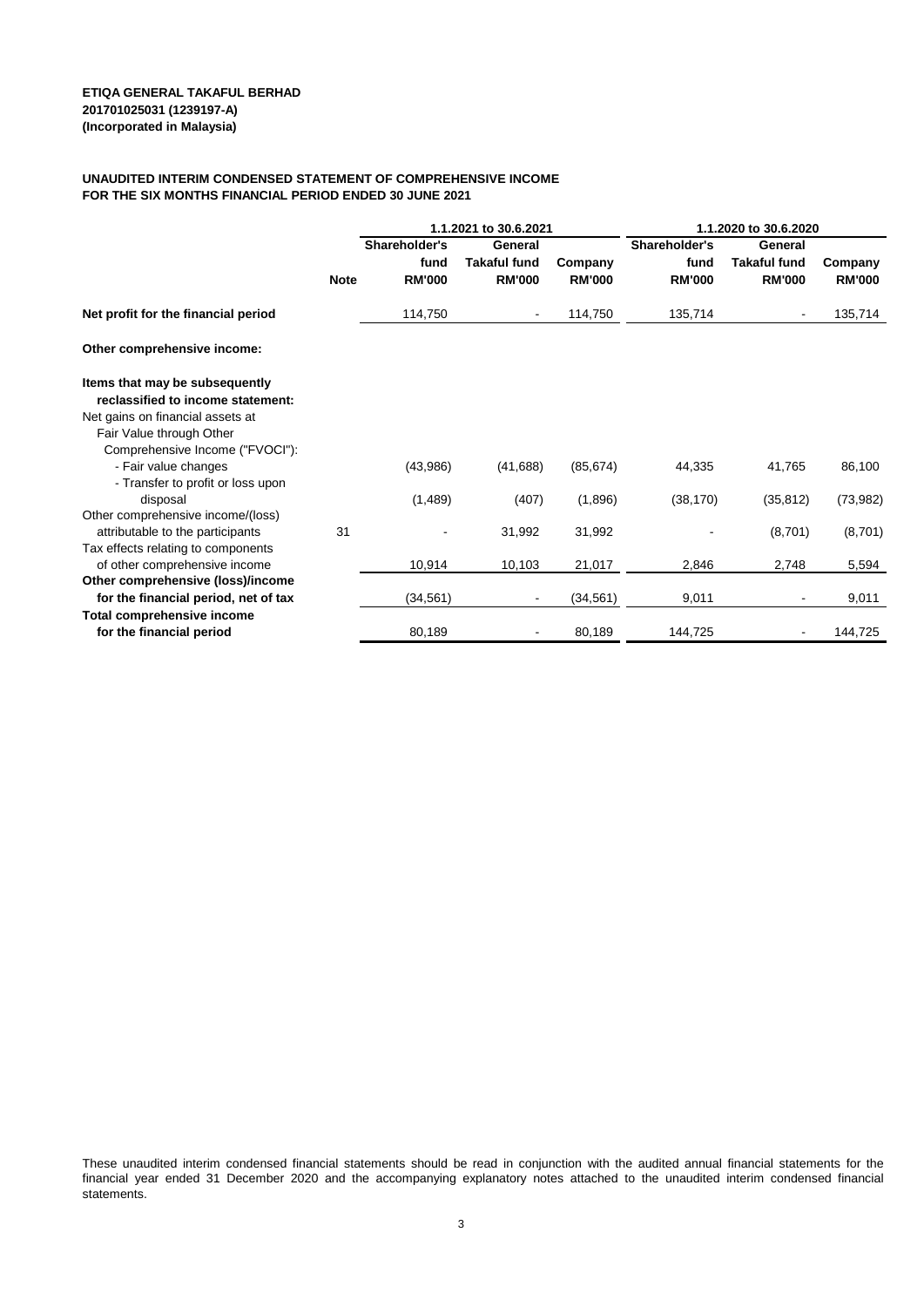### **UNAUDITED INTERIM CONDENSED STATEMENT OF CHANGES IN EQUITY FOR THE SIX MONTHS FINANCIAL PERIOD ENDED 30 JUNE 2021**

|                                                               |             |                      | Non-                 |                      |               |
|---------------------------------------------------------------|-------------|----------------------|----------------------|----------------------|---------------|
|                                                               |             |                      | <b>Distributable</b> | <b>Distributable</b> |               |
|                                                               |             |                      | <b>FVOCI</b>         | <b>Retained</b>      | <b>Total</b>  |
|                                                               |             | <b>Share Capital</b> | <b>Reserve</b>       | <b>Profits</b>       | <b>Equity</b> |
|                                                               | <b>Note</b> | <b>RM'000</b>        | <b>RM'000</b>        | <b>RM'000</b>        | <b>RM'000</b> |
| At 1 January 2021                                             |             | 870,000              | 42,038               | 426,118              | 1,338,156     |
| Net profit for the financial period                           |             |                      |                      | 114,043              | 114,043       |
| Other comprehensive loss<br>for the financial period          |             |                      | (34, 561)            |                      | (34, 561)     |
| Total comprehensive (loss)/income<br>for the financial period |             |                      | (34, 561)            | 114,043              | 79,482        |
| Dividend on ordinary shares                                   | 10          |                      |                      | (162,951)            | (162, 951)    |
| At 30 June 2021                                               |             | 870,000              | 7,477                | 377,210              | 1,254,687     |

|                                     | <b>Attributable to Equity Holder of the Company</b> |                      |                      |               |
|-------------------------------------|-----------------------------------------------------|----------------------|----------------------|---------------|
|                                     |                                                     | Non-                 |                      |               |
|                                     |                                                     | <b>Distributable</b> | <b>Distributable</b> |               |
|                                     |                                                     | <b>FVOCI</b>         | <b>Retained</b>      | <b>Total</b>  |
|                                     | <b>Share Capital</b>                                | <b>Reserve</b>       | <b>Profits</b>       | <b>Equity</b> |
|                                     | <b>RM'000</b>                                       | <b>RM'000</b>        | <b>RM'000</b>        | <b>RM'000</b> |
| At 1 January 2020                   | 870,000                                             | 47,714               | 308,692              | 1,226,406     |
| Net profit for the financial period |                                                     |                      | 135,714              | 135,714       |
| Other comprehensive loss            |                                                     |                      |                      |               |
| for the financial period            |                                                     | (9,011)              |                      | (9,011)       |
| Total comprehensive (loss)/income   |                                                     |                      |                      |               |
| for the financial period            |                                                     | (9,011)              | 135,714              | 126,703       |
| Dividend on ordinary shares         |                                                     |                      | (109, 968)           | (109, 968)    |
| At 30 June 2020                     | 870,000                                             | 38,703               | 334,438              | 1,243,141     |

These unaudited interim condensed financial statements should be read in conjunction with the audited annual financial statements for the financial year ended 31 December 2020 and the accompanying explanatory notes attached to the unaudited interim condensed financial statements.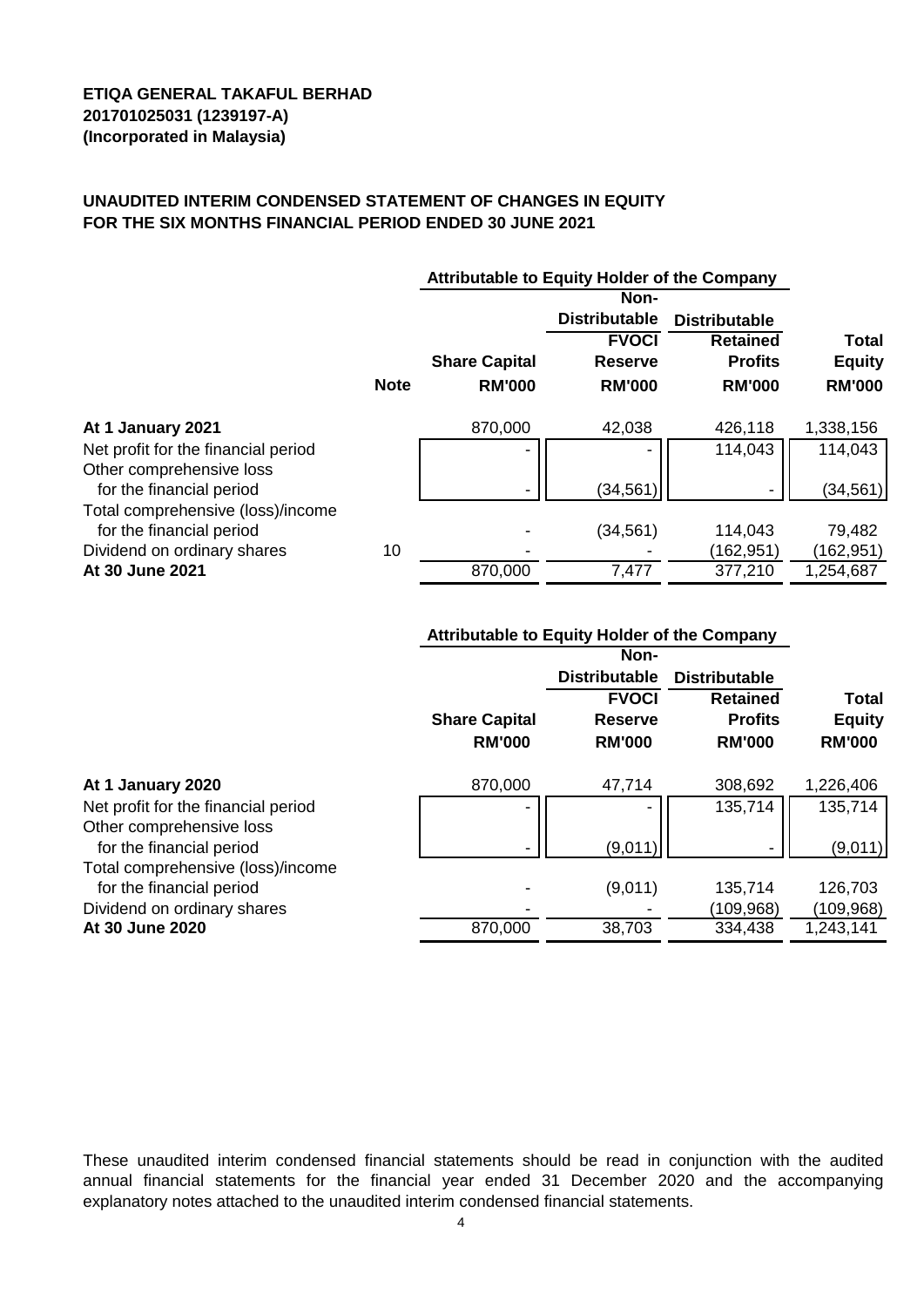# **UNAUDITED INTERIM CONDENSED STATEMENT OF CASH FLOWS FOR THE SIX MONTHS FINANCIAL PERIOD ENDED 30 JUNE 2021**

|                                                     | <b>Note</b> | 1.1.2021 to<br>30.6.2021<br><b>RM'000</b> | 1.1.2020 to<br>30.6.2020<br><b>RM'000</b> |
|-----------------------------------------------------|-------------|-------------------------------------------|-------------------------------------------|
| <b>CASH FLOW FROM OPERATING ACTIVITIES</b>          |             |                                           |                                           |
| Profit before taxation and zakat:                   |             | 160,155                                   | 190,546                                   |
| Adjustments for:                                    |             |                                           |                                           |
| Depreciation of property, plant and equipment       |             | 10                                        |                                           |
| Amortisation of intangible assets                   | 27          | 126                                       | 123                                       |
| Fair value losses/(gains) on financial assets at    |             |                                           |                                           |
| fair value through profit or loss ("FVTPL")         |             | 15,123                                    | (6, 516)                                  |
| Realised losses/(gains) on disposal of investments  |             | 868                                       | (56, 045)                                 |
| Realised losses on foreign exchange                 | 26          | 21                                        | 40                                        |
| Unrealised gains on foreign exchange                | 26          | (99)                                      | (91)                                      |
| Allowance for/(reversal of) impairment losses       |             |                                           |                                           |
| on investments                                      | 26          | 143                                       | (468)                                     |
| (Reversal of)/allowance for impairment losses on    |             |                                           |                                           |
| takaful receivables                                 | 26          | (7, 226)                                  | 1,880                                     |
| Reversal of impairment losses on other assets       | 26          | (930)                                     |                                           |
| Reversal of impairment losses on retakaful assets   | 26          | (54)                                      | (477)                                     |
| Profit income                                       | 25          | (68, 243)                                 | (63, 457)                                 |
| Dividend income                                     | 25          | (2, 133)                                  | (1,028)                                   |
| Net amortisation of premiums                        | 25          | 2,030                                     | 666                                       |
| Tax borne by participants                           | 30          | 3,351                                     | 680                                       |
| Surplus transferred to participants' funds          | 18          | 64,012                                    | 69,428                                    |
| Operating cash flows before working capital changes |             | 167,154                                   | 135,281                                   |
| Changes in working capital:                         |             |                                           |                                           |
| Decrease/(increase) in takaful receivables          |             | 22                                        | (33, 671)                                 |
| Decrease/(increase) in other assets                 |             | 13,675                                    | (15, 248)                                 |
| (Decrease)/increase in takaful payables             |             | (46, 329)                                 | 40,046                                    |
| Increase in other liabilities                       |             | 57,421                                    | 47,626                                    |
| Increase/(decrease) in expense liabilities          |             | 6,236                                     | (81)                                      |
| (Increase)/decrease in financing receivables        |             | (164)                                     | 15                                        |
| Increase/(decrease) in placements of                |             |                                           |                                           |
| deposits with financial institutions                |             | 868,486                                   | (1,209,694)                               |
| Increase in retakaful assets                        |             | (49, 806)                                 | (97, 645)                                 |
| Increase in takaful certificate liabilities         |             | 56,705                                    | 171,323                                   |
| Operating cash flows after working capital changes  |             |                                           |                                           |
| and carried forward                                 |             | 1,073,400                                 | (962, 048)                                |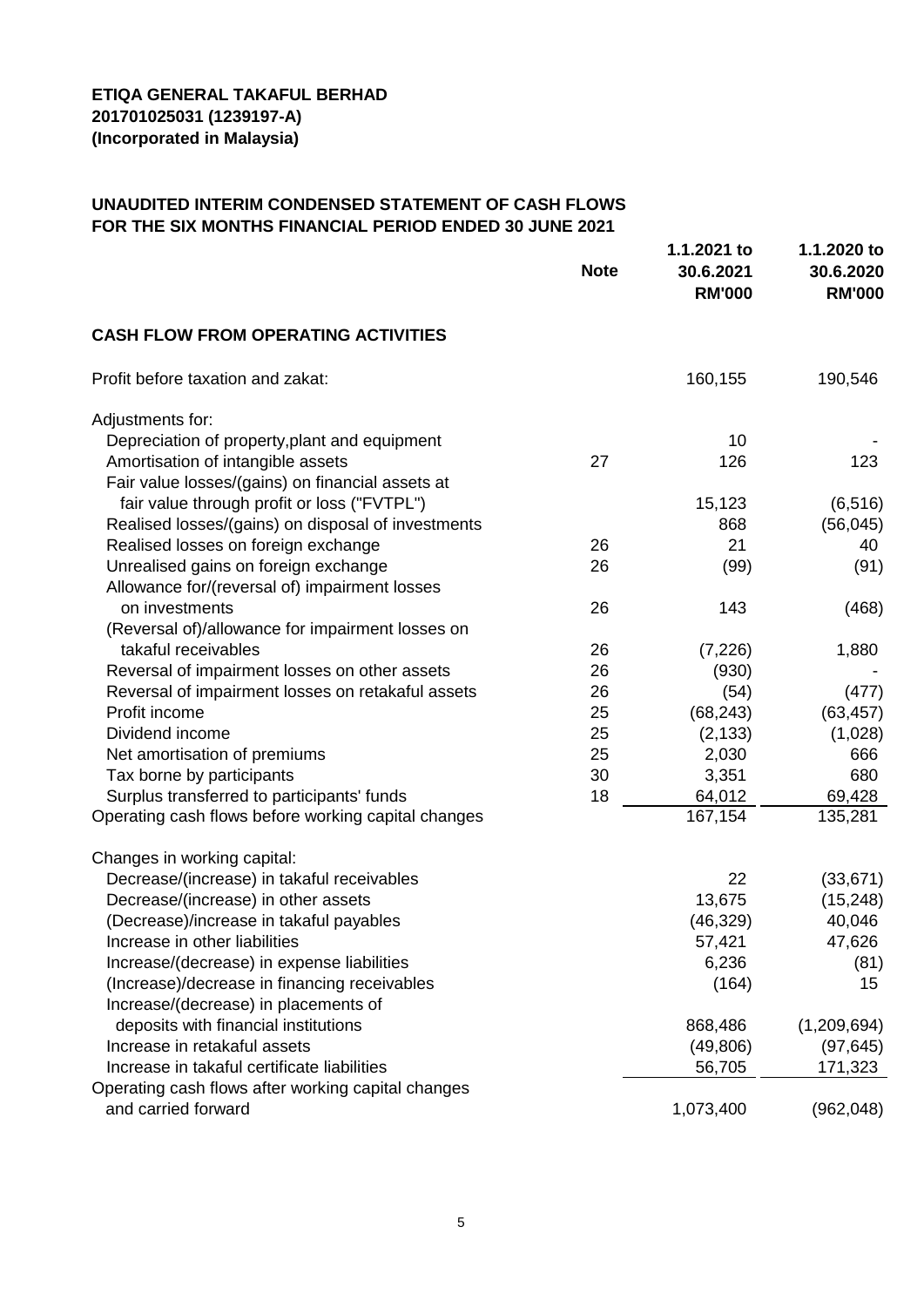# **UNAUDITED INTERIM CONDENSED STATEMENT OF CASH FLOWS FOR THE SIX MONTHS PERIOD ENDED 30 JUNE 2021 (CONTD.)**

|                                                              | <b>Note</b> | 1.1.2021 to<br>30.6.2021<br><b>RM'000</b> | 1.1.2020 to<br>30.6.2020<br><b>RM'000</b> |
|--------------------------------------------------------------|-------------|-------------------------------------------|-------------------------------------------|
| <b>CASH FLOW FROM OPERATING ACTIVITIES (CONTD.)</b>          |             |                                           |                                           |
| <b>Brought forward</b>                                       |             |                                           |                                           |
| Operating cash flows after working capital changes           |             | 1,073,400                                 | (962,048)                                 |
| Profit income received                                       |             | 59,478                                    | 69,580                                    |
| Gross dividend income received                               |             | 2,129                                     | 1,034                                     |
| Zakat paid                                                   |             | (6, 470)                                  | (2,816)                                   |
| <b>Taxation paid</b>                                         |             | (29, 875)                                 | (20, 812)                                 |
| Surplus paid to participants                                 | 18          | (55, 115)                                 | (57, 361)                                 |
| Witholding tax borned by participants                        | 18          | (4,282)                                   |                                           |
| Net cash flows generated from/(used in) operating activities |             | 1,039,265                                 | (972, 423)                                |
| <b>CASH FLOW FROM INVESTING ACTIVITIES</b>                   |             |                                           |                                           |
| Proceeds from disposal of investments                        |             | 416,473                                   | 1,677,497                                 |
| Purchase of investments                                      |             | (1,490,386)                               | (572, 271)                                |
| Purchase of intangible assets                                |             | (92)                                      |                                           |
| Net cash flows (used in)/generated from investing activities |             | (1,074,005)                               | 1,105,226                                 |
| <b>CASH FLOWS FROM FINANCING ACTIVITIES</b>                  |             |                                           |                                           |
| Dividend paid, representing net cash flow used               |             |                                           |                                           |
| in financing activities                                      |             |                                           | (109, 968)                                |
| (Decrease)/increase in cash and cash equivalents             |             | (34, 740)                                 | 22,835                                    |
| Cash and cash equivalents at beginning of period             |             | 40,338                                    | 44,838                                    |
| Cash and cash equivalents at end of period                   |             | 5,598                                     | 67,673                                    |
| Cash and cash equivalents comprise:                          |             |                                           |                                           |
| Cash and bank balances of:                                   |             |                                           |                                           |
| Shareholder's fund                                           |             | 1,102                                     | 521                                       |
| <b>General Takaful fund</b>                                  |             | 4,496                                     | 67,152                                    |
|                                                              |             | 5,598                                     | 67,673                                    |

These unaudited interim condensed financial statements should be read in conjunction with the audited annual financial statements for the financial year ended 31 December 2020 and the accompanying explanatory notes attached to the unaudited interim condensed financial statements.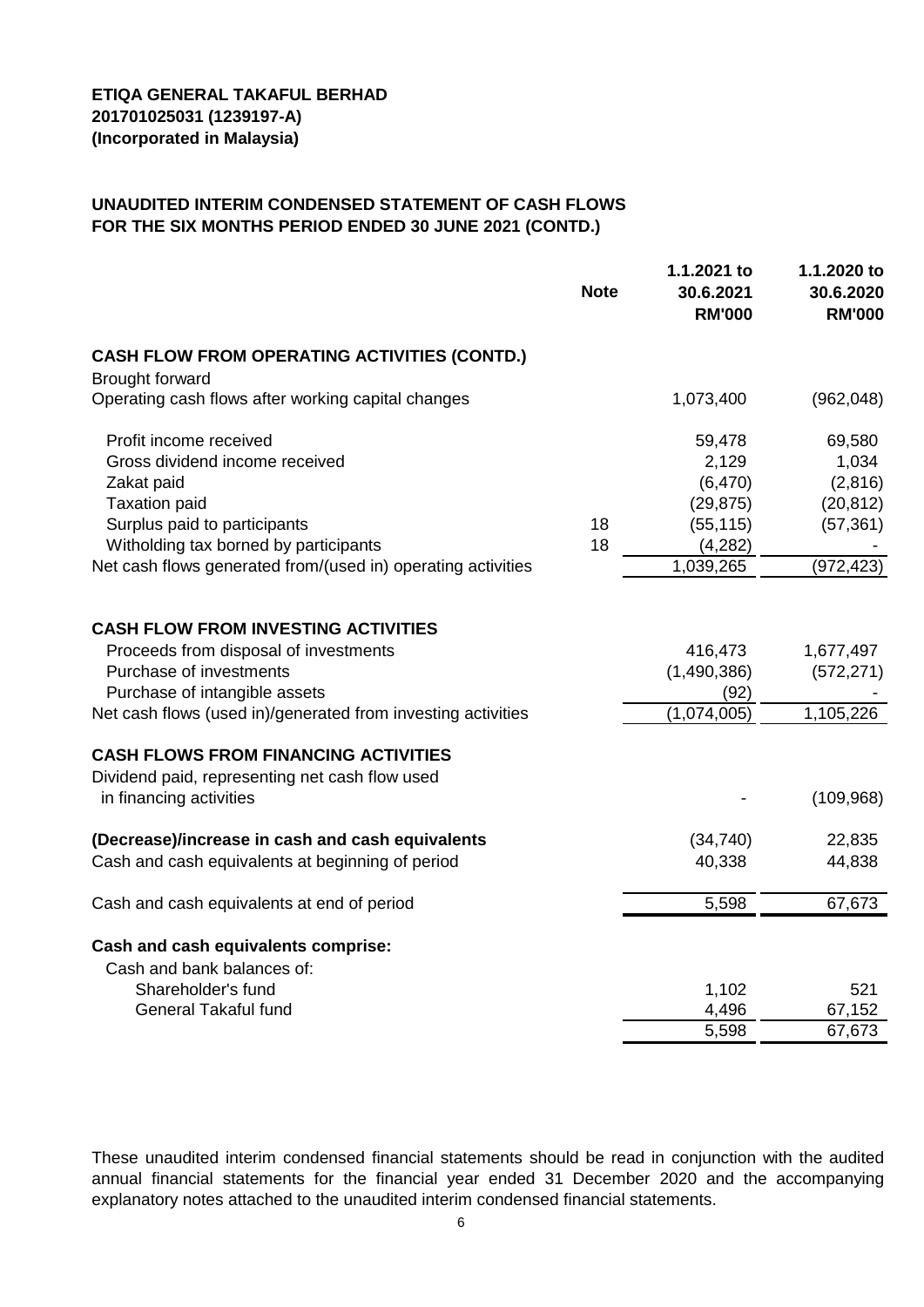# **NOTES TO THE UNAUDITED INTERIM CONDENSED FINANCIAL STATEMENTS FOR THE SIX MONTHS FINANCIAL PERIOD ENDED 30 JUNE 2021**

### **1. CORPORATE INFORMATION**

The Company is a public limited liability company, incorporated and domiciled in Malaysia. The registered office of the Company is located at Level 19, Tower C, Dataran Maybank, No. 1, Jalan Maarof, 59000 Kuala Lumpur, Malaysia.

The immediate, penultimate and ultimate holding companies of the Company are Maybank Ageas Holdings Berhad ("MAHB"), Etiqa International Holdings Sdn Bhd ("EIHSB") and Malayan Banking Berhad ("Maybank") respectively, all of which are incorporated in Malaysia. Maybank is a licensed commercial bank listed on the Main Market of Bursa Malaysia Securities Berhad.

# **2. BASIS OF PREPARATION**

The unaudited interim condensed financial statements of the Company for the financial period ended 30 June 2021 have been prepared in accordance with Malaysian Financial Reporting Standard ("MFRS") 134 - *Interim Financial Reporting* as issued by the Malaysian Accounting Standards Board ("MASB") and International Accounting Standard ("IAS") 34 - *Interim Financial Reporting* as issued by the International Accounting Standards Board ("IASB") and Guidelines/Circulars issued by Bank Negara Malaysia ("BNM").

The unaudited interim condensed financial statements of the Company have been prepared on a historical cost basis except for certain financial assets and financial liabilities that are stated at fair value.

The unaudited interim condensed financial statements do not include all the information and disclosures required in audited annual financial statements, and should be read in conjunction with the audited annual financial statements of the Company for the financial year ended 31 December 2020.

The explanatory notes attached to the unaudited interim condensed financial statements provide an explanation of events and transactions that are significant to gain an understanding of the changes in the financial position and performance of the Company since the financial year ended 31 December 2020.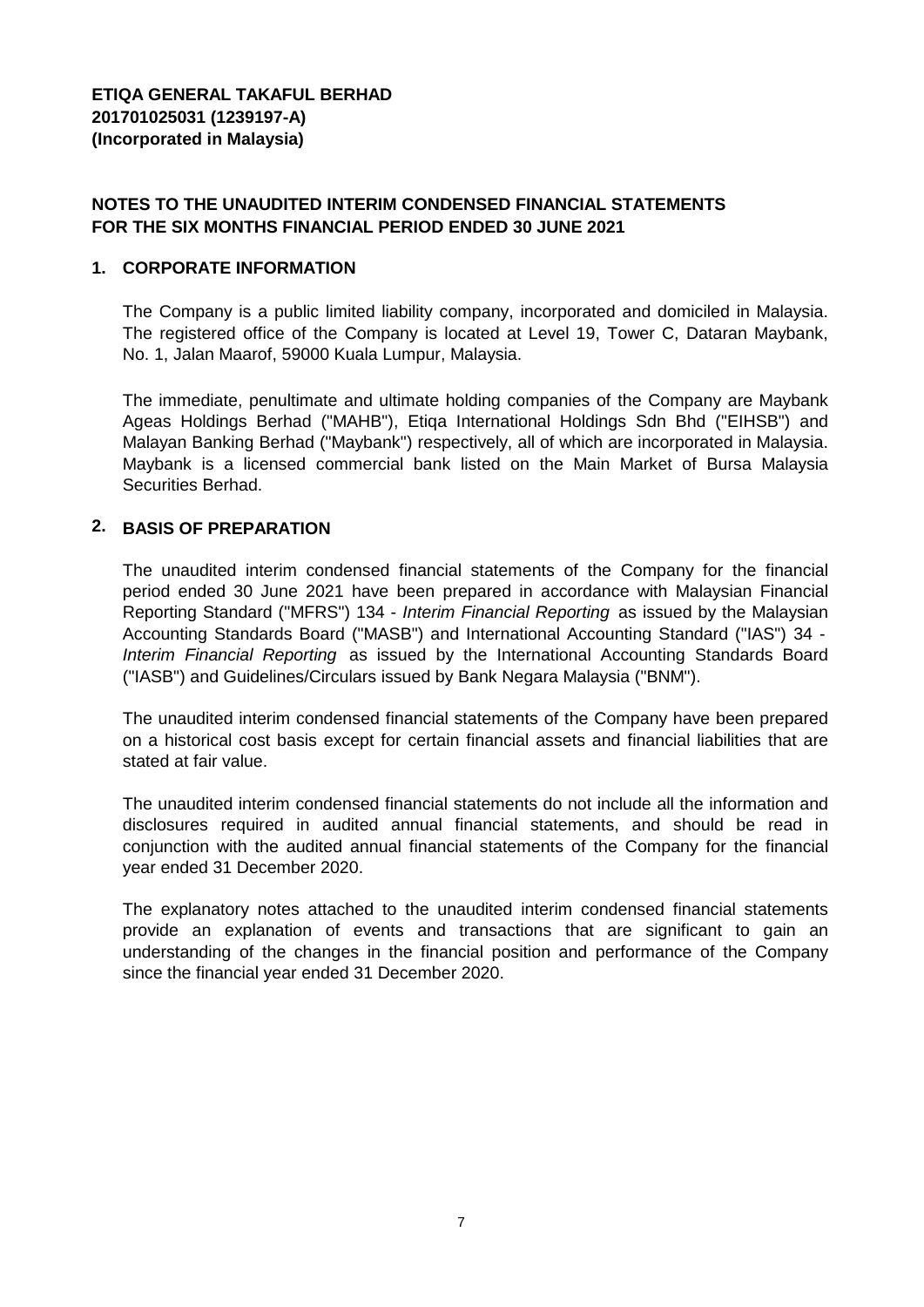# **NOTES TO THE UNAUDITED INTERIM CONDENSED FINANCIAL STATEMENTS FOR THE SIX MONTHS FINANCIAL PERIOD ENDED 30 JUNE 2021 (CONTD.)**

# **2. BASIS OF PREPARATION (CONTD.)**

As at reporting date, the Company has met the minimum capital requirements as prescribed by the Risk-Based Capital Framework for Takaful Operators ("the RBCT Framework") issued by BNM.

The unaudited interim condensed financial statements are presented in Ringgit Malaysia ("RM") and rounded to the nearest thousand ("RM'000") unless otherwise stated.

The unaudited interim condensed financial statements were approved for issue by the Board of Directors on 13 August 2021 .

# **3. SIGNIFICANT ACCOUNTING POLICIES**

The significant accounting policies and methods of computation adopted in the unaudited interim condensed financial statements are consistent with those adopted in the audited annual financial statements for the financial year ended 31 December 2020 except for the adoption of the following accounting amendments to Malaysian Financial Reporting Standards ("MFRSs") issued by the Malaysian Accounting Standards Board ("MASB") that are effective for the Company's financial year beginning 1 January 2021 and 1 June 2021:

- (i) Effective for financial periods beginning on or after 1 January 2021: *Interest Rate Benchmark Reform-Phase 2* (Amendments to MFRS 9, MFRS 139, MFRS 7, MFRS 4 and MFRS 16).
- (ii) Effective for financial periods beginning on or after 1 June 2021: *MFRS 16 Leases* (Amendment to MFRS 16): *Covid-19- Related Rent Concessions.*

The adoption of the above amended standards do not have any significant financial impacts to the Company's financial statements.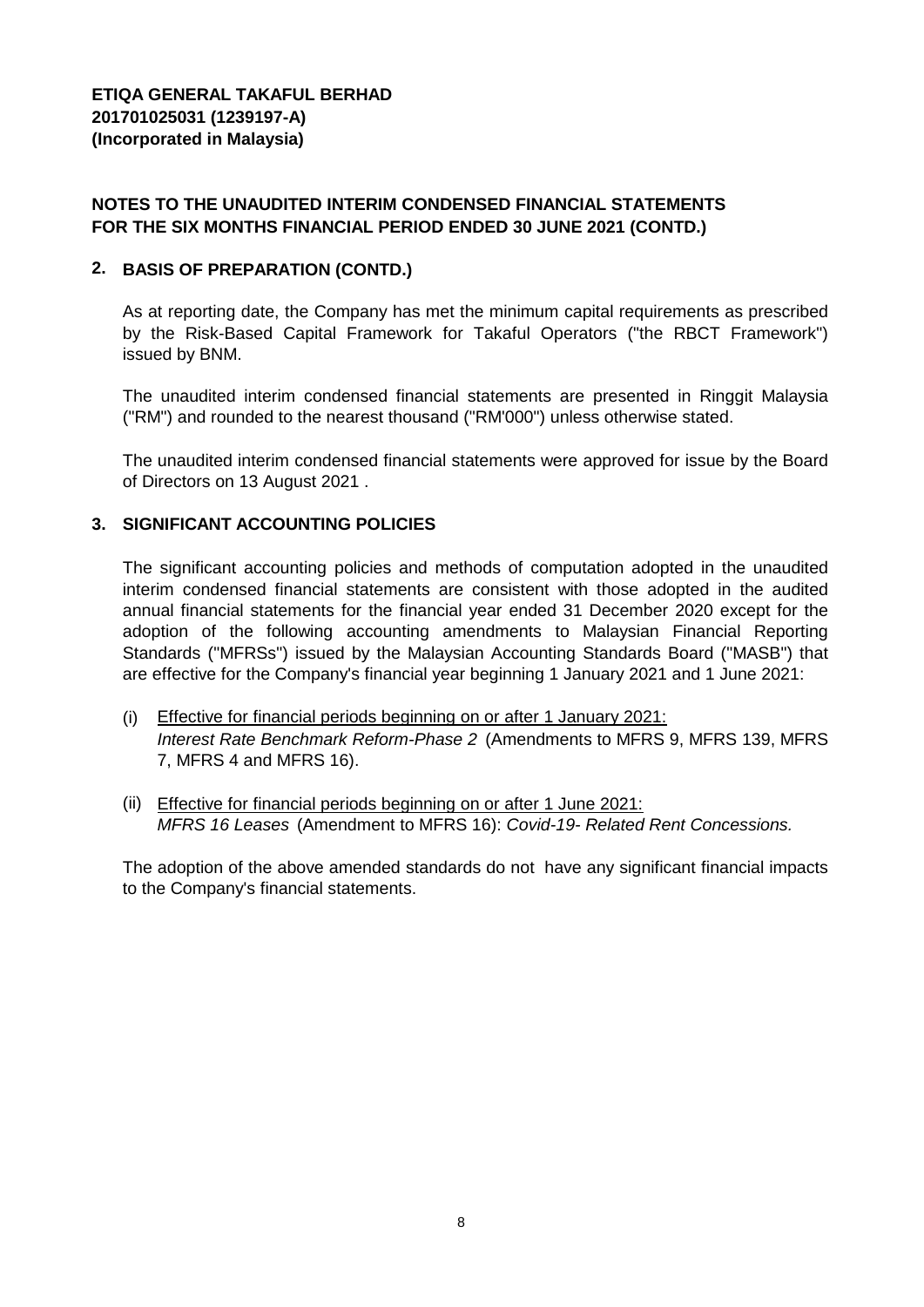# **NOTES TO THE UNAUDITED INTERIM CONDENSED FINANCIAL STATEMENTS FOR THE SIX MONTHS FINANCIAL PERIOD ENDED 30 JUNE 2021 (CONTD.)**

#### **4. SIGNIFICANT ACCOUNTING ESTIMATES AND JUDGEMENTS**

The preparation of unaudited interim condensed financial statements requires management to make judgements, estimates and assumptions that affect the application of accounting policies and the reported amounts of income, expenses, assets, liabilities, the accompanying disclosures and the disclosure of contingent liabilities. Although these estimates and judgements are based on management's best knowledge of current events and actions, actual results may differ.

In preparing these unaudited interim condensed financial statements, the significant judgements made by management in applying the Company's accounting policies and the key sources of estimation uncertainty were the same as those that applied to the audited annual financial statements for the financial year ended 31 December 2020.

### **5. AUDITOR'S REPORT ON PRECEDING AUDITED ANNUAL FINANCIAL STATEMENTS**

The auditor's report on the audited annual financial statements for the financial year ended 31 December 2020 was not qualified.

### **6. SEASONALITY OR CYCLICALITY OF OPERATIONS**

The business of the Company was not materially affected by any seasonal or cyclical fluctuations during the interim financial period ended 30 June 2021.

## **7. UNUSUAL ITEMS**

There were no unusual items affecting assets, liabilities, equity, net income or cash flows for the interim financial period ended 30 June 2021.

## **8. CHANGES IN ESTIMATES**

There were no material changes in estimates for the interim financial period ended 30 June 2021.

### **9. ISSUANCE OR REPAYMENT OF DEBT AND EQUITY SECURITIES**

There were no issuance or repayment of debt and equity securities for the interim financial period ended 30 June 2021.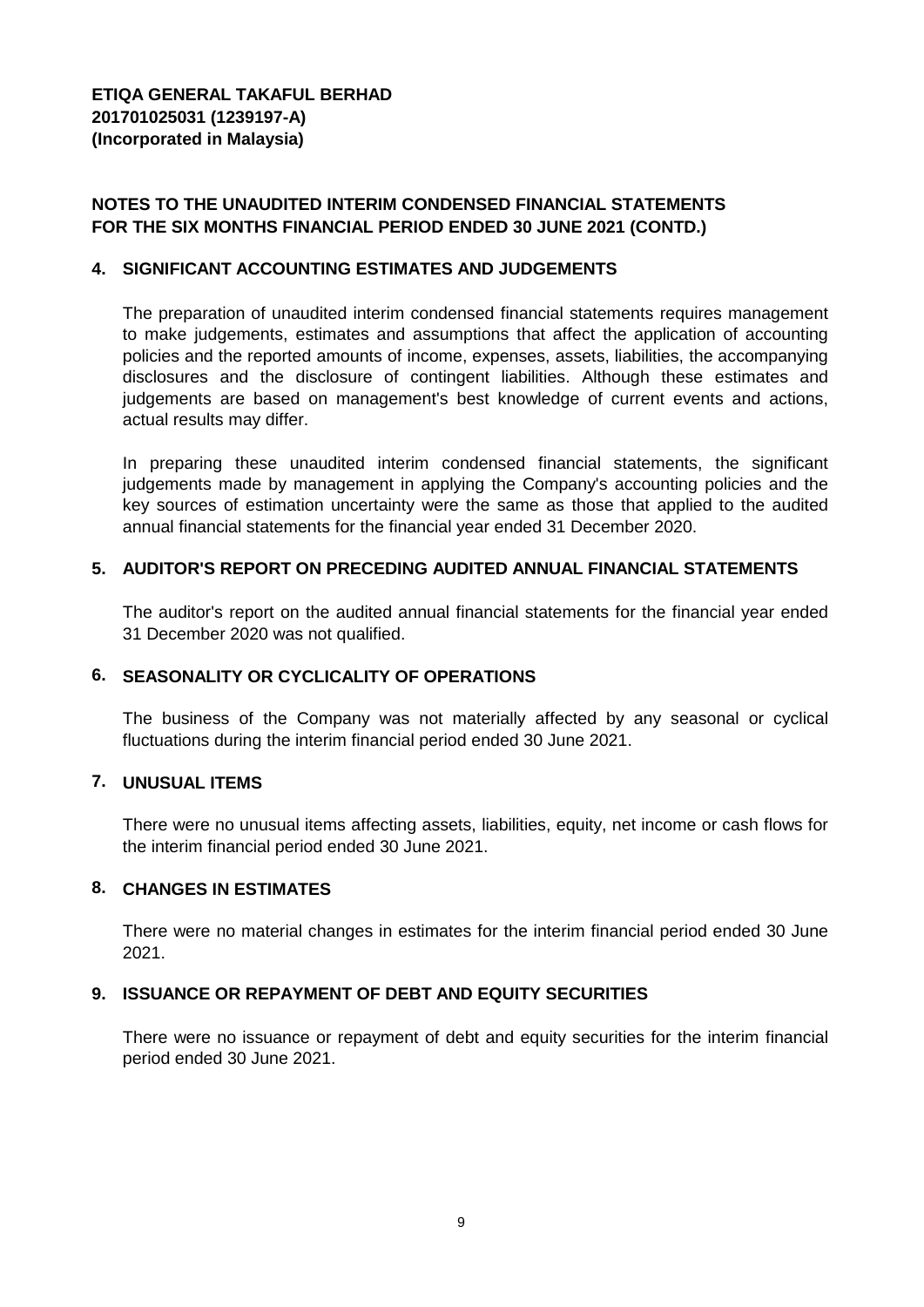# **NOTES TO THE UNAUDITED INTERIM CONDENSED FINANCIAL STATEMENTS FOR THE SIX MONTHS FINANCIAL PERIOD ENDED 30 JUNE 2021 (CONTD.)**

#### **10. DIVIDENDS**

A final single-tier tax exempt dividend of 18.73 sen per ordinary share on 870,000,000 ordinary shares amounting to RM162,951.000.00 for the financial year ended 31 December 2020 was approved by the shareholder in the Annual General Meeting ("AGM") held on 7 April 2021.

## **11. MATERIAL EVENTS SUBSEQUENT TO END OF REPORTING PERIOD**

There were no material events subsequent to the end of the reporting period that require adjustments or disclosure in the unaudited interim condensed financial statements.

# **12. CHANGES IN THE COMPOSITION OF THE COMPANY**

There were no changes in the composition of the Company during the interim financial period ended 30 June 2021.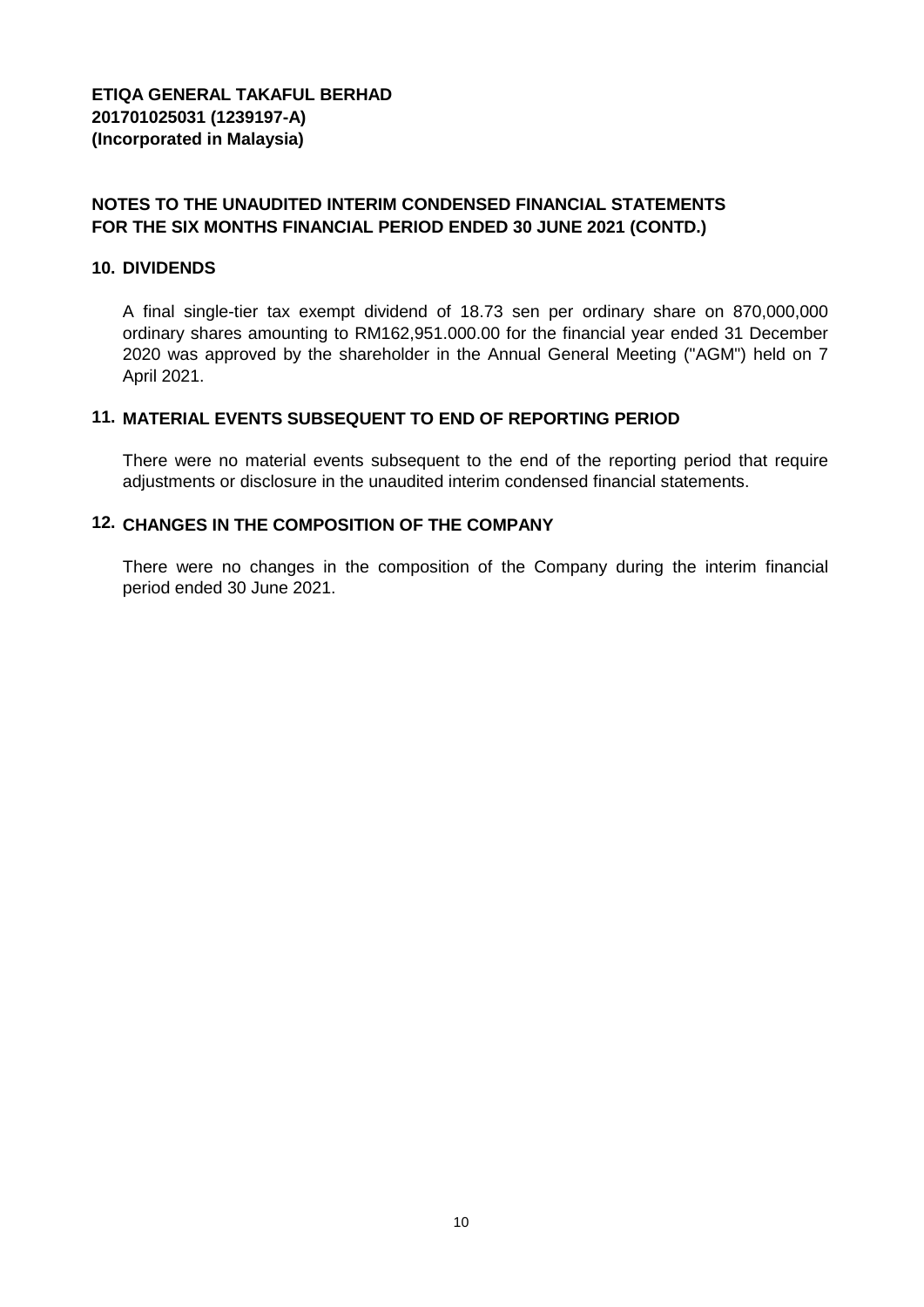#### **13. INVESTMENTS**

|                                      | Shareholder's<br>fund<br><b>RM'000</b> | General<br><b>Takaful fund</b><br><b>RM'000</b> | Company<br><b>RM'000</b> |
|--------------------------------------|----------------------------------------|-------------------------------------------------|--------------------------|
| 30.6.2021                            |                                        |                                                 |                          |
| Malaysian government papers          | 138,897                                | 213,463                                         | 352,360                  |
| Debt securities                      | 1,082,255                              | 1,657,720                                       | 2,739,975                |
| Equity securities                    | 106,155                                | 106,080                                         | 212,235                  |
| Property trust funds                 | 1,634                                  | 1,072                                           | 2,706                    |
| Deposits with financial institutions | 233,828                                | 236,180                                         | 470,008                  |
|                                      | 1,562,769                              | 2,214,515                                       | 3,777,284                |
| 31.12.2020                           |                                        |                                                 |                          |
| Malaysian government papers          | 122,256                                | 78,482                                          | 200,738                  |
| Debt securities                      | 923,415                                | 1,154,840                                       | 2,078,255                |
| <b>Equity securities</b>             | 30,111                                 | 27,045                                          | 57,156                   |
| Property trust funds                 | 1,725                                  | 1,144                                           | 2,869                    |
| Deposits with financial institutions | 371,214                                | 967,280                                         | 1,338,494                |
|                                      | 1,448,721                              | 2,228,791                                       | 3,677,512                |

The Company's financial investments are summarised by categories as follows:

| 30.6.2021                                         | Shareholder's<br>fund<br><b>RM'000</b> | General<br>Takaful fund<br><b>RM'000</b> | Company<br><b>RM'000</b> |
|---------------------------------------------------|----------------------------------------|------------------------------------------|--------------------------|
| Fair value through profit                         |                                        |                                          |                          |
| or loss ("FVTPL")(Note a)                         |                                        |                                          |                          |
| - Designated upon initial recognition (Note a)(i) | ۰                                      | 19.745                                   | 19.745                   |
| - Held for trading ("HFT")(Note a)(ii)            | 102,742                                | 102.719                                  | 205.461                  |
| Fair value through other comprehensive            |                                        |                                          |                          |
| income ("FVOCI")(Note b)                          | 1,226,199                              | 1,855,871                                | 3,082,070                |
| Amortised Cost ("AC")(Note c)                     | 233,828                                | 236,180                                  | 470,008                  |
|                                                   | 1.562.769                              | 2,214,515                                | 3,777,284                |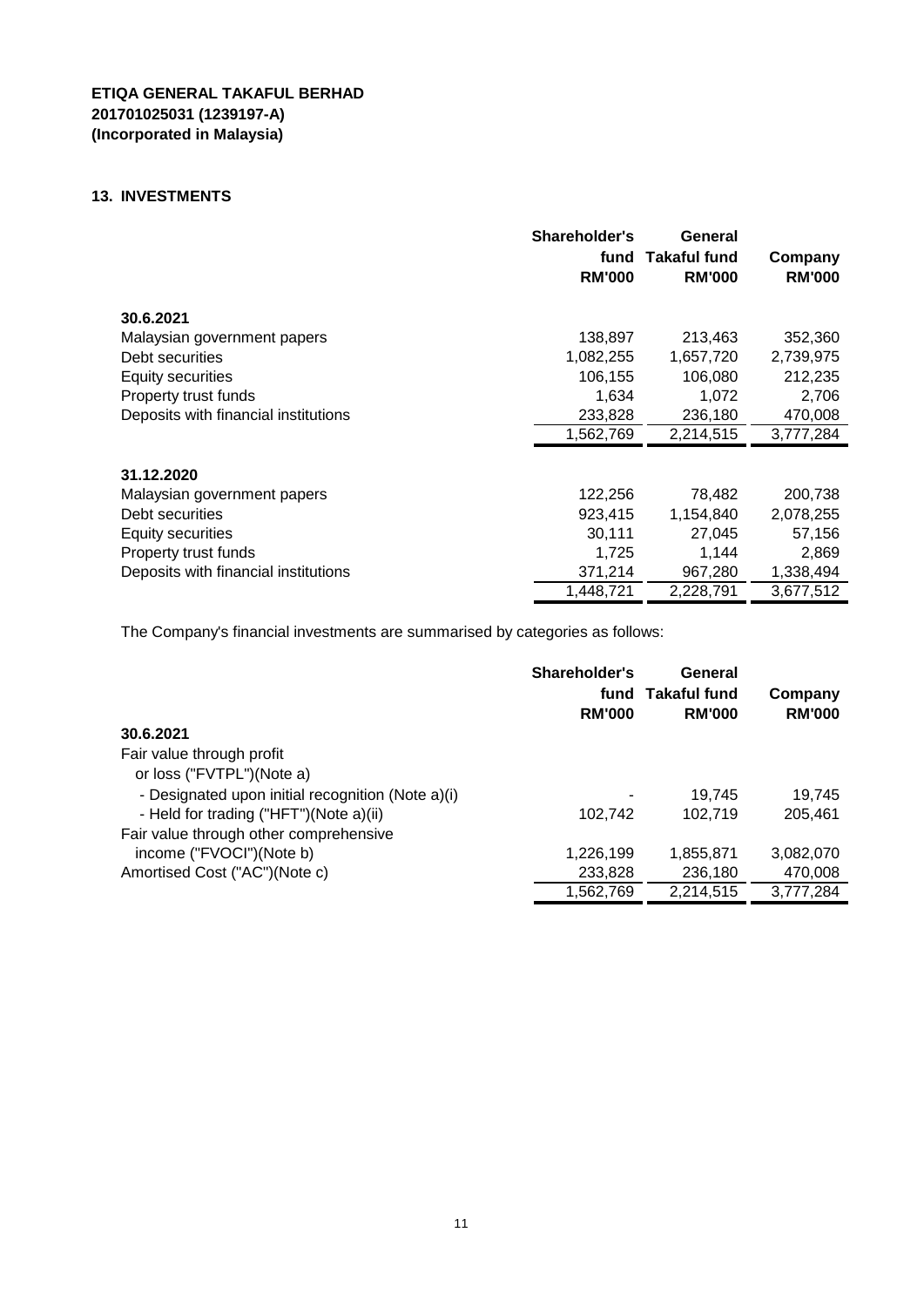# **13. INVESTMENTS (CONTD.)**

|                                                   | Shareholder's<br>fund<br><b>RM'000</b> | General<br>Takaful fund<br><b>RM'000</b> | Company<br><b>RM'000</b> |
|---------------------------------------------------|----------------------------------------|------------------------------------------|--------------------------|
| 31.12.2020                                        |                                        |                                          |                          |
| Fair value through profit                         |                                        |                                          |                          |
| or loss ("FVTPL")(Note a)                         |                                        |                                          |                          |
| - Designated upon initial recognition (Note a)(i) |                                        | 20.157                                   | 20,157                   |
| - Held for trading ("HFT")(Note a)(ii)            | 31.836                                 | 28.189                                   | 60,025                   |
| Fair value through other comprehensive            |                                        |                                          |                          |
| income ("FVOCI")(Note b)                          | 1,045,671                              | 1,213,165                                | 2,258,836                |
| Amortised Cost ("AC")(Note c)                     | 371.214                                | 967.280                                  | 1,338,494                |
|                                                   | 1,448,721                              | 2,228,791                                | 3,677,512                |

The following investments will mature after 12 months:

|                                       | Shareholder's<br>fund<br><b>RM'000</b> | General<br>Takaful fund<br><b>RM'000</b> | Company<br><b>RM'000</b> |
|---------------------------------------|----------------------------------------|------------------------------------------|--------------------------|
| 30.6.2021                             |                                        |                                          |                          |
| <b>FVTPL</b>                          |                                        |                                          |                          |
| - Designated upon initial recognition |                                        | 19,745                                   | 19,745                   |
| <b>FVOCI</b>                          | 1,165,425                              | 1,725,214                                | 2,890,639                |
|                                       | 1,165,425                              | 1,744,959                                | 2,910,384                |
| 31.12.2020<br><b>FVTPL</b>            |                                        |                                          |                          |
| - Designated upon initial recognition |                                        | 20,157                                   | 20,157                   |
| <b>FVOCI</b>                          | 954,587                                | 1,076,883                                | 2,031,470                |
|                                       | 954,587                                | 1,097,040                                | 2,051,627                |
|                                       |                                        |                                          |                          |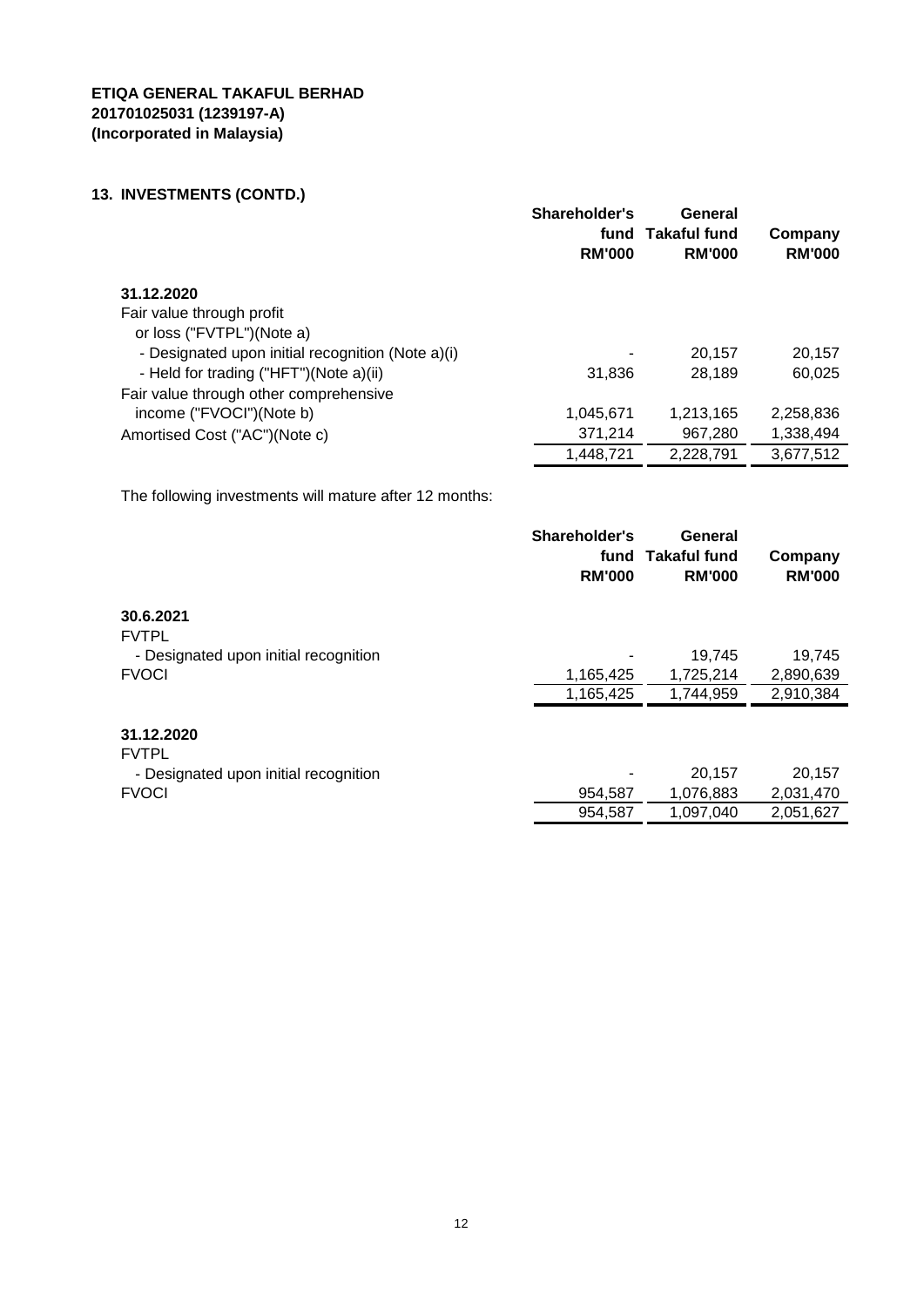| (a) FVTPL                                                              | Shareholder's<br>fund<br><b>RM'000</b> | General<br><b>Takaful fund</b><br><b>RM'000</b> | Company<br><b>RM'000</b> |
|------------------------------------------------------------------------|----------------------------------------|-------------------------------------------------|--------------------------|
| (i) Designated upon initial recognition                                |                                        |                                                 |                          |
| 30.6.2021                                                              |                                        |                                                 |                          |
| At fair value                                                          |                                        |                                                 |                          |
| Debt securities:                                                       |                                        |                                                 |                          |
| Unquoted in Malaysia                                                   |                                        | 19,745                                          | 19,745                   |
| Total financial assets designated as FVTPL<br>upon initial recognition |                                        | 19,745                                          | 19,745                   |
| 31.12.2020                                                             |                                        |                                                 |                          |
| At fair value                                                          |                                        |                                                 |                          |
| Debt securities:                                                       |                                        |                                                 |                          |
| Unquoted in Malaysia                                                   |                                        | 20,157                                          | 20,157                   |
| Total financial assets designated as FVTPL                             |                                        |                                                 |                          |
| upon initial recognition                                               |                                        | 20,157                                          | 20,157                   |
| (ii) HFT                                                               |                                        |                                                 |                          |
| 30.6.2021                                                              |                                        |                                                 |                          |
| At fair value                                                          |                                        |                                                 |                          |
| Equity securities:                                                     |                                        |                                                 |                          |
| Quoted in Malaysia                                                     | 97,983                                 | 96,579                                          | 194,562                  |
| Quoted outside Malaysia                                                | 3,125                                  | 5,068                                           | 8,193                    |
| Property trust funds:                                                  |                                        |                                                 |                          |
| Quoted in Malaysia                                                     | 1,634                                  | 1,072                                           | 2,706                    |
| <b>Total HFT financial assets</b>                                      | 102,742                                | 102,719                                         | 205,461                  |
| 31.12.2020                                                             |                                        |                                                 |                          |
| At fair value                                                          |                                        |                                                 |                          |
| Equity securities:                                                     |                                        |                                                 |                          |
| Quoted in Malaysia                                                     | 28,790                                 | 24,768                                          | 53,558                   |
| Quoted outside Malaysia                                                | 1,321                                  | 2,277                                           | 3,598                    |
| Property trust funds:                                                  |                                        |                                                 |                          |
| Quoted in Malaysia                                                     | 1,725                                  | 1,144                                           | 2,869                    |
| <b>Total HFT financial assets</b>                                      | 31,836                                 | 28,189                                          | 60,025                   |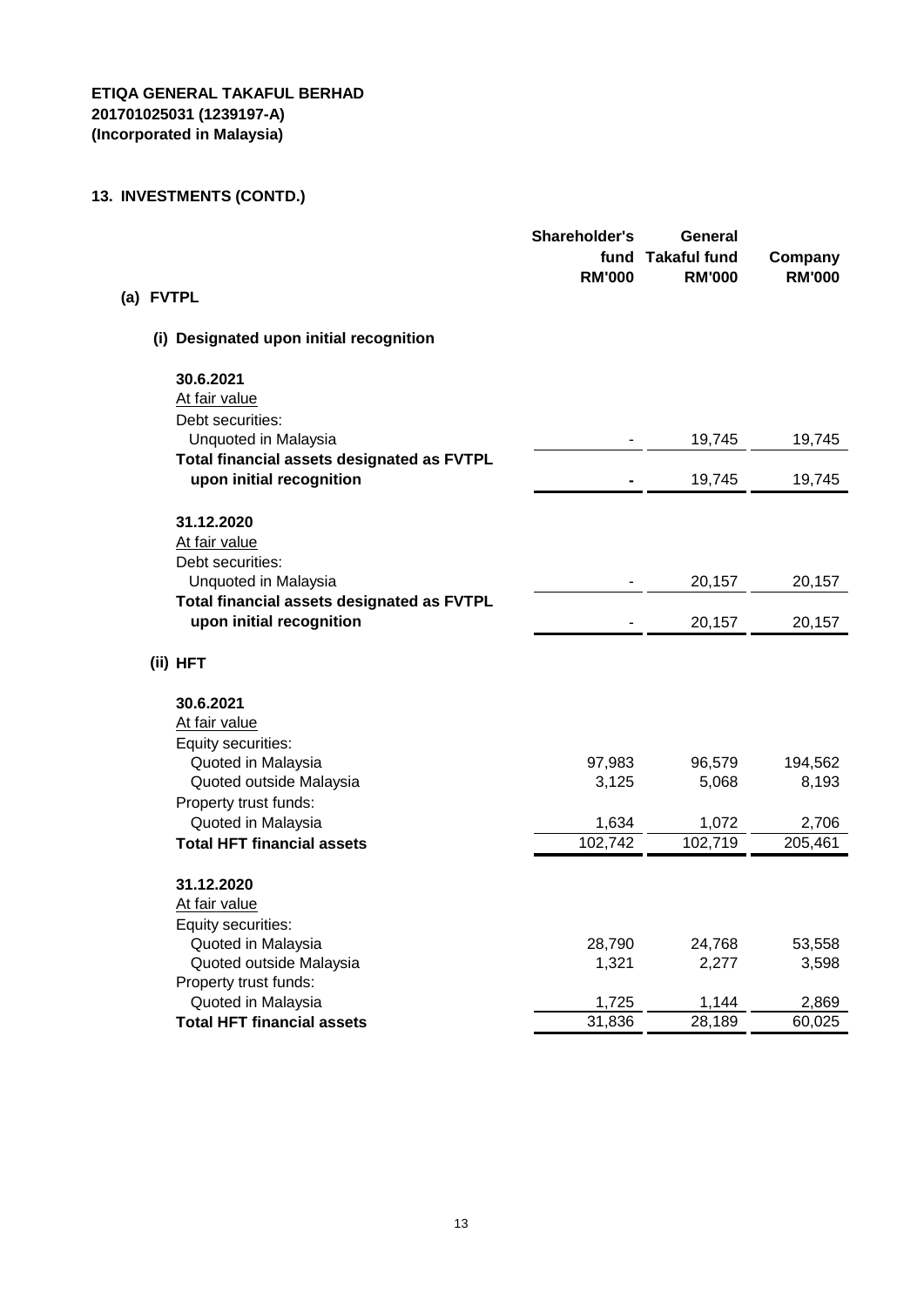| <b>FVOCI</b><br>(b)                 | Shareholder's<br>fund<br><b>RM'000</b> | General<br><b>Takaful fund</b><br><b>RM'000</b> | Company<br><b>RM'000</b> |
|-------------------------------------|----------------------------------------|-------------------------------------------------|--------------------------|
| 30.6.2021                           |                                        |                                                 |                          |
| At fair value                       |                                        |                                                 |                          |
| Malaysian government papers         | 138,897                                | 213,463                                         | 352,360                  |
| Debt securities:                    |                                        |                                                 |                          |
| Unquoted in Malaysia                | 1,082,255                              | 1,637,975                                       | 2,720,230                |
| Equity securities *:                |                                        |                                                 |                          |
| Quoted in Malaysia                  | 5,047                                  | 4,433                                           | 9,480                    |
| <b>Total FVOCI financial assets</b> | 1,226,199                              | 1,855,871                                       | 3,082,070                |
|                                     |                                        |                                                 |                          |
| 31.12.2020                          |                                        |                                                 |                          |
| At fair value                       |                                        |                                                 |                          |
| Malaysian government papers         | 122,256                                | 78,482                                          | 200,738                  |
| Debt securities:                    |                                        |                                                 |                          |
| Unquoted in Malaysia                | 923,415                                | 1,134,683                                       | 2,058,098                |
| <b>Total FVOCI financial assets</b> | 1,045,671                              | 1,213,165                                       | 2,258,836                |

\* The Company has elected to recognise these equity investments at fair value through other comprehensive income as these investments are held as long term strategic investments that are not expected to be sold in the short term to medium term. Gains or losses on the derecognition of these equity investments are not transferred to profit or loss.

The movements in allowance for impairment losses on financial assets at FVOCI are as follows:

|                                       | Stage 1                                 | Stage 2                                                           | Stage 3                                                       |                        |
|---------------------------------------|-----------------------------------------|-------------------------------------------------------------------|---------------------------------------------------------------|------------------------|
| Shareholder's fund                    | 12-month<br><b>ECL</b><br><b>RM'000</b> | Lifetime<br><b>ECL</b><br>not credit<br>impaired<br><b>RM'000</b> | Lifetime<br><b>ECL</b><br>credit<br>impaired<br><b>RM'000</b> | Total<br><b>RM'000</b> |
| 30.6.2021                             |                                         |                                                                   |                                                               |                        |
| <b>Financial assets at FVOCI</b>      |                                         |                                                                   |                                                               |                        |
| At 1 January 2021                     | 416                                     | 116                                                               |                                                               | 532                    |
| New adjustment of loss allowance      |                                         | 2                                                                 |                                                               | 3                      |
| New financial assets originated       |                                         |                                                                   |                                                               |                        |
| or purchased                          | 58                                      |                                                                   |                                                               | 58                     |
| Financial asset derecognised          |                                         |                                                                   |                                                               |                        |
| during the financial period           | (54)                                    |                                                                   |                                                               | (54)                   |
| Allowance for impairment losses       |                                         |                                                                   |                                                               |                        |
| during the financial period (Note 26) | 5                                       | 2                                                                 |                                                               | 7                      |
| At 30 June 2021                       | 421                                     | 118                                                               |                                                               | 539                    |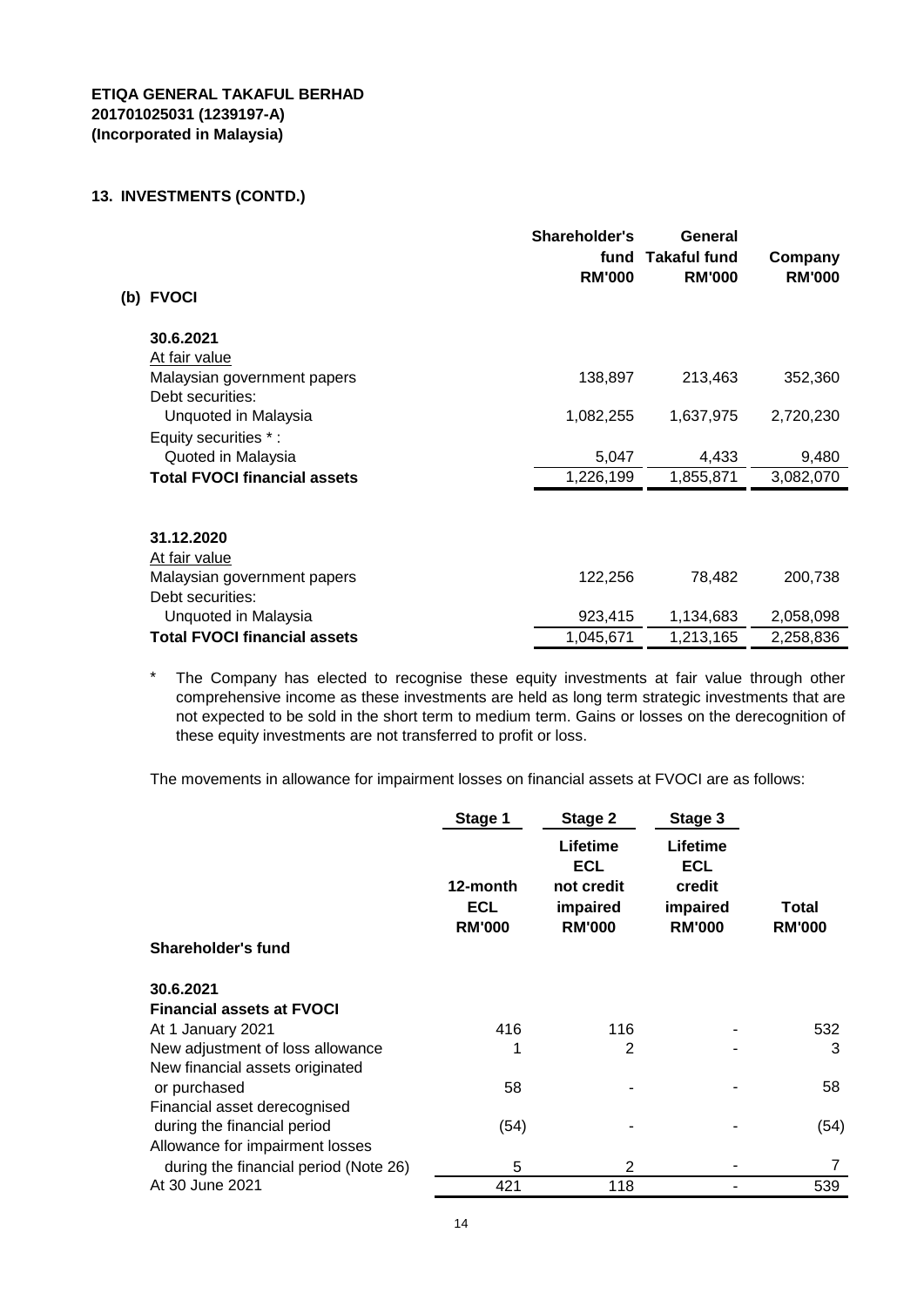# **(b) FVOCI (CONTD.)**

The movements in allowance for impairment losses on financial assets at FVOCI are as follows: (contd.)

|                                                                     | Stage 1                                 | Stage 2                                                           | Stage 3                                                       |                               |
|---------------------------------------------------------------------|-----------------------------------------|-------------------------------------------------------------------|---------------------------------------------------------------|-------------------------------|
|                                                                     | 12-month<br><b>ECL</b><br><b>RM'000</b> | Lifetime<br><b>ECL</b><br>not credit<br>impaired<br><b>RM'000</b> | Lifetime<br><b>ECL</b><br>credit<br>impaired<br><b>RM'000</b> | <b>Total</b><br><b>RM'000</b> |
| Shareholder's fund (contd.)                                         |                                         |                                                                   |                                                               |                               |
| 31.12.2020                                                          |                                         |                                                                   |                                                               |                               |
| <b>Financial assets at FVOCI</b>                                    |                                         |                                                                   |                                                               |                               |
| At 1 January 2020                                                   | 531                                     | 54                                                                |                                                               | 585                           |
| New adjustment of loss allowance<br>New financial assets originated | 1,027                                   |                                                                   |                                                               | 1,027                         |
| or purchased                                                        | 62                                      | 116                                                               |                                                               | 178                           |
| Financial assets derecognised                                       |                                         |                                                                   |                                                               |                               |
| during the year                                                     | (1,204)                                 | (54)                                                              |                                                               | (1,258)                       |
| Allowance for impairment losses                                     |                                         |                                                                   |                                                               |                               |
| during the financial year                                           | (115)                                   | 62                                                                |                                                               | (53)                          |
| At 31 December 2020                                                 | 416                                     | 116                                                               |                                                               | 532                           |
| <b>General Takaful fund</b>                                         |                                         |                                                                   |                                                               |                               |
| 30.6.2021                                                           |                                         |                                                                   |                                                               |                               |
| <b>Financial assets at FVOCI</b>                                    |                                         |                                                                   |                                                               |                               |
| At 1 January 2021                                                   | 678                                     | 257                                                               |                                                               | 935                           |
| New adjustment of loss allowance                                    | 32                                      | 3                                                                 |                                                               | 35                            |
| New financial assets originated                                     |                                         |                                                                   |                                                               |                               |
| or purchased                                                        | 133                                     |                                                                   |                                                               | 133                           |
| Financial asset derecognised<br>during the financial period         | (32)                                    |                                                                   |                                                               | (32)                          |
| Allowance for impairment losses                                     |                                         |                                                                   |                                                               |                               |
| during the financial period (Note 26)                               | 133                                     | 3                                                                 |                                                               | 136                           |
| At 30 June 2021                                                     | 811                                     | 260                                                               |                                                               | 1,071                         |
|                                                                     |                                         |                                                                   |                                                               |                               |
| 31.12.2020<br><b>Financial assets at FVOCI</b>                      |                                         |                                                                   |                                                               |                               |
| At 1 January 2020                                                   | 1,018                                   | 5                                                                 |                                                               | 1,023                         |
| New adjustment of loss allowance                                    | 1                                       | (1)                                                               |                                                               |                               |
| New financial assets originated                                     |                                         |                                                                   |                                                               |                               |
| or purchased                                                        | 678                                     | 257                                                               |                                                               | 935                           |
| Financial assets derecognised                                       |                                         |                                                                   |                                                               |                               |
| during the year                                                     | (1,019)                                 | (4)                                                               |                                                               | (1,023)                       |
| Allowance for impairment losses<br>during the financial year        | (340)                                   | 252                                                               |                                                               | (88)                          |
| At 31 December 2020                                                 | 678<br>15                               | 257                                                               |                                                               | 935                           |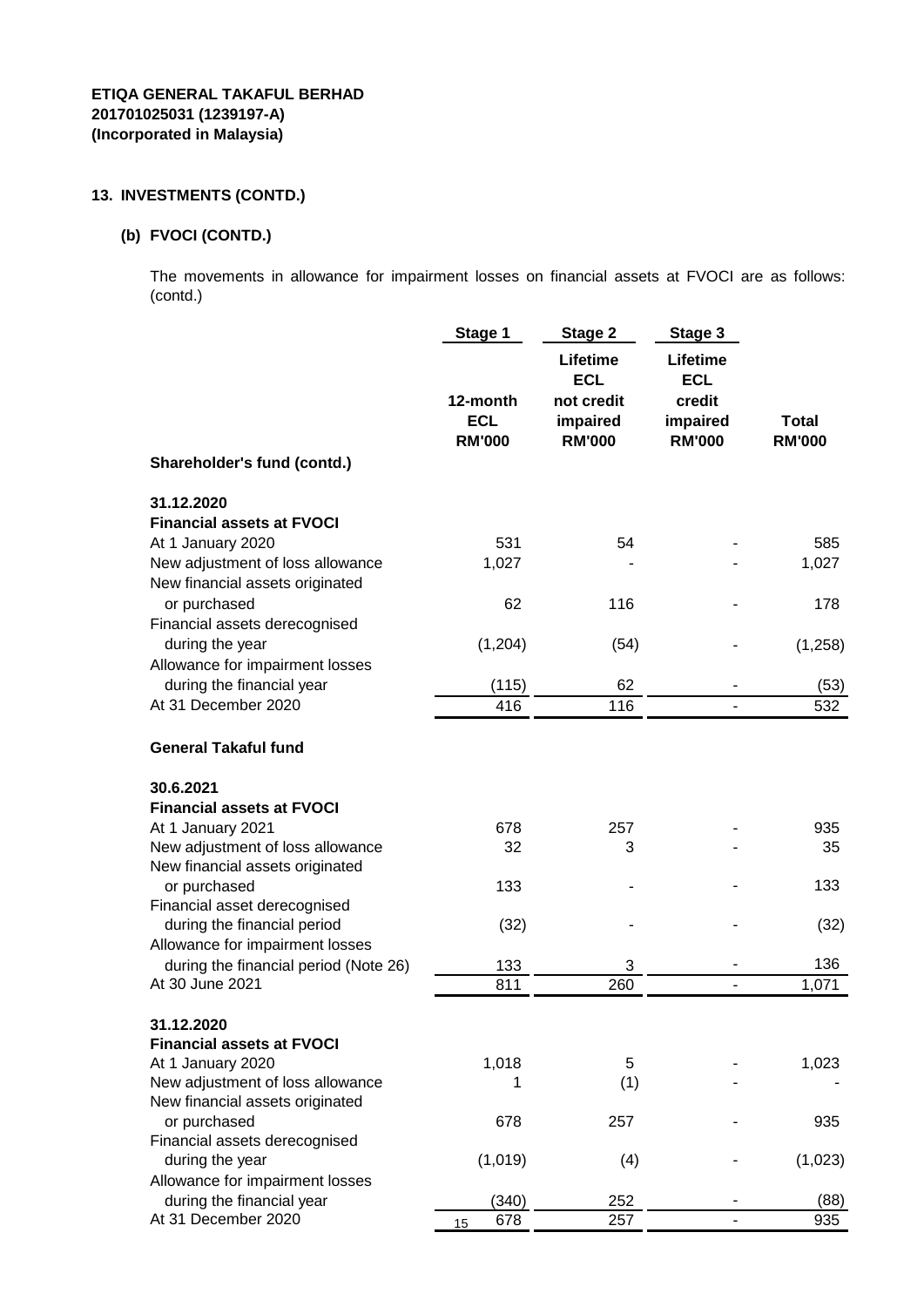### **(b) FVOCI (CONTD.)**

The movements in allowance for impairment losses on financial assets at FVOCI are as follows: (contd.)

|                                       | Stage 1                                 | Stage 2                                                           | Stage 3                                                       |                               |
|---------------------------------------|-----------------------------------------|-------------------------------------------------------------------|---------------------------------------------------------------|-------------------------------|
| Company                               | 12-month<br><b>ECL</b><br><b>RM'000</b> | Lifetime<br><b>ECL</b><br>not credit<br>impaired<br><b>RM'000</b> | Lifetime<br><b>ECL</b><br>credit<br>impaired<br><b>RM'000</b> | <b>Total</b><br><b>RM'000</b> |
| 30.6.2021                             |                                         |                                                                   |                                                               |                               |
| <b>Financial assets at FVOCI</b>      |                                         |                                                                   |                                                               |                               |
| At 1 January 2021                     | 1,094                                   | 373                                                               |                                                               | 1,467                         |
| New adjustment of loss allowance      | 33                                      | 5                                                                 |                                                               | 38                            |
| New financial assets originated       |                                         |                                                                   |                                                               |                               |
| or purchased                          | 191                                     |                                                                   |                                                               | 191                           |
| Financial asset derecognised          |                                         |                                                                   |                                                               |                               |
| during the financial period           | (86)                                    |                                                                   |                                                               | (86)                          |
| Allowance for impairment losses       |                                         |                                                                   |                                                               |                               |
| during the financial period (Note 26) | 138                                     | 5                                                                 |                                                               | 143                           |
| At 30 June 2021                       | 1,232                                   | 378                                                               |                                                               | 1,610                         |
| 31.12.2020                            |                                         |                                                                   |                                                               |                               |
| <b>Financial assets at FVOCI</b>      |                                         |                                                                   |                                                               |                               |
| At 1 January 2020                     | 1,549                                   | 59                                                                |                                                               | 1,608                         |
| New adjustment of loss allowance      | 1,028                                   | (1)                                                               |                                                               | 1,027                         |
| New financial assets originated       |                                         |                                                                   |                                                               |                               |
| or purchased                          | 740                                     | 373                                                               |                                                               | 1,113                         |
| Financial assets derecognised         |                                         |                                                                   |                                                               |                               |
| during the year                       | (2, 223)                                | (58)                                                              |                                                               | (2, 281)                      |
| Allowance for impairment losses       |                                         |                                                                   |                                                               |                               |
| during the financial year             | (455)                                   | 314                                                               |                                                               | (141)                         |
| At 31 December 2020                   | 1,094                                   | 373                                                               | ٠                                                             | 1,467                         |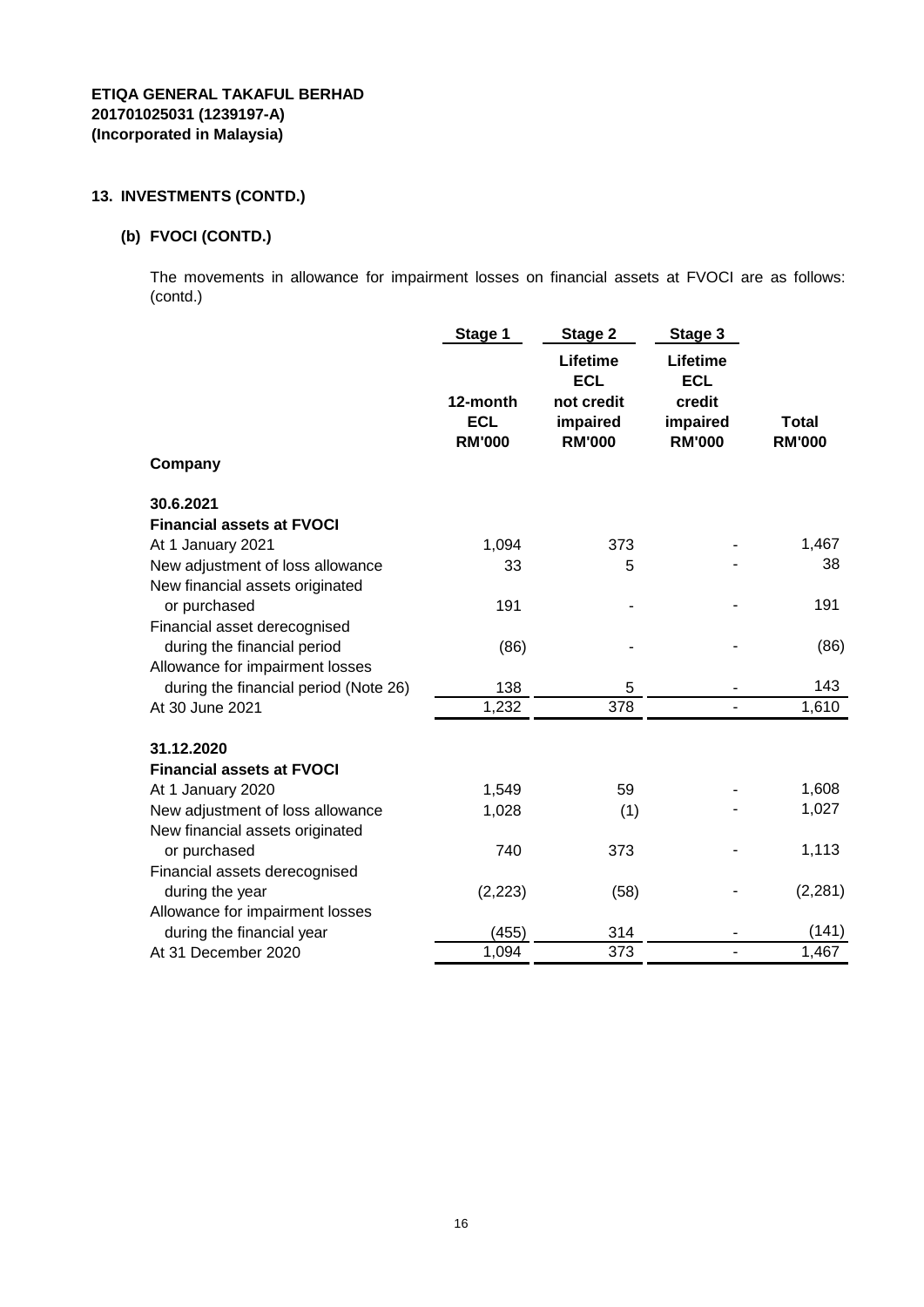| (c) | AC                                | Shareholder's<br>fund<br><b>RM'000</b> | General<br><b>Takaful fund</b><br><b>RM'000</b> | Company<br><b>RM'000</b> |
|-----|-----------------------------------|----------------------------------------|-------------------------------------------------|--------------------------|
|     | 30.6.2021                         |                                        |                                                 |                          |
|     | At cost                           |                                        |                                                 |                          |
|     | Islamic investment accounts with: |                                        |                                                 |                          |
|     | Licensed financial institutions   | 233,828                                | 221,163                                         | 454,991                  |
|     | <b>Others</b>                     |                                        | 15,017                                          | 15,017                   |
|     | <b>Total AC financial assets</b>  | 233,828                                | 236,180                                         | 470,008                  |
|     | 31.12.2020                        |                                        |                                                 |                          |
|     | At cost                           |                                        |                                                 |                          |
|     | Islamic investment accounts with: |                                        |                                                 |                          |
|     | Licensed financial institutions   | 347,732                                | 886,731                                         | 1,234,463                |
|     | <b>Others</b>                     | 23,482                                 | 80,549                                          | 104,031                  |
|     | <b>Total AC financial assets</b>  | 371,214                                | 967,280                                         | 1,338,494                |

The carrying amounts of financial assets at AC are reasonable approximations of fair values due to the short-term maturity of the financial assets.

#### **Fair Value of Investments**

An analysis of the different fair value measurement bases used in the determination of the fair values of investments are further disclosed in Note 33 to the unaudited interim condensed financial statements.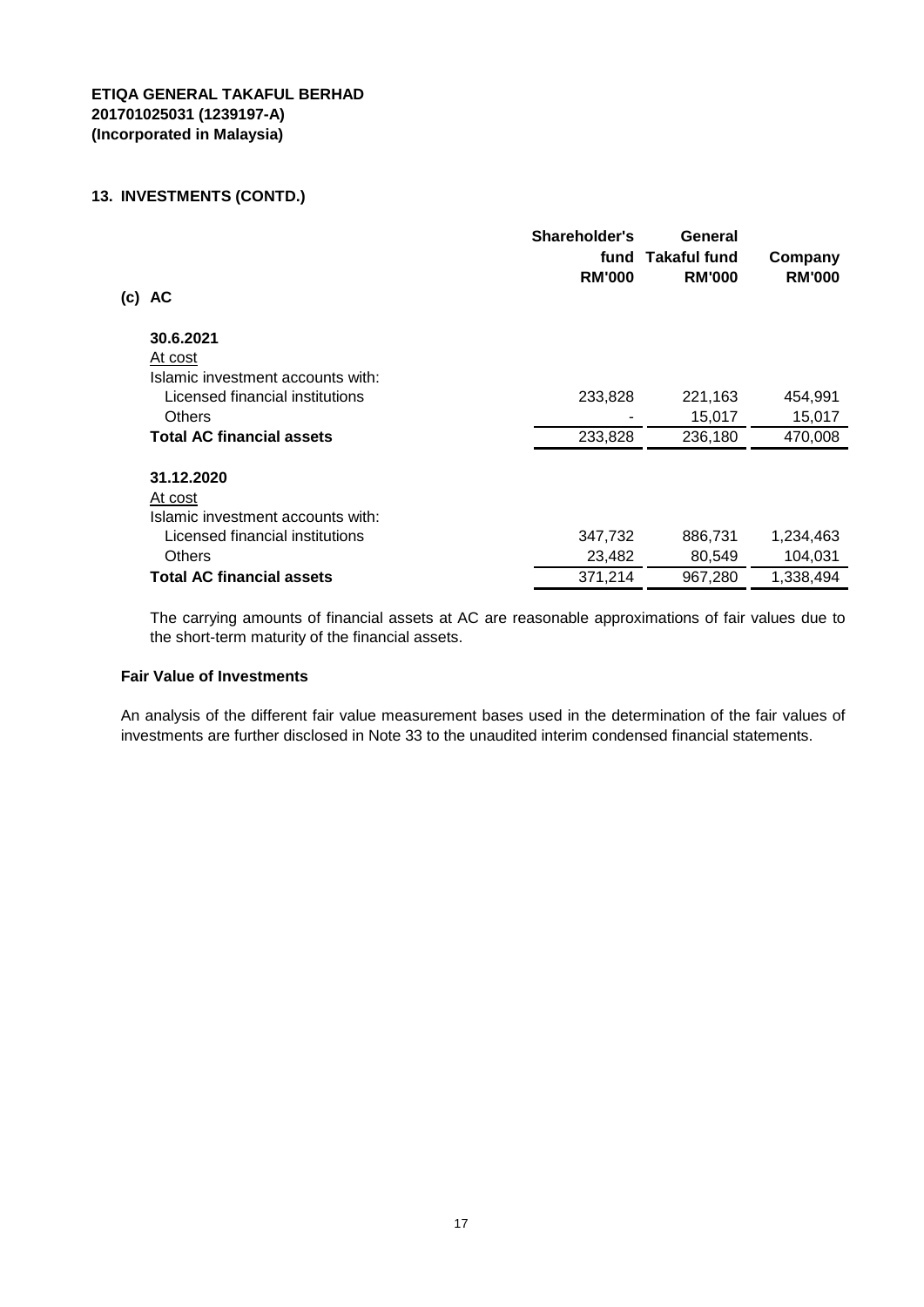## **14. RETAKAFUL ASSETS**

|                                          | 30.6.2021<br><b>RM'000</b> | 31.12.2020<br><b>RM'000</b> |
|------------------------------------------|----------------------------|-----------------------------|
| <b>General Takaful fund/Company</b>      |                            |                             |
| Retakaful operators' share of:           |                            |                             |
| Claims liabilities (Note 19 (i))         | 311,877                    | 283,809                     |
| Contribution liabilities (Note 19 (ii))  | 50,378                     | 28,640                      |
|                                          | 362,255                    | 312,449                     |
| Allowance for impairment losses          | (203)                      | (258)                       |
|                                          | 362,052                    | 312,191                     |
| <b>15. TAKAFUL RECEIVABLES</b>           |                            |                             |
|                                          | 30.6.2021                  | 31.12.2020                  |
|                                          | <b>RM'000</b>              | <b>RM'000</b>               |
| <b>General Takaful fund/Company</b>      |                            |                             |
| Due contributions including agents/      |                            |                             |
| brokers, cedants and co-takaful balances | 93,802                     | 93,153                      |
| Due from retakaful operators             | 5,293                      | 5,964                       |
|                                          | 99,095                     | 99,117                      |
| Allowance for impairment losses          | (2,890)                    | (10, 116)                   |
|                                          | 96,205                     | 89,001                      |

Movements in gross carrying value and allowances for impairment losses recognised for not credit impaired and credit impaired of takaful receivables are as follows:

|                                       | <b>Not</b><br><b>Credit Impaired</b><br><b>RM'000</b> | <b>Credit Impaired</b><br><b>RM'000</b> | Total<br><b>RM'000</b> |
|---------------------------------------|-------------------------------------------------------|-----------------------------------------|------------------------|
| <b>General Takaful fund/Company</b>   |                                                       |                                         |                        |
| <b>Gross carrying amount</b>          |                                                       |                                         |                        |
| At 1 January 2020                     | 68,230                                                | 24,596                                  | 92,826                 |
| Increase/(Decrease)                   | (2,034)                                               | 8,325                                   | 6,291                  |
| At 31 December 2020/At 1 January 2021 | 66,196                                                | 32,921                                  | 99,117                 |
| Increase/(Decrease)                   | (11, 298)                                             | 11,276                                  | (22)                   |
| At 30 June 2021                       | 54,898                                                | 44,197                                  | 99,095                 |
| <b>Lifetime ECL</b>                   |                                                       |                                         |                        |
| At 1 January 2020                     | 2,446                                                 | 7,317                                   | 9,763                  |
| Increase/(Decrease)                   | 401                                                   | (48)                                    | 353                    |
| At 31 December 2020/At 1 January 2021 | 2,847                                                 | 7,269                                   | 10,116                 |
| Increase/(Decrease)                   | (661)                                                 | (6, 565)                                | (7, 226)               |
| At 30 June 2021                       | 2,186                                                 | 704                                     | 2,890                  |

The carrying amounts are reasonable approximations of fair values at the reporting date due to the relatively short-term maturity of these balances.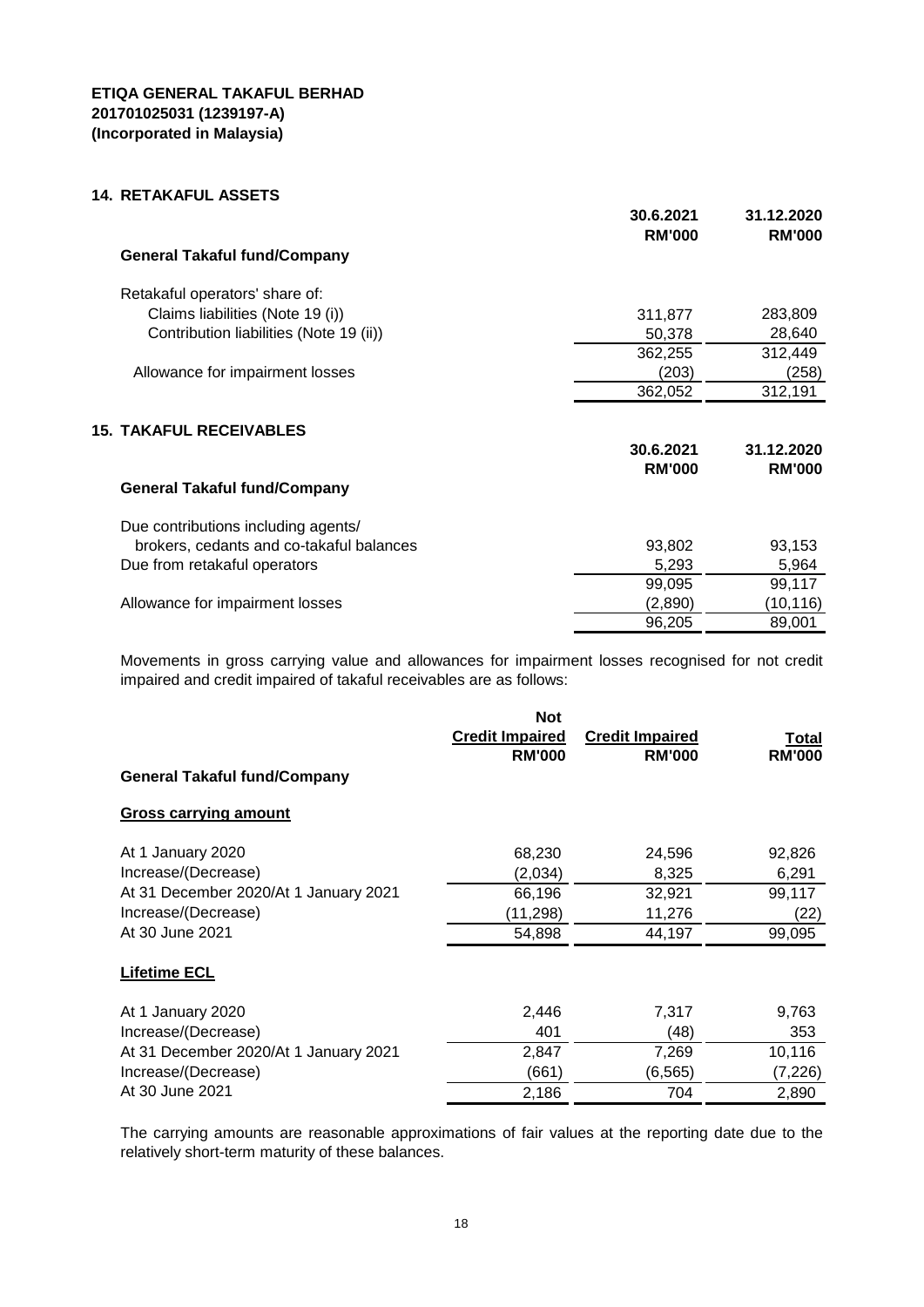# **16. OTHER ASSETS**

|                                                      | Shareholder's<br>fund<br><b>RM'000</b> | General<br><b>Takaful fund</b><br><b>RM'000</b> | Company<br><b>RM'000</b> |
|------------------------------------------------------|----------------------------------------|-------------------------------------------------|--------------------------|
| 30.6.2021                                            |                                        |                                                 |                          |
| Sundry receivables, deposits                         |                                        |                                                 |                          |
| and prepayments                                      | 1,169                                  | 1,992                                           | 3,161                    |
| Allowance for impairment losses                      | (366)                                  | (5)                                             | (371)                    |
|                                                      | 803                                    | 1,987                                           | 2,790                    |
| Wakalah receivables**                                | 28,793                                 |                                                 |                          |
| Allowance for impairment losses                      | (139)                                  |                                                 |                          |
|                                                      | 28,654                                 |                                                 |                          |
| Income and profit due and accrued                    | 14,348                                 | 22,862                                          | 37,210                   |
| Amounts due from General Takaful fund*               | 69,868                                 |                                                 |                          |
| Amounts due from stockbrokers                        | 275                                    | 275                                             | 550                      |
|                                                      | 113,948                                | 25,124                                          | 40,550                   |
| 31.12.2020                                           |                                        |                                                 |                          |
| Amounts due from related companies<br>(Note 34 (b)): |                                        |                                                 |                          |
| - Immediate holding company                          | 330                                    |                                                 | 330                      |
| - Other related companies                            | 14,177                                 |                                                 | 14,177                   |
| Sundry receivables, deposits                         |                                        |                                                 |                          |
| and prepayments                                      | 1,283                                  | 125                                             | 1,408                    |
| Allowance for impairment losses                      | (372)                                  |                                                 | (372)                    |
|                                                      | 911                                    | 125                                             | 1,036                    |
| Wakalah fees receivable**                            | 27,823                                 |                                                 |                          |
| Allowance for impairment losses                      | (1,069)                                |                                                 |                          |
|                                                      | 26,754                                 |                                                 |                          |
| Income and profit due and accrued                    | 11,375                                 | 17,066                                          | 28,441                   |
| Amounts due from General Takaful fund*               | 89,948                                 |                                                 |                          |
| Amounts due from stockbrokers                        | 212                                    | 333                                             | 545                      |
|                                                      | 143,707                                | 17,524                                          | 44,529                   |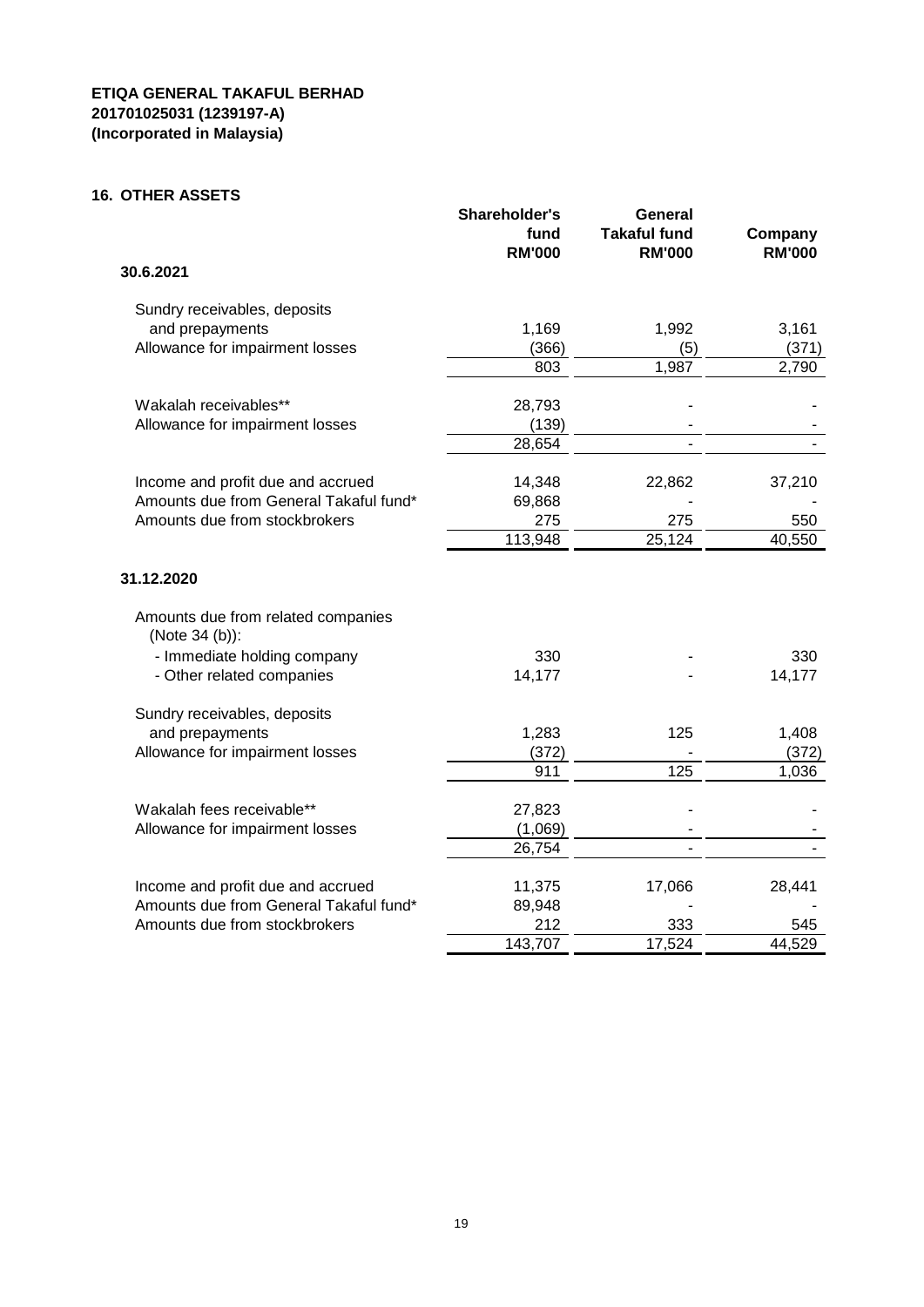# **16. OTHER ASSETS (CONTD.)**

|                                                                                                                             | <b>Not</b><br><b>Credit Impaired</b><br><b>RM'000</b> | <b>Credit Impaired</b><br><b>RM'000</b> | <b>Total</b><br><b>RM'000</b>                   |
|-----------------------------------------------------------------------------------------------------------------------------|-------------------------------------------------------|-----------------------------------------|-------------------------------------------------|
| <b>Shareholder's fund</b>                                                                                                   |                                                       |                                         |                                                 |
| <b>Gross carrying amount</b>                                                                                                |                                                       |                                         |                                                 |
| At 1 January 2020<br>Increase/(Decrease)<br>At 31 December 2020/At 1 January 2021<br>Increase/(Decrease)<br>At 30 June 2021 | 95,122<br>44,442<br>139,564<br>(33, 629)              | 2,576<br>2,360<br>4,936<br>3,038        | 97,698<br>46,802<br>144,500<br>(30, 591)        |
| <b>Lifetime ECL</b>                                                                                                         | 105,935                                               | 7,974                                   | 113,909                                         |
| At 1 January 2020<br>Increase/(Decrease)<br>At 31 December 2020/At 1 January 2021<br>Increase/(Decrease)<br>At 30 June 2021 | 564<br>190<br>754<br>(365)<br>389<br><b>Not</b>       | 841<br>(154)<br>687<br>(571)<br>116     | 1,405<br>36<br>1,441<br>(936)<br>505            |
| <b>General Takaful fund</b>                                                                                                 | <b>Credit Impaired</b><br><b>RM'000</b>               | <b>Credit Impaired</b><br><b>RM'000</b> | <b>Total</b><br><b>RM'000</b>                   |
| <b>Gross carrying amount</b>                                                                                                |                                                       |                                         |                                                 |
| At 1 January 2020<br>Increase/(Decrease)<br>At 31 December 2020/At 1 January 2021<br>Increase/(Decrease)<br>At 30 June 2021 | 21,858<br>(4, 395)<br>17,463<br>7,727<br>25,190       | $\overline{\phantom{0}}$                | 21,858<br>(4, 395)<br>17,463<br>7,727<br>25,190 |
| <b>Lifetime ECL</b>                                                                                                         |                                                       |                                         |                                                 |
| At 1 January 2021<br>Increase/(Decrease)<br>At 30 June 2021                                                                 | 5<br>5                                                |                                         | 5<br>$\overline{5}$                             |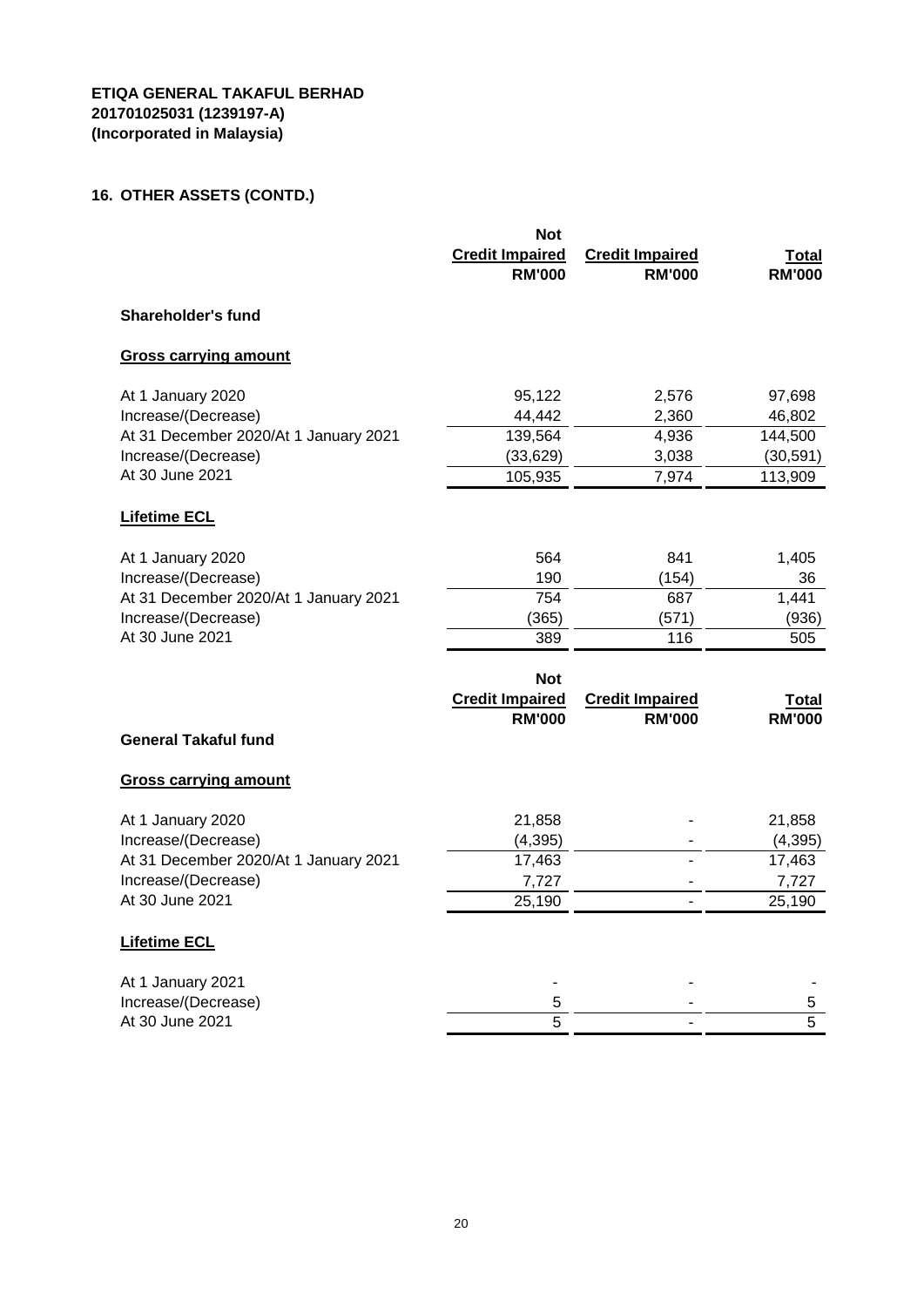#### **16. OTHER ASSETS (CONTD.)**

| Company                               | <b>Not</b><br><b>Credit Impaired</b><br><b>RM'000</b> | <b>Credit Impaired</b><br><b>RM'000</b> | <u>Total</u><br><b>RM'000</b> |
|---------------------------------------|-------------------------------------------------------|-----------------------------------------|-------------------------------|
| <b>Gross carrying amount</b>          |                                                       |                                         |                               |
| At 1 January 2020                     | 116,980                                               | 2,576                                   | 119,556                       |
| Increase/(Decrease)                   | 40,047                                                | 2,360                                   | 42,407                        |
| At 31 December 2020/At 1 January 2021 | 157,027                                               | 4,936                                   | 161,963                       |
| Increase/(Decrease)                   | (25, 902)                                             | 3,038                                   | (22, 864)                     |
| At 30 June 2021                       | 131,125                                               | 7,974                                   | 139,099                       |
| <b>Lifetime ECL</b>                   |                                                       |                                         |                               |
| At 1 January 2020                     | 564                                                   | 841                                     | 1,405                         |
| Increase/(Decrease)                   | 190                                                   | (154)                                   | 36                            |
| At 31 December 2020/At 1 January 2021 | 754                                                   | 687                                     | 1,441                         |
| Increase/(Decrease)                   | (360)                                                 | (571)                                   | (931)                         |
| At 30 June 2021                       | 394                                                   | 116                                     | 510                           |

\* The amounts due from the General Takaful fund is non-trade in nature, unsecured, not subject to any profit elements is repayable in the short term.

\*\* Wakalah fees receivable is due from General Takaful fund and were eliminated to arrive at the Company-level balances. These balances are trade in nature, unsecured, not subject to any profit elements and is repayable in accordance with the terms of the takaful contracts.

The carrying amounts (other than prepayments) are reasonable approximations of fair values at the reporting date due to the relatively short-term maturity of these balances.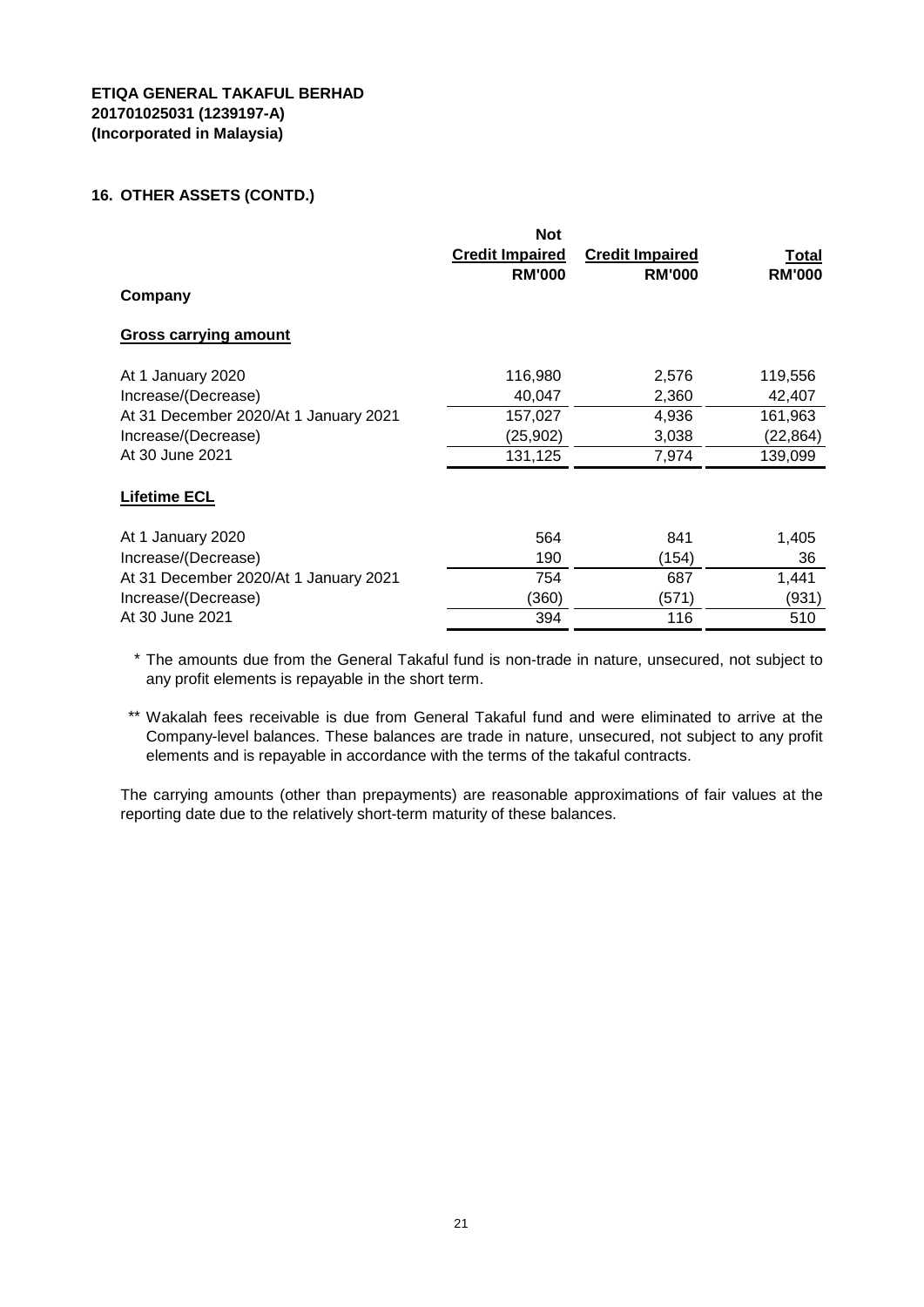#### **17. RESERVES**

|                                            | <b>Note</b> | 30.6.2021<br><b>RM'000</b> | 31.12.2020<br><b>RM'000</b> |
|--------------------------------------------|-------------|----------------------------|-----------------------------|
| <b>Shareholder's fund</b>                  |             |                            |                             |
| Non-distributable:<br><b>FVOCI reserve</b> | (i)         | 7,476                      | 42,038                      |
| Distributable:<br>Retained profits         | (ii)        | 377,105                    | 425,305                     |
|                                            |             | 384,581                    | 467,343                     |
|                                            | <b>Note</b> | 30.6.2021<br><b>RM'000</b> | 31.12.2020<br><b>RM'000</b> |
| Company                                    |             |                            |                             |
| Non-distributable:<br><b>FVOCI reserve</b> | (i)         | 7,476                      | 42,038                      |
| Distributable:<br>Retained profits         | (ii)        | 377,211                    | 426,118                     |
|                                            |             | 384,687                    | 468,156                     |

(i) The FVOCI reserve of the Company arose from changes in the fair values of the financial assets which are measured at fair value through other comprehensive income.

(ii) The entire distributable retained profits may be distributed to the shareholder under the single-tier system.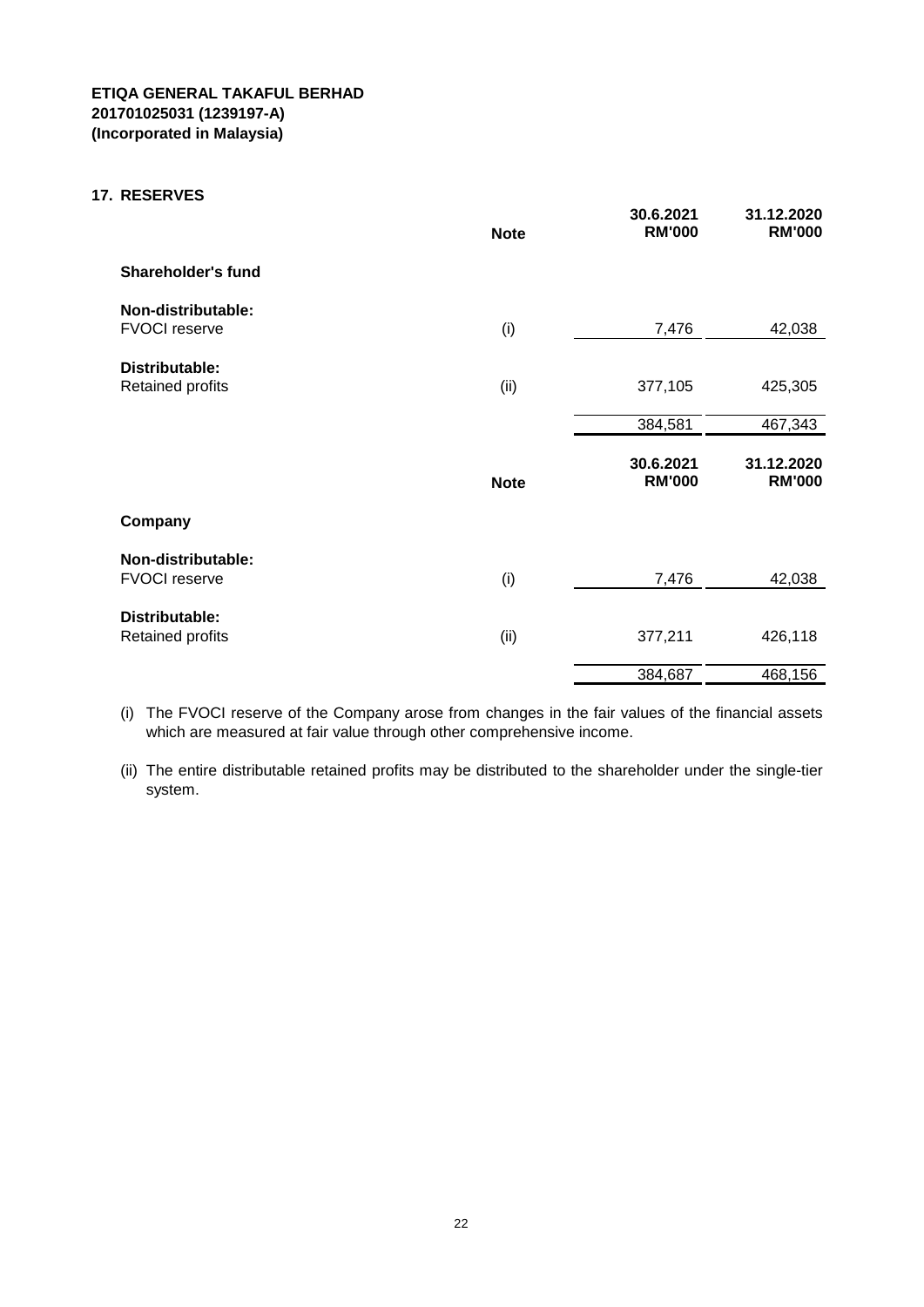## **18. PARTICIPANTS' FUND**

|                                                                                         | 30.6.2021<br><b>RM'000</b> | 31.12.2020<br><b>RM'000</b> |
|-----------------------------------------------------------------------------------------|----------------------------|-----------------------------|
| <b>General Takaful fund/Company</b>                                                     |                            |                             |
| Accumulated surplus (Note (i))<br>FVOCI reserve (Note (ii))                             | 202,576<br>2,384           | 197,961<br>34,376           |
|                                                                                         | 204,960                    | 232,337                     |
| <b>Accumulated surplus</b><br>(i)                                                       |                            |                             |
| At 1 January 2021/At 1 January 2020<br>Surplus arising during the financial period/year | 197,961<br>64,012          | 182,124<br>96,632           |
| Surplus paid to participants during the financial period/year                           | (59, 397)                  | (80,795)                    |
| At 30 June 2021/At 31 December 2020                                                     | 202,576                    | 197,961                     |
| (ii) FVOCI reserve                                                                      |                            |                             |
| At 1 January 2021/At 1 January 2020                                                     | 34,376                     | 76,141                      |
| Fair value changes                                                                      | (41, 688)                  | (35, 812)                   |
| Realised gain transferred to income statement                                           | (407)                      | (8,701)                     |
| Deferred tax on fair value changes                                                      | 10,103                     | 2,748                       |
| At 30 June 2021/At 31 December 2020                                                     | 2,384                      | 34,376                      |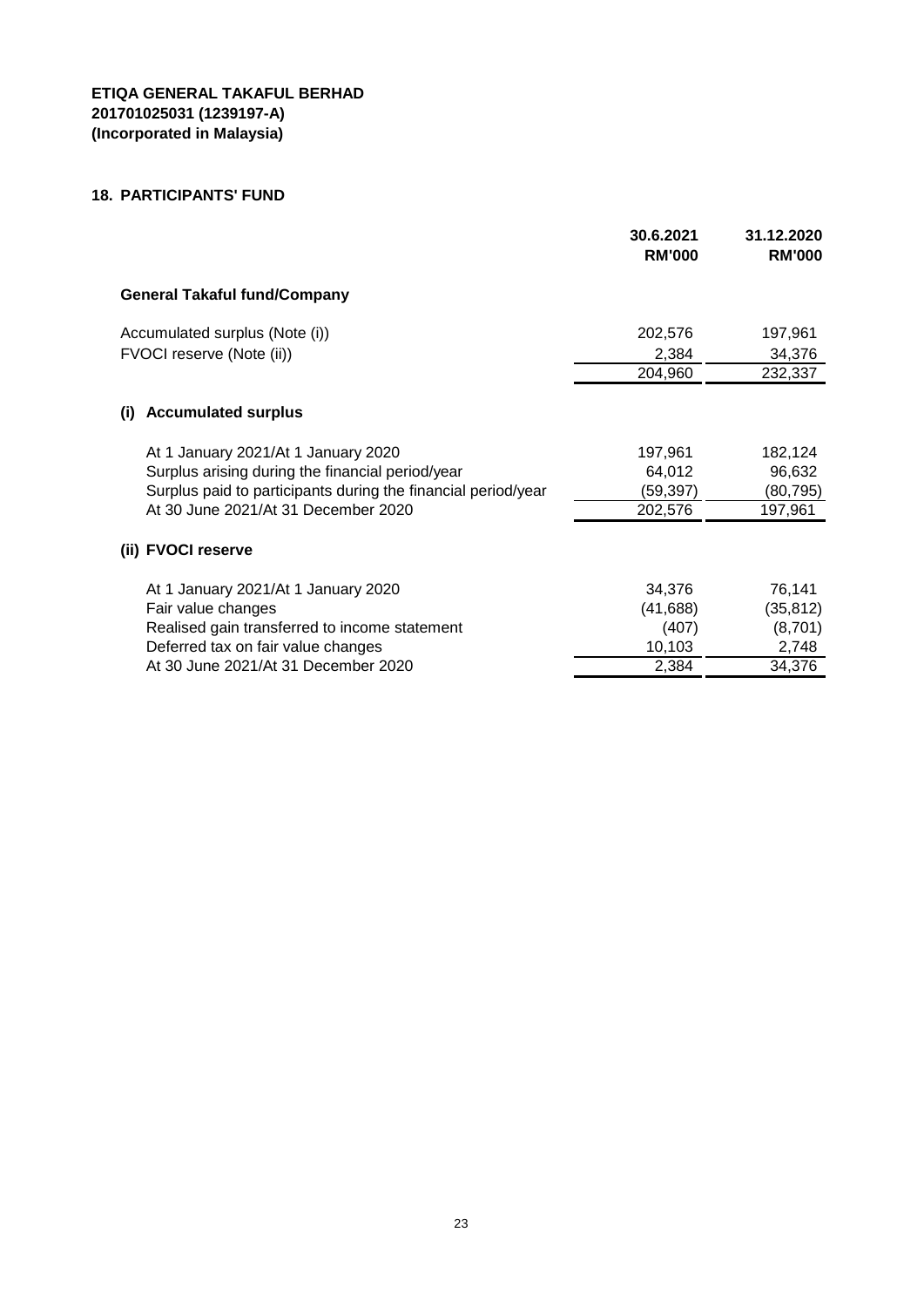# **19. TAKAFUL CERTIFICATE LIABILITIES**

|                                                                                                       |                        | $30.6.2021 -$                                  |                             |                               | 31.12.2020 -------------                       |                             |
|-------------------------------------------------------------------------------------------------------|------------------------|------------------------------------------------|-----------------------------|-------------------------------|------------------------------------------------|-----------------------------|
|                                                                                                       | Gross<br><b>RM'000</b> | <b>Retakaful</b><br><b>RM'000</b><br>(Note 14) | <b>Net</b><br><b>RM'000</b> | <b>Gross</b><br><b>RM'000</b> | <b>Retakaful</b><br><b>RM'000</b><br>(Note 14) | <b>Net</b><br><b>RM'000</b> |
| <b>General Takaful fund/Company</b>                                                                   |                        |                                                |                             |                               |                                                |                             |
| Claims liabilities (i)                                                                                | 1,260,528              | (311, 877)                                     | 948,651                     | 1,215,033                     | (283, 809)                                     | 931,224                     |
| Contribution liabilities (ii)                                                                         | 701,247                | (50, 378)                                      | 650,869                     | 690,037                       | (28, 640)                                      | 661,397                     |
|                                                                                                       | 1,961,775              | (362, 255)                                     | 1,599,520                   | 1,905,070                     | (312, 449)                                     | 1,592,621                   |
| <b>Claims liabilities</b><br>(i)                                                                      |                        |                                                |                             |                               |                                                |                             |
| At 1 January 2021/At 1 January 2020                                                                   | 1,215,033              | (283, 809)                                     | 931,224                     | 981,381                       | (207, 844)                                     | 773,537                     |
| Claims incurred in the current accident period/year<br>Movements in claims incurred in prior accident | 426,640                | (32, 350)                                      | 394,290                     | 1,000,258                     | (94, 107)                                      | 906,151                     |
| period/year                                                                                           | (40, 865)              | (11, 137)                                      | (52,002)                    | (15, 127)                     | (13, 922)                                      | (29, 049)                   |
| Claims paid during the period/year                                                                    | (345, 149)             | 18,530                                         | (326, 619)                  | (751, 735)                    | 25,745                                         | (725, 990)                  |
| Movements in Provision of Risk Margin                                                                 |                        |                                                |                             |                               |                                                |                             |
| for Adverse Deviation ("PRAD")                                                                        | 4,869                  | (3, 111)                                       | 1,758                       | 256                           | 6,319                                          | 6,575                       |
| At 30 June 2021/At 31 December 2020                                                                   | 1,260,528              | (311, 877)                                     | 948,651                     | 1,215,033                     | (283, 809)                                     | 931,224                     |
| <b>Contribution liabilities</b><br>(ii)                                                               |                        |                                                |                             |                               |                                                |                             |
| At 1 January 2021/At 1 January 2020                                                                   | 690,037                | (28, 640)                                      | 661,397                     | 725,313                       | (31, 947)                                      | 693,366                     |
| Contributions written during the period/year                                                          | 819,293                | (143, 518)                                     | 675,775                     | 1,569,717                     | (162, 504)                                     | 1,407,213                   |
| Contributions earned during the period/year                                                           | (808, 083)             | 121,780                                        | (686, 303)                  | (1,604,993)                   | 165,811                                        | (1,439,182)                 |
| At 30 June 2021/At 31 December 2020                                                                   | 701,247                | (50, 378)                                      | 650,869                     | 690,037                       | (28, 640)                                      | 661,397                     |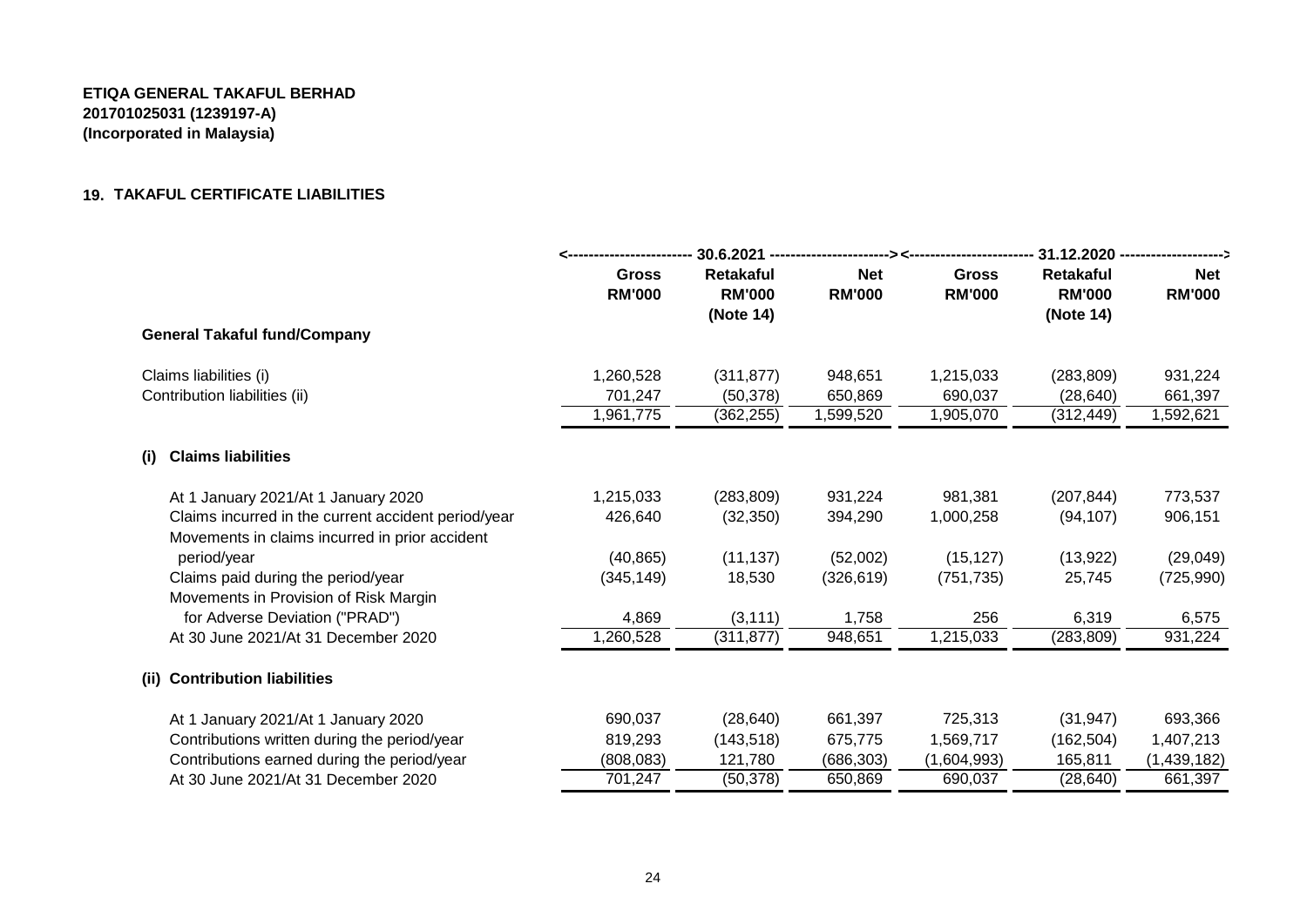## **20. EXPENSE LIABILITIES**

| <b>Shareholder's fund/Company</b>                     | 30.6.2021<br><b>RM'000</b> | 31.12.2020<br><b>RM'000</b> |
|-------------------------------------------------------|----------------------------|-----------------------------|
|                                                       |                            |                             |
| Unearned wakalah fee ("UWF")                          |                            |                             |
| of General Takaful fund                               | 146,033                    | 139,797                     |
|                                                       |                            |                             |
| At 1 January 2021/At 1 January 2020                   | 139,797                    | 148,713                     |
| Wakalah fee received during the financial period/year | 266,488                    | 497,366                     |
| Wakalah fee earned during the financial period/year   | (260, 252)                 | (506, 282)                  |
| Movement in UWF                                       | 6,236                      | (8,916)                     |
| At 30 June 2021/At 31 December 2020                   | 146,033                    | 139,797                     |
|                                                       |                            |                             |
| 21. TAKAFUL PAYABLES                                  |                            |                             |
|                                                       |                            |                             |
|                                                       | 30.6.2021                  | 31.12.2020                  |
|                                                       | <b>RM'000</b>              | <b>RM'000</b>               |
| <b>General Takaful fund/Company</b>                   |                            |                             |
|                                                       |                            |                             |
| Due to agents and brokers                             | 55,035                     | 104,992                     |
| Due to retakaful operators                            | 44,174                     | 40,546                      |
|                                                       | 99,209                     | 145,538                     |
|                                                       |                            |                             |

The carrying amounts are reasonable approximations of fair values at the reporting date due to the relatively short-term maturity of these balances.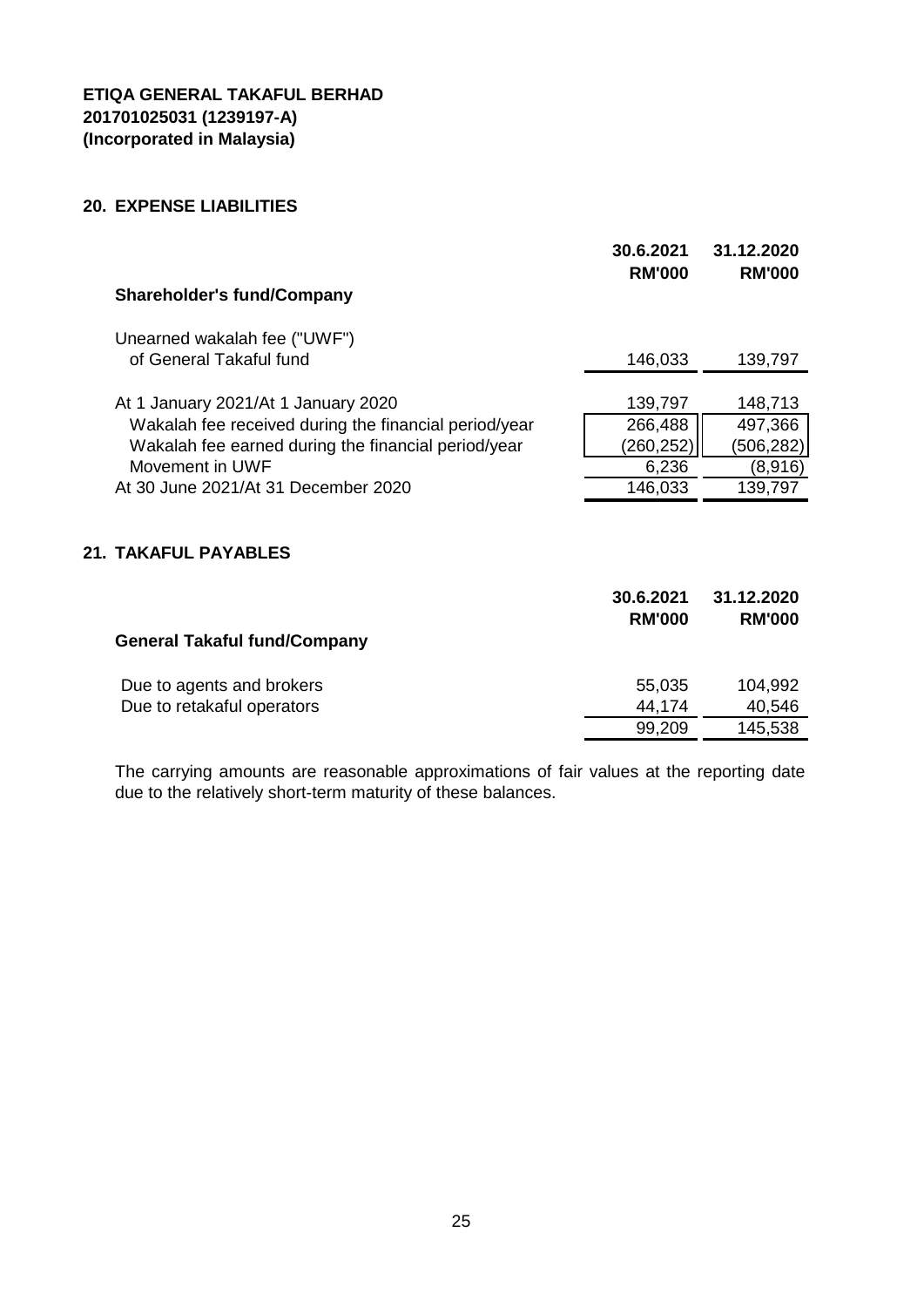#### **22. OTHER LIABILITIES**

|                                                     | Shareholder's<br>fund<br><b>RM'000</b> | General<br>Takaful fund<br><b>RM'000</b> | Company<br><b>RM'000</b> |
|-----------------------------------------------------|----------------------------------------|------------------------------------------|--------------------------|
| 30.6.2021                                           |                                        |                                          |                          |
| Amount due to Shareholder's fund*                   |                                        | 69,868                                   |                          |
| Amounts due to stockbrokers                         | 647                                    | 646                                      | 1,293                    |
| Unclaimed monies                                    |                                        | 85,081                                   | 85,081                   |
| Service tax payable                                 |                                        | 27,791                                   | 27,791                   |
| Stamp duty payable                                  |                                        | 1,722                                    | 1,722                    |
| Surplus payable to the participants                 |                                        | 191,446                                  | 191,446                  |
| Withholding tax payable                             |                                        | 15,634                                   | 15,634                   |
| Amounts due to related companies<br>(Note 34 (b))*: |                                        |                                          |                          |
| - Ultimate holding company                          | 5,243                                  |                                          | 5,243                    |
| - Immediate and penultimate holding                 |                                        |                                          |                          |
| companies                                           | 1,538                                  |                                          | 1,538                    |
| - Other related companies                           | 3,781                                  |                                          | 3,781                    |
| Zakat payable                                       | 8,162                                  |                                          | 8,162                    |
| Provisions for expenses                             | 48,160                                 |                                          | 48,160                   |
| Wakalah fees payable**                              |                                        | 28,793                                   |                          |
| Sundry payables and accrued liabilities             | 8,097                                  | 17,474                                   | 25,571                   |
|                                                     | 75,628                                 | 438,455                                  | 415,422                  |
|                                                     |                                        |                                          |                          |
| 31.12.2020                                          |                                        |                                          |                          |
| Amount due to Shareholder's fund*                   |                                        | 89,948                                   |                          |
| Amount due from stockbrokers                        | 222                                    | 392                                      | 614                      |
| Unclaimed monies                                    |                                        | 85,697                                   | 85,697                   |
| Service tax payable                                 |                                        | 23,087                                   | 23,087                   |
| Stamp duty payable                                  |                                        | 1,976                                    | 1,976                    |
| Surplus payable to the participants                 |                                        | 157,994                                  | 157,994                  |
| Withholding tax payable                             |                                        | 9,331                                    | 9,331                    |
| Amounts due to related companies<br>(Note 34 (b))*: |                                        |                                          |                          |
| - Ultimate holding company                          | 4,051                                  |                                          | 4,051                    |
| - Other related companies                           | 324                                    | 22                                       | 346                      |
| Zakat payable                                       | 11,372                                 |                                          | 11,372                   |
| Provisions for expenses                             | 19,941                                 |                                          | 19,941                   |
| Wakalah fees payable**                              |                                        | 27,823                                   |                          |
| Sundry payables and accrued liabilities             | 45,624                                 | 1,325                                    | 46,949                   |
|                                                     | 81,534                                 | 397,595                                  | 361,358                  |

- \* Amounts due to ultimate holding company, immediate holding company and other related companies and the Shareholder's fund are non-trade in nature, unsecured, not subject to any profit elements and are repayable in the short term.
- \*\* Wakalah fees payable due to General Takaful fund were eliminated to arrive at Company-level balances.

The carrying amounts of financial liabilties are reasonable approximations of fair values at the reporting date due to the relatively short-term maturity of these balances. 26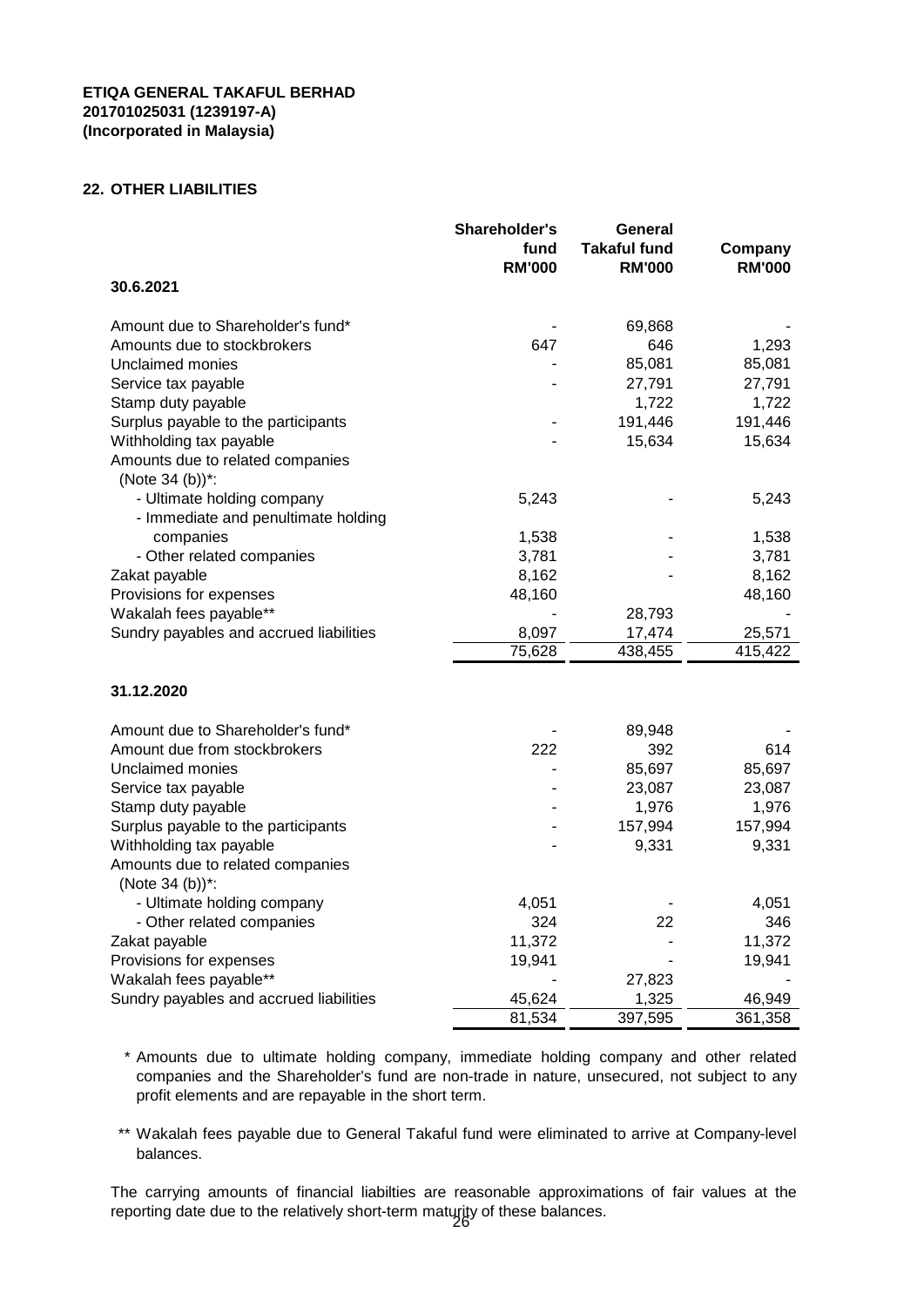# **23. NET EARNED CONTRIBUTIONS**

|                                                                                        | 1.1.2021<br>to<br>30.6.2021<br><b>RM'000</b> | 1.1.2020<br>to<br>30.6.2020<br><b>RM'000</b> |
|----------------------------------------------------------------------------------------|----------------------------------------------|----------------------------------------------|
| <b>General Takaful fund/Company</b>                                                    |                                              |                                              |
| Gross contribution<br>Change in unearned contribution reserves                         | 819,293<br>(11, 210)                         | 802,161<br>10,592                            |
|                                                                                        | 808,083                                      | 812,753                                      |
| Contributions ceded to retakaful operators<br>Change in unearned contribution reserves | (143, 518)                                   | (106, 586)                                   |
|                                                                                        | 21,738<br>121,780                            | 15,756<br>(90,830)                           |
| <b>Net earned contributions</b>                                                        | 686,303                                      | 721,923                                      |
|                                                                                        |                                              |                                              |

# **24. FEE AND COMMISSION INCOME**

|                                 | <b>Shareholder's</b><br>fund<br><b>RM'000</b> | <b>General</b><br><b>Takaful fund</b><br><b>RM'000</b> | Company<br><b>RM'000</b> |
|---------------------------------|-----------------------------------------------|--------------------------------------------------------|--------------------------|
| 1.1.2021 to 30.6.2021           |                                               |                                                        |                          |
| Wakalah fee income from:        |                                               |                                                        |                          |
| <b>General Takaful fund</b>     | 266,488                                       |                                                        |                          |
| Profit commission               |                                               | 1,637                                                  | 1,637                    |
| Retakaful commission income     |                                               | 6,412                                                  | 6,412                    |
| <b>Others</b>                   |                                               | 156                                                    | 156                      |
| Total fee and commission income | 266,488                                       | 8,205                                                  | 8,205                    |
| 1.1.2020 to 30.6.2020           |                                               |                                                        |                          |
| Wakalah fee income from:        |                                               |                                                        |                          |
| <b>General Takaful fund</b>     | 256,628                                       |                                                        |                          |
| Profit commission               |                                               | 270                                                    | 270                      |
| Retakaful commission income     |                                               | 5,611                                                  | 5,611                    |
| <b>Others</b>                   |                                               | 130                                                    | 130                      |
| Total fee and commission income | 256,628                                       | 6,011                                                  | 6,011                    |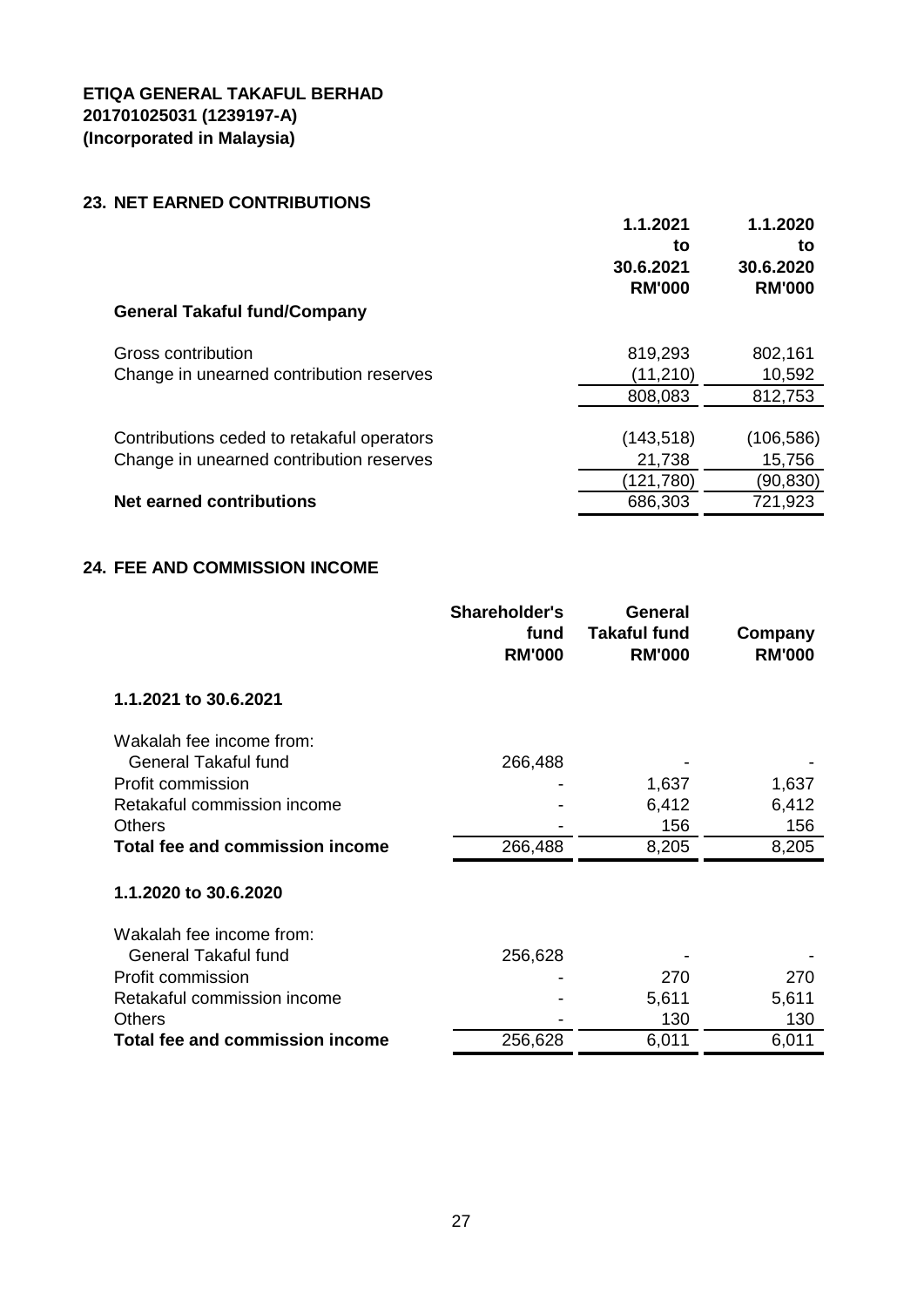# **25. INVESTMENT INCOME**

|                                         | <b>Shareholder's</b><br>fund<br><b>RM'000</b> | <b>General</b><br><b>Takaful fund</b><br><b>RM'000</b> | Company<br><b>RM'000</b> |
|-----------------------------------------|-----------------------------------------------|--------------------------------------------------------|--------------------------|
| 1.1.2021 to 30.6.2021                   |                                               |                                                        |                          |
| <b>Financial assets at FVTPL:</b>       |                                               |                                                        |                          |
| - Designated upon initial recognition   |                                               |                                                        |                          |
| Profit income                           |                                               | 515                                                    | 515                      |
| - HFT                                   |                                               |                                                        |                          |
| Dividend income:                        |                                               |                                                        |                          |
| Quoted equity securities                | 1,036                                         | 983                                                    |                          |
| in Malaysia<br>Quoted equity securities |                                               |                                                        | 2,019                    |
| outside Malaysia                        | 18                                            | 31                                                     | 49                       |
| Property trust funds                    | 39                                            | 26                                                     | 65                       |
|                                         |                                               |                                                        |                          |
| <b>Financial assets at FVOCI:</b>       |                                               |                                                        |                          |
| Profit income                           | 25,769                                        | 33,144                                                 | 58,913                   |
|                                         |                                               |                                                        |                          |
| <b>Financial assets at AC:</b>          |                                               |                                                        |                          |
| Profit income                           | 2,568                                         | 6,247                                                  | 8,815                    |
|                                         |                                               |                                                        |                          |
| Net amortisation of premiums            | (790)                                         | (1, 240)                                               | (2,030)                  |
| Investment related expenses             | (297)                                         | (162)                                                  | (459)                    |
| <b>Total investment income</b>          | 28,343                                        | 39,544                                                 | 67,887                   |
| 1.1.2020 to 30.6.2020                   |                                               |                                                        |                          |
| <b>Financial assets at FVTPL:</b>       |                                               |                                                        |                          |
| - HFT                                   |                                               |                                                        |                          |
| Dividend income:                        |                                               |                                                        |                          |
| Quoted equity securities                |                                               |                                                        |                          |
| in Malaysia                             | 536                                           | 492                                                    | 1,028                    |
| <b>Financial assets at FVOCI:</b>       |                                               |                                                        |                          |
| Profit income                           |                                               |                                                        |                          |
|                                         | 17,853                                        | 25,090                                                 | 42,943                   |
| <b>Financial assets at AC:</b>          |                                               |                                                        |                          |
| Profit income                           | 7,730                                         | 12,784                                                 | 20,514                   |
|                                         |                                               |                                                        |                          |
| Net amortisation of premiums            | (101)                                         | (565)                                                  | (666)                    |
| Investment related expenses             | (210)                                         | (93)                                                   | (303)                    |
| <b>Total investment income</b>          | 25,808                                        | 37,708                                                 | 63,516                   |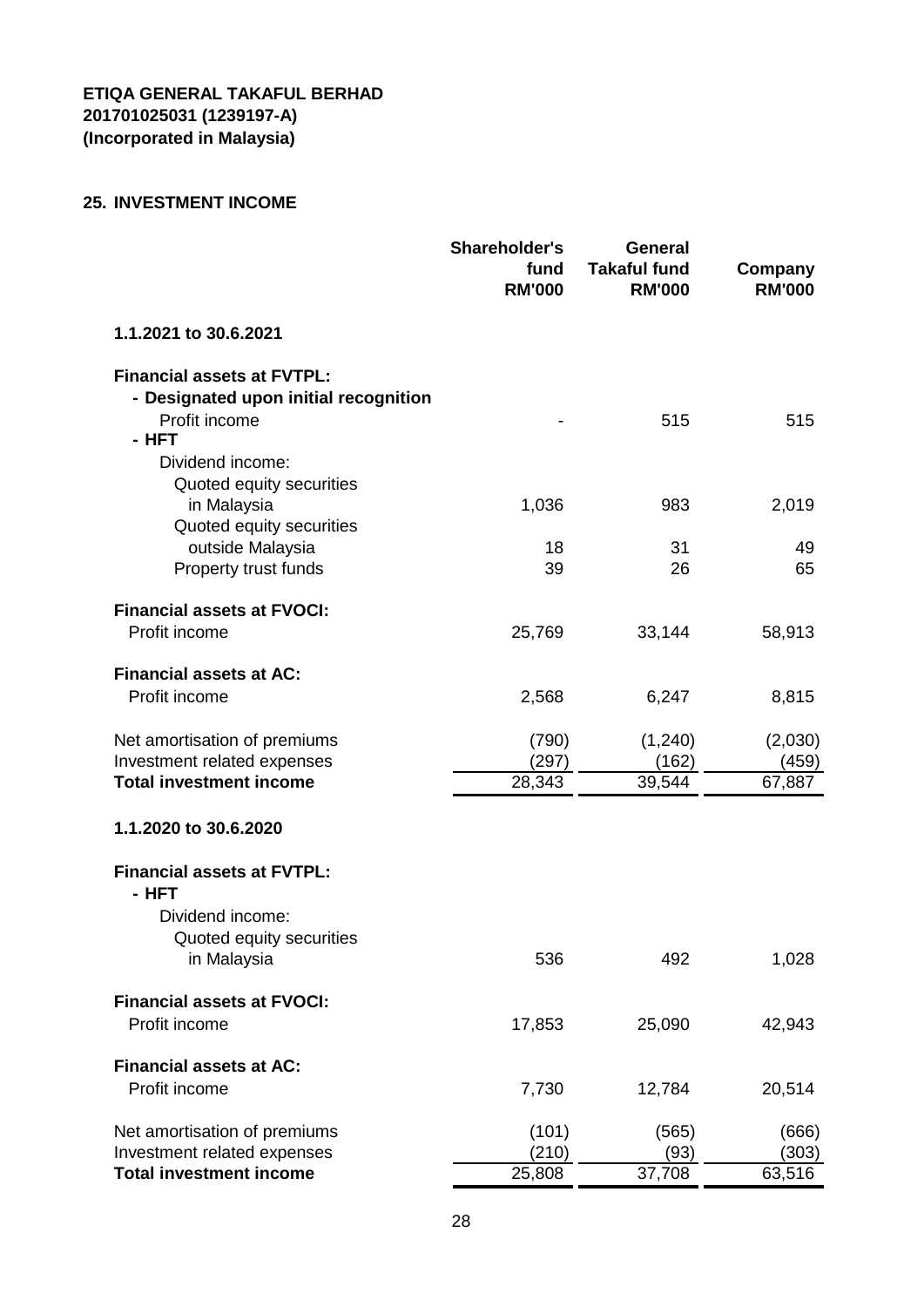# **26. OTHER OPERATING INCOME/(EXPENSES)**

|     |                                     | <b>Shareholder's</b><br>fund<br><b>RM'000</b> | General<br>Takaful fund<br><b>RM'000</b> | Company<br><b>RM'000</b> |
|-----|-------------------------------------|-----------------------------------------------|------------------------------------------|--------------------------|
|     | 1.1.2021 to 30.6.2021               |                                               |                                          |                          |
| (i) | <b>Other revenues</b>               |                                               |                                          |                          |
|     | Realised loss on foreign exchange   |                                               | (21)                                     | (21)                     |
|     | Unrealised gain on foreign exchange | 30                                            | 69                                       | 99                       |
|     | Reversal/(impairment) losses on:    |                                               |                                          |                          |
|     | - Investments                       | (7)                                           | (136)                                    | (143)                    |
|     | - Takaful receivables               |                                               | 7,226                                    | 7,226                    |
|     | - Retakaful assets                  |                                               | 54                                       | 54                       |
|     | - Other assets                      | 935                                           | (5)                                      |                          |
|     | Sundry income                       | 1,692                                         | 368                                      | 2,060                    |
|     | Total other other operating income  | 2,650                                         | 7,555                                    | 9,275                    |

|                              |                                     | Shareholder's<br>fund<br><b>RM'000</b> | General<br><b>Takaful fund</b><br><b>RM'000</b> | Company<br><b>RM'000</b> |
|------------------------------|-------------------------------------|----------------------------------------|-------------------------------------------------|--------------------------|
| 1.1.2020 to 30.6.2020        |                                     |                                        |                                                 |                          |
| <b>Other revenues</b><br>(i) |                                     |                                        |                                                 |                          |
|                              | Realised loss on foreign exchange   | (18)                                   | (22)                                            | (40)                     |
|                              | Unrealised gain on foreign exchange | 39                                     | 52                                              | 91                       |
|                              | Reversal/(impairment) losses on:    |                                        |                                                 |                          |
| - Investments                |                                     | 173                                    | 295                                             | 468                      |
|                              | - Takaful receivables               |                                        | (1,880)                                         | (1,880)                  |
|                              | - Retakaful assets                  |                                        | 477                                             | 477                      |
| Sundry income                |                                     | 1,404                                  | 418                                             | 1,822                    |
|                              | Total other operating income/       |                                        |                                                 |                          |
| (expenses)                   |                                     | 1,598                                  | (660)                                           | 938                      |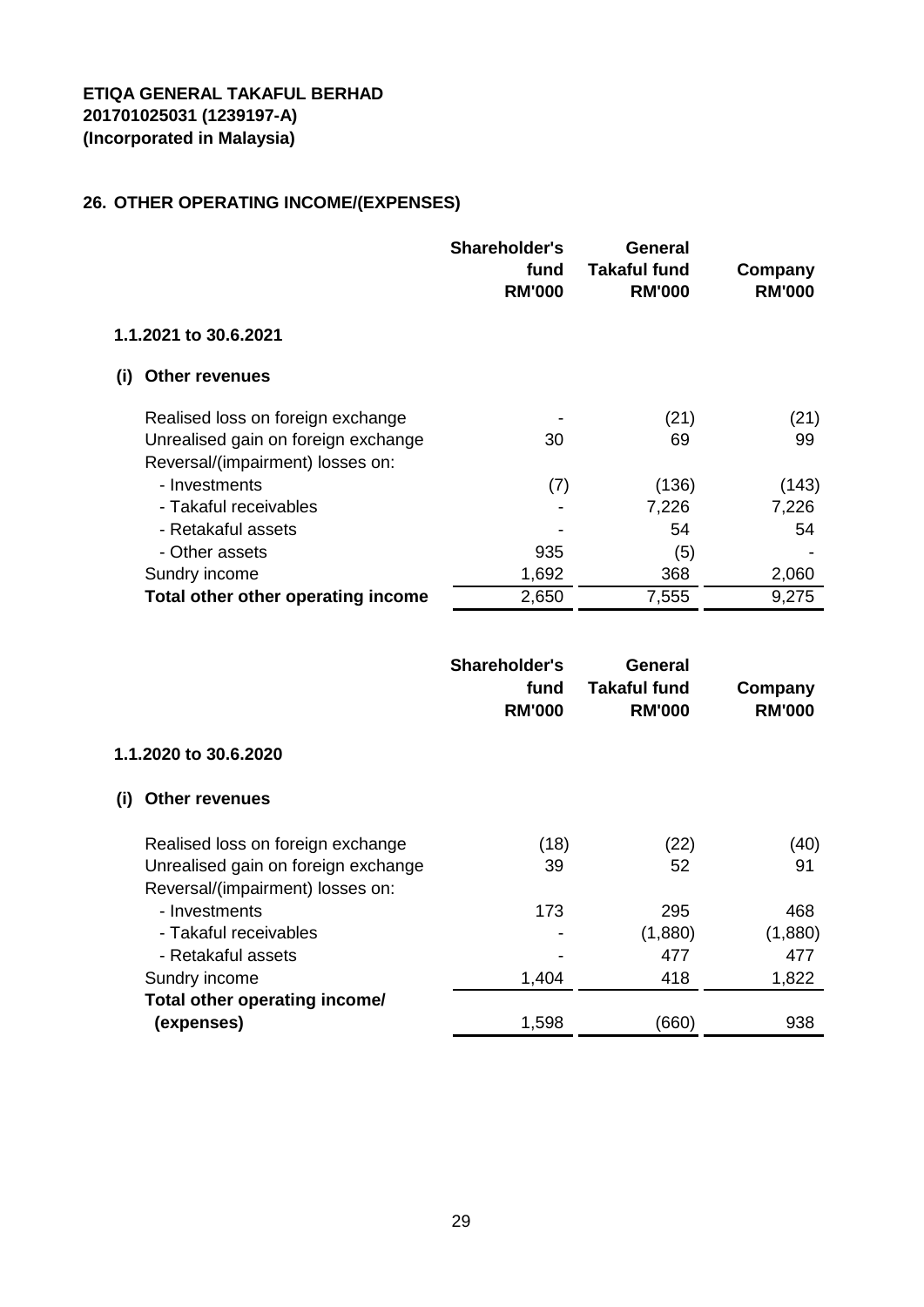# **27. MANAGEMENT EXPENSES**

|                                               | 1.1.2021       | 1.1.2020      |
|-----------------------------------------------|----------------|---------------|
|                                               | to             | to            |
|                                               | 30.6.2021      | 30.6.2020     |
|                                               | <b>RM'000</b>  | <b>RM'000</b> |
| <b>Shareholder's fund/Company</b>             |                |               |
| Employee benefits expenses (Note 27 (a))      | 57,132         | 61,260        |
| Directors' remuneration (Note 28)             | 458            | 428           |
| <b>Shariah Committee's remuneration</b>       |                |               |
| (Note 29)                                     | 96             | 34            |
| Auditors' remuneration:                       |                |               |
| - statutory audits                            | 124            | 131           |
| - regulatory services                         | $\overline{7}$ | 10            |
| - other services                              | 42             | 56            |
| Amortisation of intangible assets             | 126            | 123           |
| Auto assist services                          | 5,198          | 3,574         |
| Bank and financing charges                    | 4,491          | 3,603         |
| Depreciation of property, plant and equipment | 10             |               |
| Electronic data processing expenses           | 4,791          | 4,831         |
| <b>Entertainment expenses</b>                 | 49             | 92            |
| Legal fees                                    | 167            | 127           |
| Information technology outsourcing            | 4,029          | 3,681         |
| Office facilities expenses                    | 662            | 197           |
| Other management fees                         | 104            | 568           |
| Postage and stamp duties                      | 633            | 1,047         |
| Printing and stationery                       | 307            | 1,345         |
| <b>Professional fees</b>                      | 230            | 756           |
| Promotional and marketing costs               | 15,207         | 16,141        |
| Rental of offices/premises                    | 3,510          | 3,189         |
| <b>Training expenses</b>                      | 320            | 311           |
| <b>Travelling expenses</b>                    | 90             | 426           |
| Utilities, assessment and maintenance         | 944            | 1,057         |
| Other expenses                                | 8,937          | 6,716         |
| <b>Total management expenses</b>              | 107,664        | 109,703       |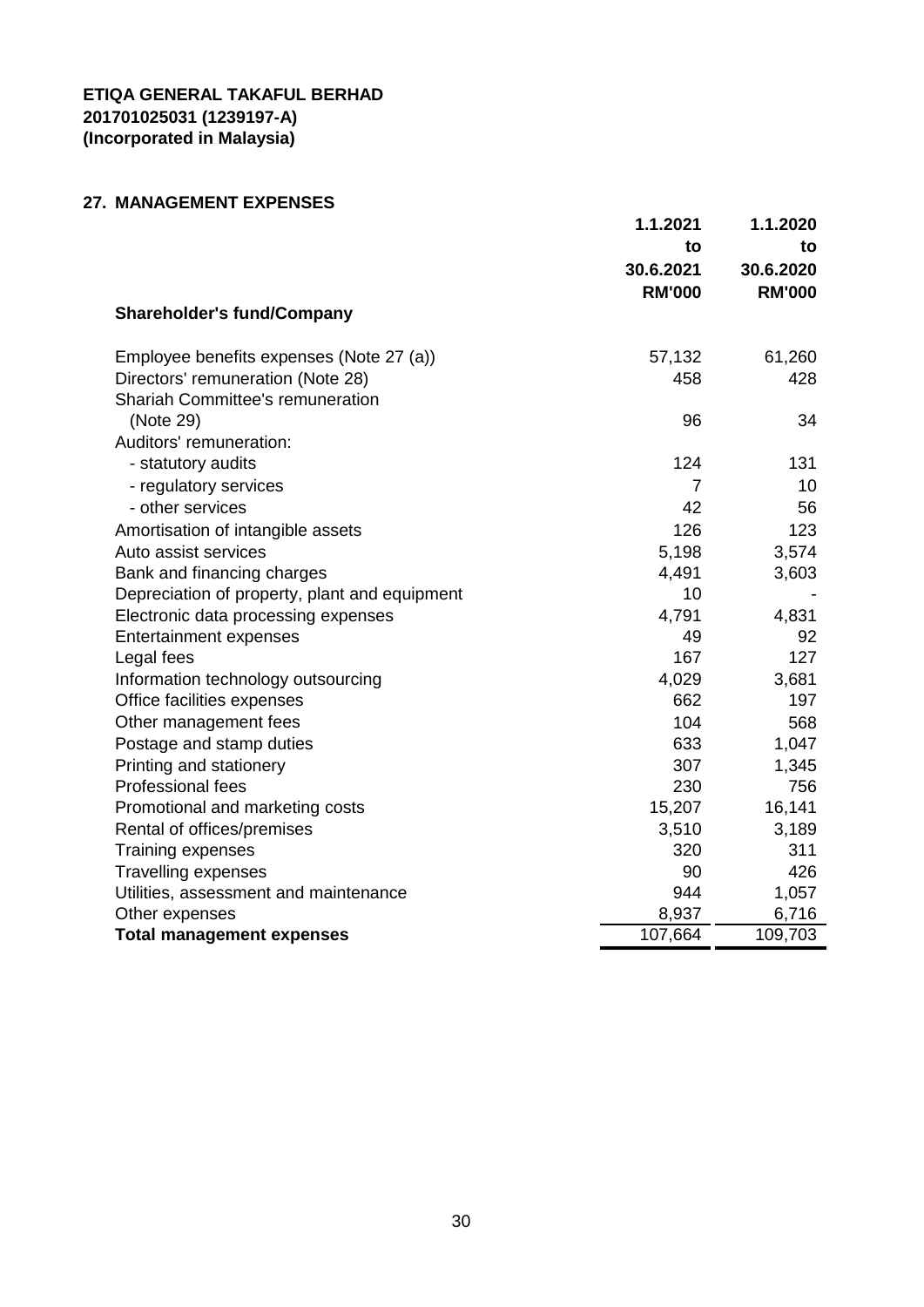# **27. MANAGEMENT EXPENSES (CONTD.)**

|                                                                  | 1.1.2021<br>to<br>30.6.2021<br><b>RM'000</b> | 1.1.2020<br>to<br>30.6.2020<br><b>RM'000</b> |
|------------------------------------------------------------------|----------------------------------------------|----------------------------------------------|
| (a) Employee benefits expenses                                   |                                              |                                              |
| <b>Shareholder's fund/Company</b>                                |                                              |                                              |
| Wages, salaries and bonuses<br>Employees' Provident Fund ("EPF") | 42,891<br>6,556                              | 46,517<br>7,433                              |
| Social Security Organisation ("SOCSO")                           | 357                                          | 335                                          |
| Employees' Shares Grant Plan ("ESGP")                            | 1,108                                        | 985                                          |
| Other benefits                                                   | 6,220                                        | 5,990                                        |
|                                                                  | 57,132                                       | 61,260                                       |

(b) The details of Chief Executive Officer ("CEO") remuneration during the financial period are as follows:

|                  | 1.1.2021<br>to             | 1.1.2020<br>to             |
|------------------|----------------------------|----------------------------|
|                  | 30.6.2021<br><b>RM'000</b> | 30.6.2020<br><b>RM'000</b> |
| Salary           | 300                        | 322                        |
| <b>Bonus</b>     | 200                        | 250                        |
| <b>EPF</b>       | 84                         | 92                         |
| <b>ESGP</b>      | 94                         | 64                         |
| Other emoluments | 73                         | 32                         |
|                  | 751                        | 760                        |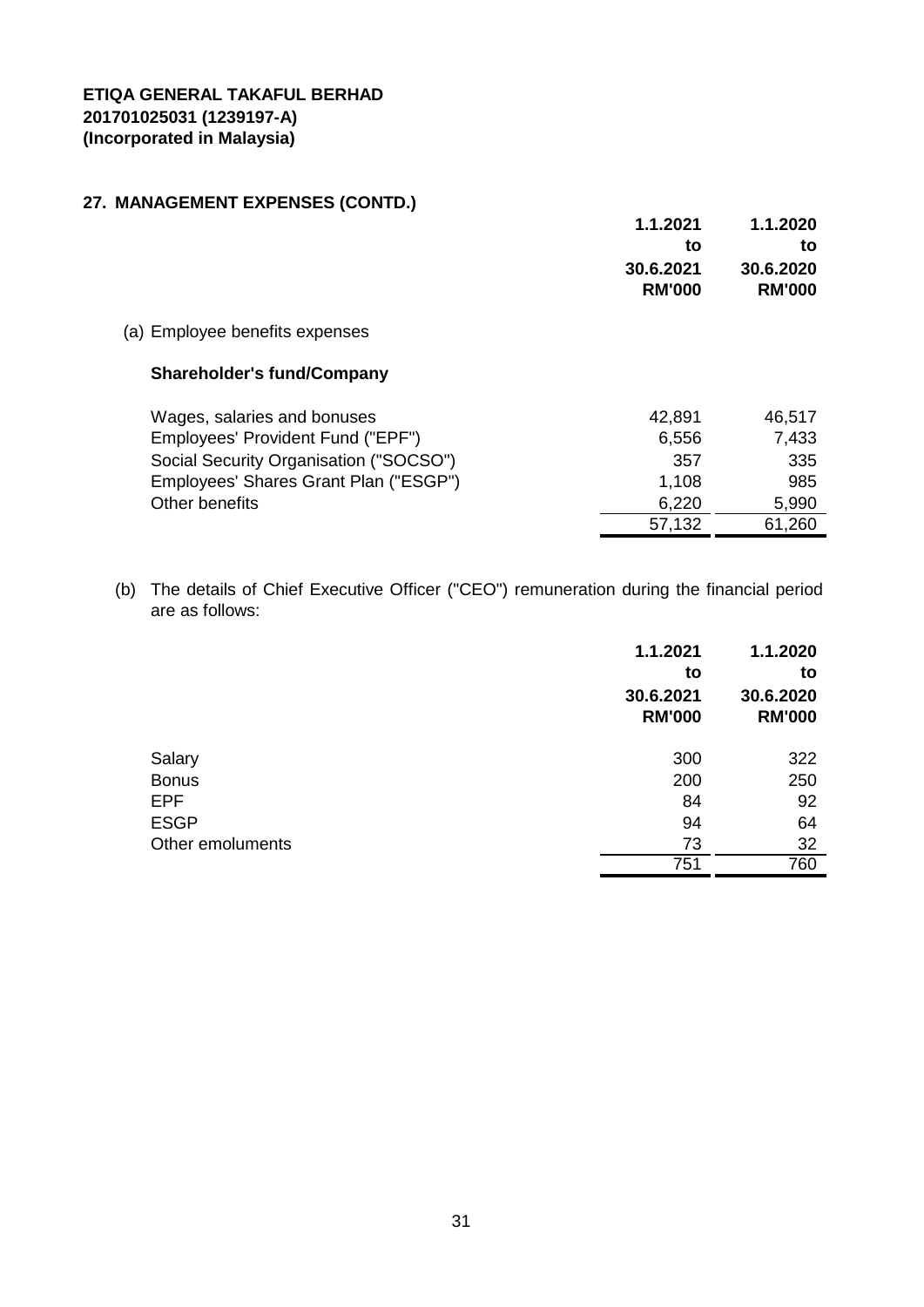# **28. DIRECTORS' REMUNERATION**

|                                      | 1.1.2021<br>to<br>30.6.2021 | 1.1.2020<br>to<br>30.6.2020 |
|--------------------------------------|-----------------------------|-----------------------------|
| <b>Shareholder's fund/Company</b>    | <b>RM'000</b>               | <b>RM'000</b>               |
| Executive director:                  |                             |                             |
| Fees                                 | 60                          | 60                          |
| Other emoluments                     | 12                          | 4                           |
|                                      | 72                          | 64                          |
| Non-executive directors:             |                             |                             |
| Fees                                 | 330                         | 328                         |
| Other emoluments                     | 56                          | 36                          |
|                                      | 386                         | 364                         |
| <b>Total directors' remuneration</b> | 458                         | 428                         |

The details of the remuneration of the directors of the Company are as follows:

|                                               | <b>Benefits</b> | <b>Other</b>      |               |
|-----------------------------------------------|-----------------|-------------------|---------------|
|                                               | <b>Fees</b>     | <b>Emoluments</b> | Total         |
|                                               | <b>RM'000</b>   | <b>RM'000</b>     | <b>RM'000</b> |
| 1.1.2021 to 30.6.2021                         |                 |                   |               |
| Executive director:                           |                 |                   |               |
| Dato' Mohamed Rafique Merican                 |                 |                   |               |
| bin Mohd Wahiduddin Merican                   | 60              | 12                | 72            |
| Non-executive directors:                      |                 |                   |               |
| Dato' Majid bin Mohamad (Chairman)            | 90              | 12                | 102           |
| Mr Philippe Pol Arthur Latour                 | 60              | 10                | 70            |
| Dato' Johan bin Ariffin                       | 60              | 10                | 70            |
| Mr Koh Heng Kong                              | 60              | 12                | 72            |
| Prof Dr. Rusni binti Hassan                   | 60              | 12                | 72            |
| Total directors' fees and remuneration        | 390             | 68                | 458           |
|                                               |                 |                   |               |
| 1.1.2020 to 30.6.2020                         |                 |                   |               |
| Executive director:                           |                 |                   |               |
| Dato' Mohamed Rafique Merican                 |                 |                   |               |
| bin Mohd Wahiduddin Merican                   | 60              | 4                 | 64            |
| Non-executive directors:                      |                 |                   |               |
| Dato' Majid bin Mohamad (Chairman)            | 90              | 8                 | 98            |
| Mr Philippe Pol Arthur Latour                 | 60              | 6                 | 66            |
| Dato' Johan bin Ariffin                       | 60              | 6                 | 66            |
| Mr. Koh Heng Kong                             | 60              | 8                 | 68            |
| Prof Dr. Rusni binti Hassan                   |                 |                   |               |
| (Appointed w.e.f 7 February 2020)             | 58              | 8                 | 66            |
| <b>Total directors' fees and remuneration</b> | 388             | 40                | 428           |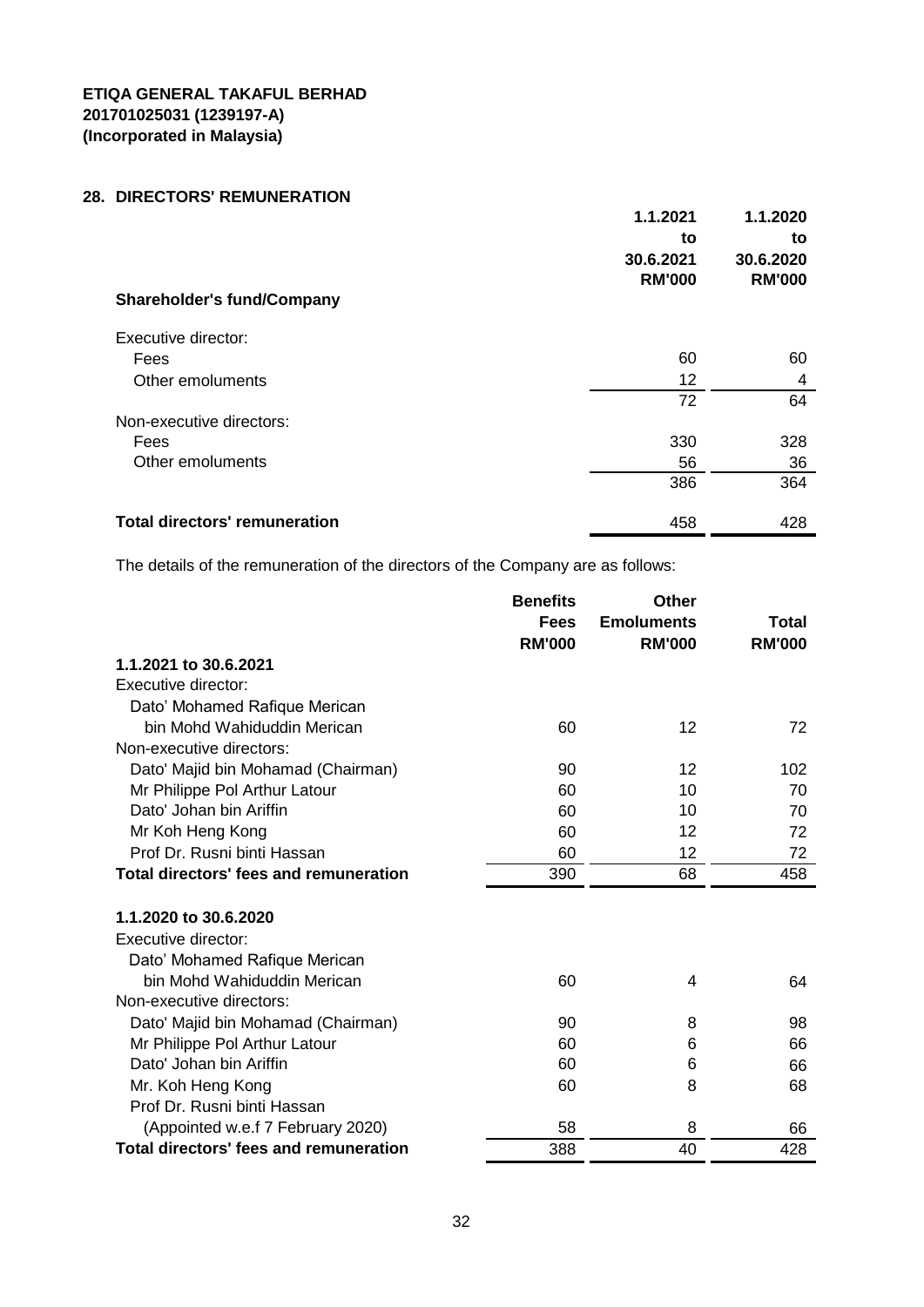# **29. SHARIAH COMMITTEE'S REMUNERATION**

|                                               | 1.1.2021      | 1.1.2020      |
|-----------------------------------------------|---------------|---------------|
|                                               | to            | to            |
|                                               | 30.6.2021     | 30.6.2020     |
|                                               | <b>RM'000</b> | <b>RM'000</b> |
| <b>Shareholder's fund/Company</b>             |               |               |
|                                               |               |               |
| Fees                                          | 66            | 56            |
| Other emoluments                              | 30            | 26            |
| <b>Total shariah committee's remuneration</b> | 96            | 82            |

The total remuneration of the Shariah Committee of the Company are as follows:

|                                               |                              | <b>Other</b>                       |                        |
|-----------------------------------------------|------------------------------|------------------------------------|------------------------|
|                                               | <b>Fees</b><br><b>RM'000</b> | <b>Emoluments</b><br><b>RM'000</b> | Total<br><b>RM'000</b> |
| 1.1.2021 to 30.6.2021                         |                              |                                    |                        |
| Shariah committee:                            |                              |                                    |                        |
| Assoc. Prof. Dr. Aznan bin Hasan (Chairman)   | 13                           | 5                                  | 18                     |
| Dr. Sarip bin Adul (Ceased as member          |                              |                                    |                        |
| 31 May 2021)                                  | 9                            | 5                                  | 14                     |
| Prof Dr. Rusni binti Hassan                   | 11                           | 5                                  | 16                     |
| Prof Dr. Abdul Rahim bin Abdul Rahman         | 11                           | 5                                  | 16                     |
| Prof Dato' Dr. Mohd Azmi bin Omar             | 11                           | 5                                  | 16                     |
| Assoc. Prof. Dr. Azman bin Mohd Noor          | 11                           | 5                                  | 16                     |
| Total shariah committee's remuneration        | 66                           | 30                                 | 96                     |
| 1.1.2020 to 30.6.2020                         |                              |                                    |                        |
| Shariah committee:                            |                              |                                    |                        |
| Assoc. Prof. Dr. Aznan bin Hasan (Chairman)   | 14                           | 6                                  | 20                     |
| Dr. Sarip bin Adul                            | 11                           | 6                                  | 17                     |
| Prof. Dr. Rusni binti Hassan                  | 10                           | 5                                  | 15                     |
| Prof. Dr. Abdul Rahim bin Abdul Rahman        | 10                           | 4                                  | 14                     |
| Prof. Dato' Dr. Mohd Azmi bin Omar            | 10                           | 5                                  | 15                     |
| Assoc. Prof. Dr. Azman bin Mohd Noor          |                              |                                    |                        |
| (w.e.f 15 June 2020)                          |                              |                                    | 1                      |
| <b>Total shariah committee's remuneration</b> | 56                           | 26                                 | 82                     |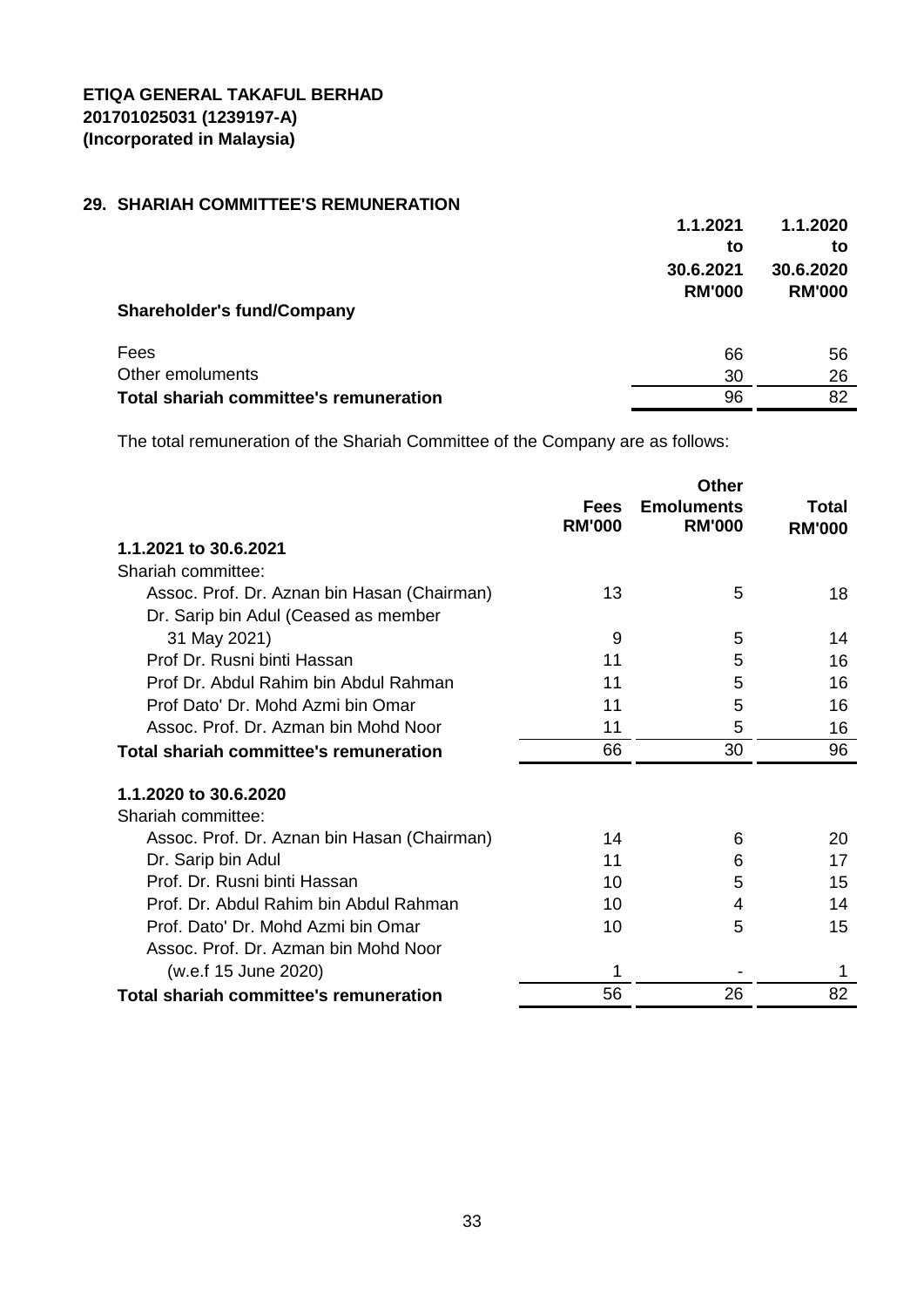# **30. FEE AND COMMISSION EXPENSES**

|                                   | <b>Shareholder's</b><br>fund<br><b>RM'000</b> | <b>General</b><br><b>Takaful fund</b><br><b>RM'000</b> | Company<br><b>RM'000</b> |
|-----------------------------------|-----------------------------------------------|--------------------------------------------------------|--------------------------|
| 1.1.2021 to 30.6.2021             |                                               |                                                        |                          |
| <b>Commission expenses</b>        | 70,035                                        |                                                        | 70,035                   |
| Wakalah fee expense               |                                               | 266,488                                                |                          |
| <b>Others</b>                     |                                               | 177                                                    | 177                      |
| Total fee and commission expenses | 70,035                                        | 266,665                                                | 70,212                   |
| 1.1.2020 to 30.6.2020             |                                               |                                                        |                          |
| <b>Commission expenses</b>        | 71,699                                        |                                                        | 71,699                   |
| Wakalah fee expense               |                                               | 256,628                                                |                          |
| <b>Others</b>                     |                                               | 48                                                     | 48                       |
| Total fee and commission expenses | 71,699                                        | 256,676                                                | 71,747                   |

# **31. TAXATION**

# **Major components of income tax expense**

The major components of income tax expense for the financial period ended 30 June 2021 and 30 June 2020 are as follows:

|                                                               | Shareholder's<br>fund<br><b>RM'000</b> | Company<br><b>RM'000</b> |
|---------------------------------------------------------------|----------------------------------------|--------------------------|
| 1.1.2021 to 30.6.2021                                         |                                        |                          |
| <b>Income Statement</b>                                       |                                        |                          |
| Income tax:<br>Tax expense for the financial period           | 42,268                                 | 42,268                   |
| Deferred taxation:<br>Relating to origination and reversal of |                                        |                          |
| temporary differences                                         | 955                                    | 732                      |
|                                                               | 43,223                                 | 43,000                   |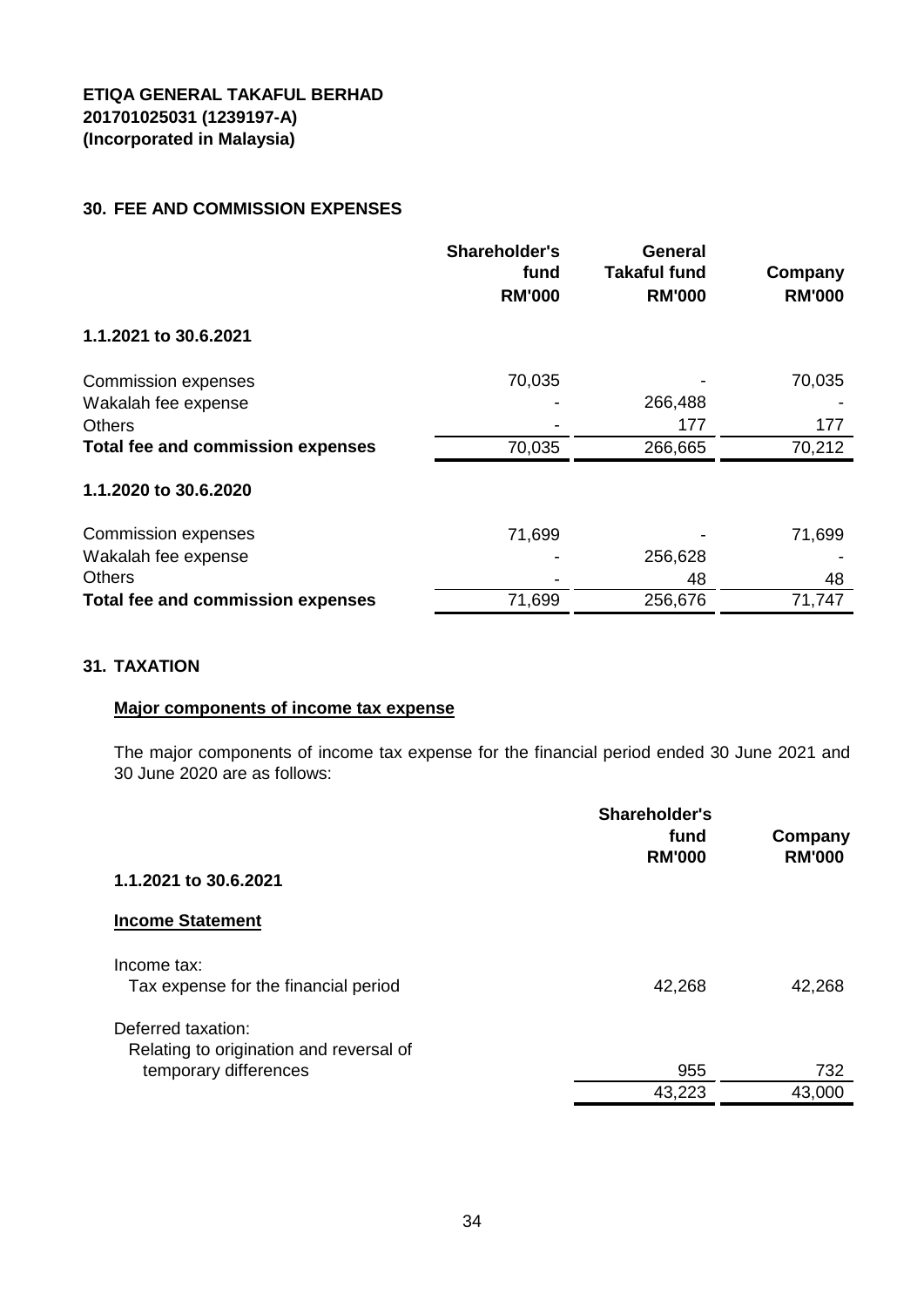# **31. TAXATION (CONTD.)**

#### **Major components of income tax expense (contd.)**

The major components of income tax expense for the financial period ended 30 June 2021 and 30 June 2020 are as follows: (contd.)

|                                         | Shareholder's<br>fund<br><b>RM'000</b> | Company<br><b>RM'000</b> |
|-----------------------------------------|----------------------------------------|--------------------------|
| 1.1.2020 to 30.6.2020                   |                                        |                          |
| <b>Income Statement</b>                 |                                        |                          |
| Income tax:                             |                                        |                          |
| Tax expense for the financial period    | 46,788                                 | 46,788                   |
| Deferred taxation:                      |                                        |                          |
| Relating to origination and reversal of |                                        |                          |
| temporary differences                   | 727                                    | 727                      |
|                                         | 47,515                                 | 47,515                   |

#### **Reconciliation between tax expense and accounting profit**

The reconciliation of income tax expense applicable to profit before taxation at the statutory income tax rate to income tax expense at the effective income tax rate of the Company are as follows:

| 1.1.2021 to 30.6.2021                                                                                                                                            | Shareholder's<br>fund<br><b>RM'000</b> | Company<br><b>RM'000</b>           |
|------------------------------------------------------------------------------------------------------------------------------------------------------------------|----------------------------------------|------------------------------------|
| Profit before taxation and zakat                                                                                                                                 | 161,085                                | 160,155                            |
| Taxation at Malaysian statutory tax rate of 24%<br>Income not subject to tax<br>Expenses not deductible for tax purposes<br>Tax expense for the financial period | 38,660<br>1,415<br>3,148<br>43,223     | 38,437<br>1,415<br>3,148<br>43,000 |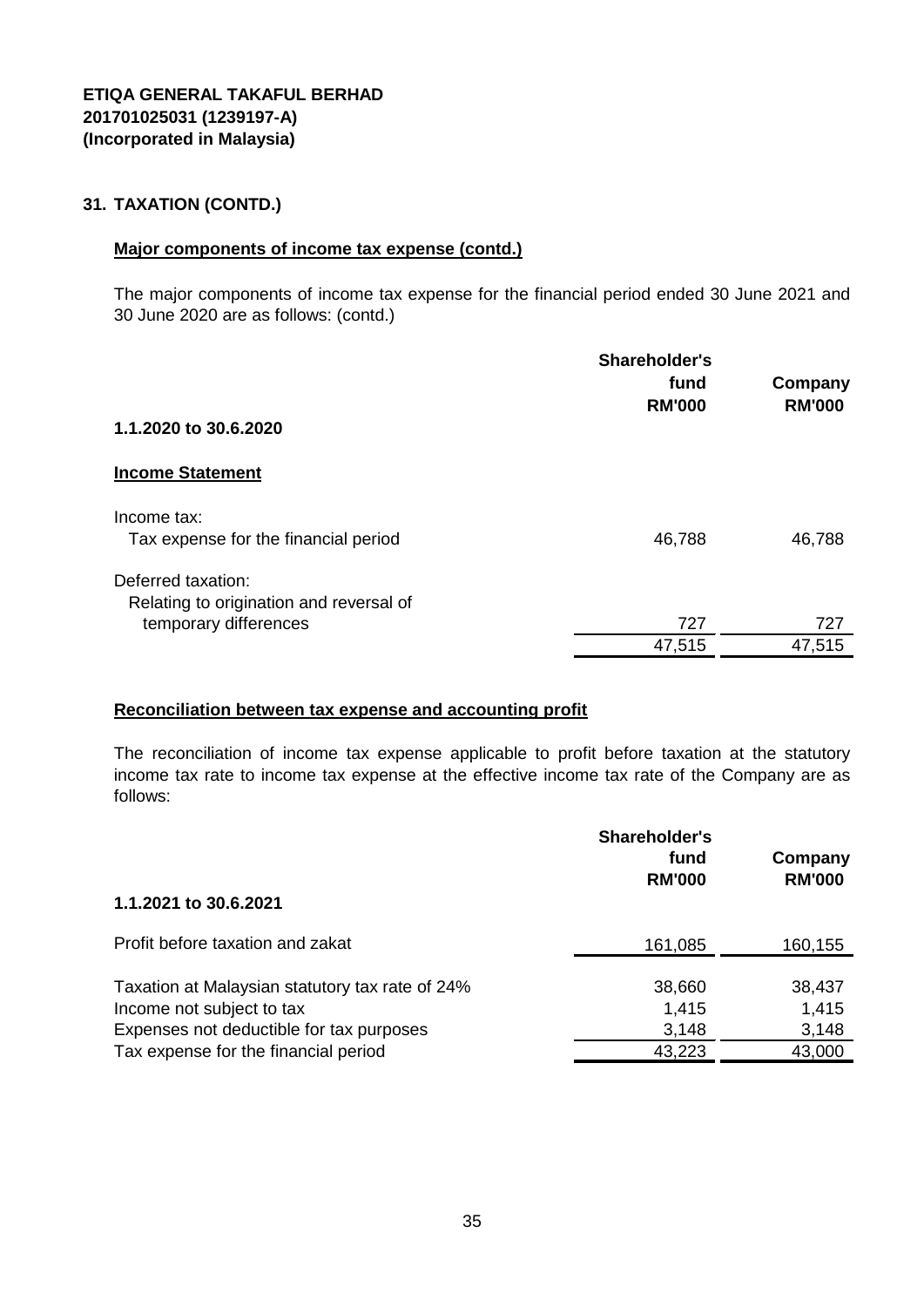# **31. TAXATION (CONTD.)**

#### **Reconciliation between tax expense and accounting profit (contd.)**

The reconciliation of income tax expense applicable to profit before taxation at the statutory income tax rate to income tax expense at the effective income tax rate of the Company are as follows: (contd.)

|                                                                              | Shareholder's<br>fund<br><b>RM'000</b> | Company<br><b>RM'000</b> |
|------------------------------------------------------------------------------|----------------------------------------|--------------------------|
| 1.1.2020 to 30.6.2020                                                        |                                        |                          |
| Profit before taxation and zakat                                             | 190,546                                | 190,546                  |
| Taxation at Malaysian statutory tax rate of 24%<br>Income not subject to tax | 45,731<br>(833)                        | 45,731<br>(833)          |
| Expenses not deductible for tax purposes                                     | 2,617                                  | 2,617                    |
| Tax expense for the financial period                                         | 47,515                                 | 47,515                   |

The domestic income tax for Shareholder's fund and Company are calculated at the Malaysian statutory tax rate of 24% (2020 : 24%) of the estimated assessable profit for the financial period.

#### **Taxation borne by participants**

|                                             | <b>General Takaful</b> |                          |
|---------------------------------------------|------------------------|--------------------------|
|                                             | fund<br><b>RM'000</b>  | Company<br><b>RM'000</b> |
| 1.1.2021 to 30.6.2021                       |                        |                          |
| <b>Income Statement</b>                     |                        |                          |
| Income tax:                                 |                        |                          |
| Reversal of prior year tax provision        | 3,883                  | 3,883                    |
| Deferred taxation:                          |                        |                          |
| Relating to origination and reversal of     |                        |                          |
| temporary differences                       | (532)                  | (532)                    |
| Tax borne by the participants recognised in |                        |                          |
| Income Statement                            | 3,351                  | 3,351                    |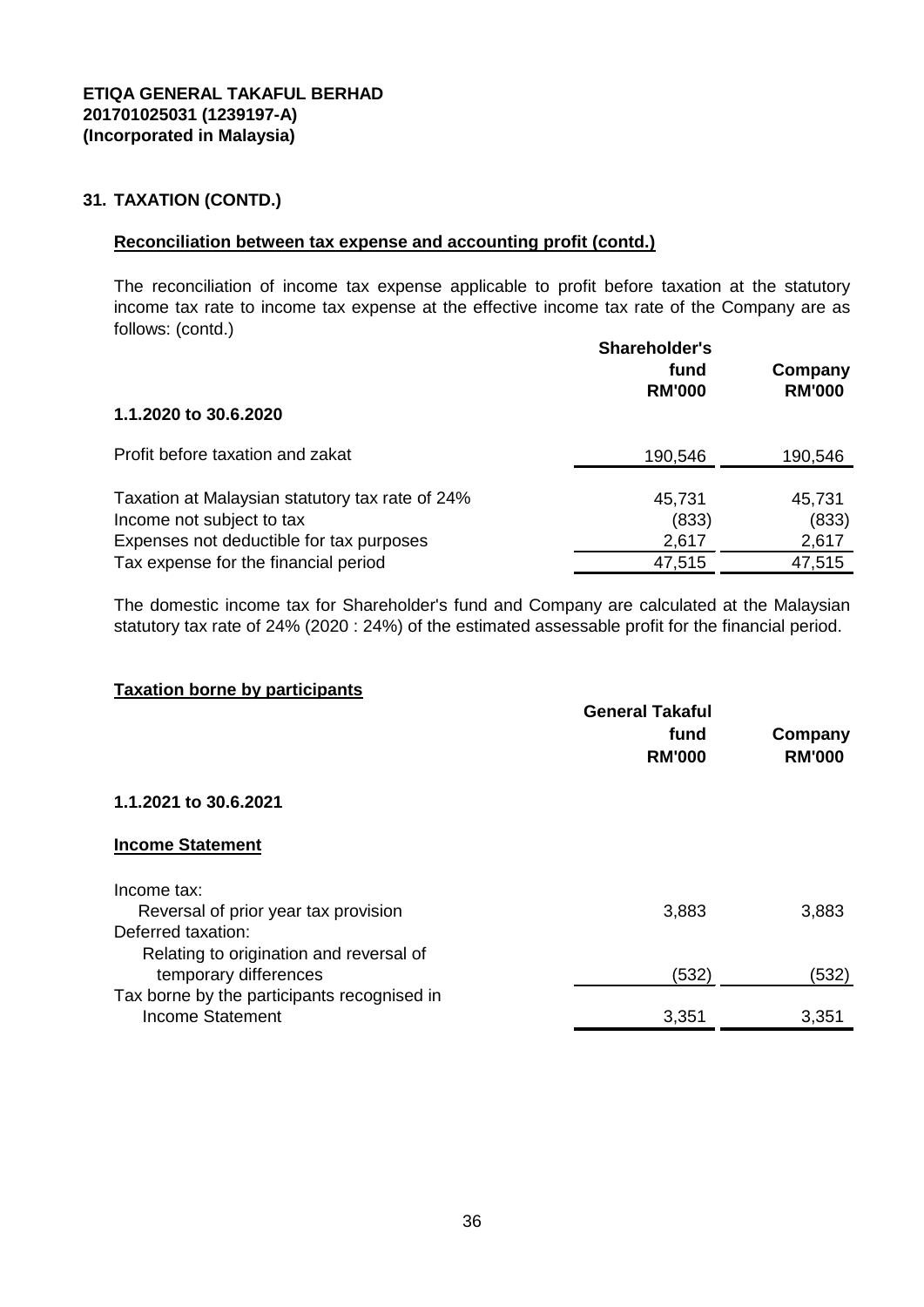# **31. TAXATION (CONTD.)**

# **Taxation borne by participants (contd.)**

|                                             | <b>General Takaful</b> |               |
|---------------------------------------------|------------------------|---------------|
|                                             | fund                   | Company       |
|                                             | <b>RM'000</b>          | <b>RM'000</b> |
| 1.1.2020 to 30.6.2020                       |                        |               |
| <b>Income Statement</b>                     |                        |               |
| Deferred taxation:                          |                        |               |
| Relating to origination and reversal of     |                        |               |
| temporary differences                       | 680                    | 680           |
| Tax borne by the participants recognised in |                        |               |
| Income Statement                            | 680                    | 680           |

The domestic income tax for General Takaful fund is calculated at the Malaysian statutory tax rate of 24% (2019 : 24%) of the estimated assessable profit for the financial period.

### **Statement of Comprehensive Income**

|                                                                                                                       | Shareholder's<br>fund<br><b>RM'000</b> | <b>General</b><br><b>Takaful fund</b><br><b>RM'000</b> | Company<br><b>RM'000</b> |
|-----------------------------------------------------------------------------------------------------------------------|----------------------------------------|--------------------------------------------------------|--------------------------|
| 1.1.2021 to 30.6.2021                                                                                                 |                                        |                                                        |                          |
| Deferred income tax related to other<br>comprehensive income:<br>- Fair value changes on<br>financial assets at FVOCI | (10, 914)                              | (10, 103)                                              | (21, 017)                |
| 1.1.2020 to 30.6.2020                                                                                                 |                                        |                                                        |                          |
| Deferred income tax related to other<br>comprehensive income:<br>- Fair value changes on<br>financial assets at FVOCI | (2,846)                                | (2,748)                                                | (5,594)                  |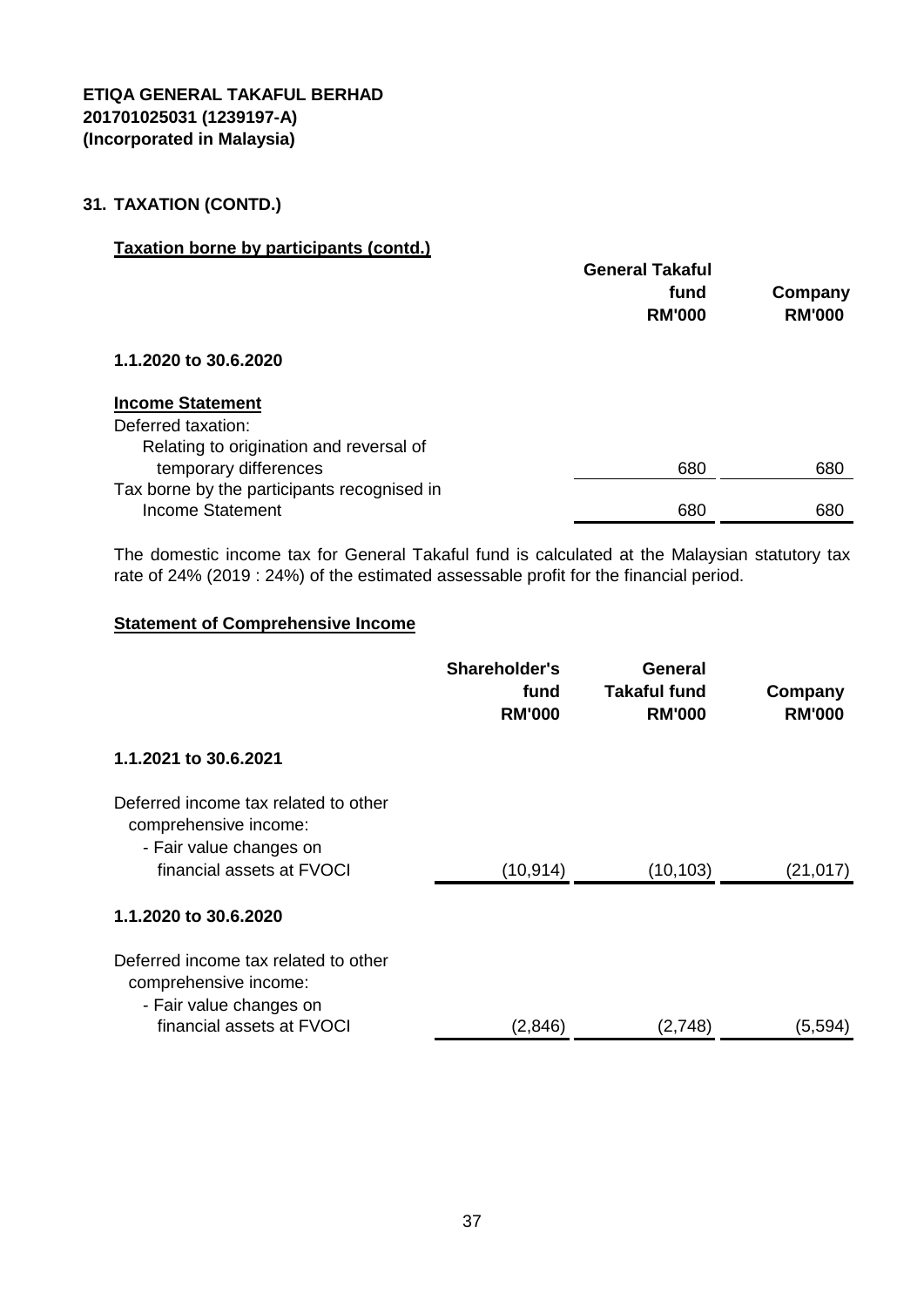### **32. EARNINGS PER SHARE**

Basic and diluted earnings per share ("EPS") is calculated by dividing the profit for the financial period attributable to ordinary equity holders of the Company by the weighted average number of ordinary shares outstanding during the interim financial period.

|                                                                     | 1.1.2021<br>to<br>30.6.2021 | 1.1.2020<br>to<br>30.6.2020 |
|---------------------------------------------------------------------|-----------------------------|-----------------------------|
| Profit attributable to ordinary equity holders (RM'000)             | 114,043                     | 135,714                     |
| Weighted average number of ordinary shares in issue<br>(units '000) | 870,000                     | 870,000                     |
| Basic and diluted earnings per share (sen)                          | 13.11                       | 7.68                        |

There have been no other transactions involving ordinary shares between the reporting date and date of completion of these unaudited interim condensed financial statements.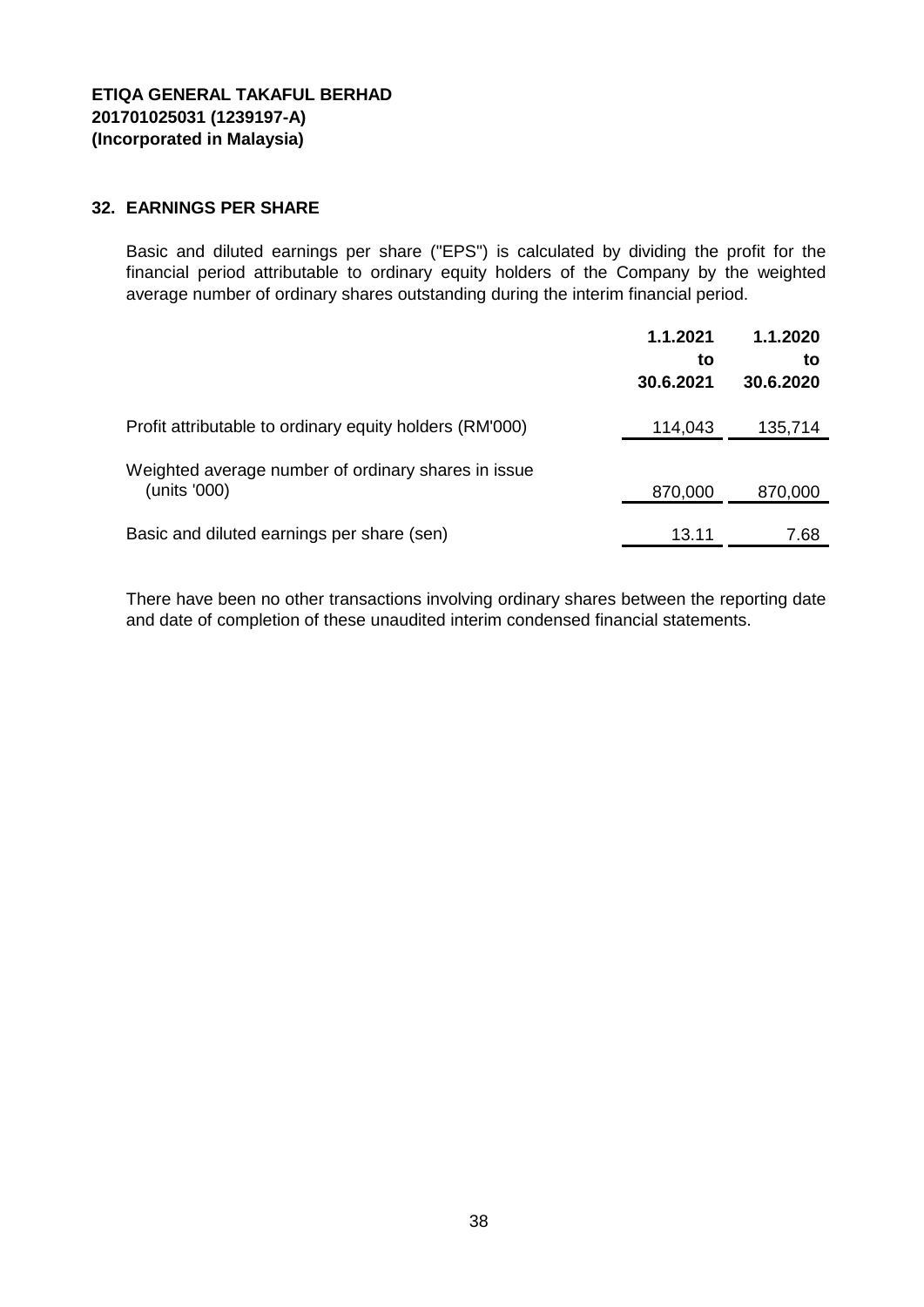### **33. FAIR VALUES MEASUREMENTS**

#### **(a) Valuation principles**

The Company continuously enhances its design, validation methodologies and processes to ensure the valuations are reflective and periodic reviews are performed to ensure the model remains suitable for its intended use.

The levels of the fair value hierarchy as defined by MFRS are an indication of the observability of prices or valuation input. It can be classified by the following hierarchies/levels:

• Level 1 : Active Market – Quoted price

Refers to financial instruments which are regarded as quoted in an active market if quoted prices are readily and regularly available from an exchange, dealer, broker, industry group, pricing service or regulatory agency, and those prices represent actual and regularly occurring market transactions on an arm's length basis. Such financial instruments include listed derivatives, quoted equities and unit and property trust funds traded on an exchange.

• Level 2 : No Active Market – Valuation techniques using observable input

Refers to inputs other than quoted price included within Level 1 that are observable for the asset or liability, either directly (i.e. prices) or indirectly (i.e. derived from prices).

Examples of Level 2 financial instruments include corporate and government bonds, structured products, NCDs/NICDs, and over-the-counter ("OTC") derivatives.

• Level 3 : No Active Market – Valuation techniques using unobservable input

Refers to financial instruments where fair values are measured using unobservable market inputs. The valuation technique is consistent with Level 2. The chosen valuation technique incorporates management's assumptions and data.

Examples of Level 3 instruments include corporate bonds in illiquid markets and private equity investments.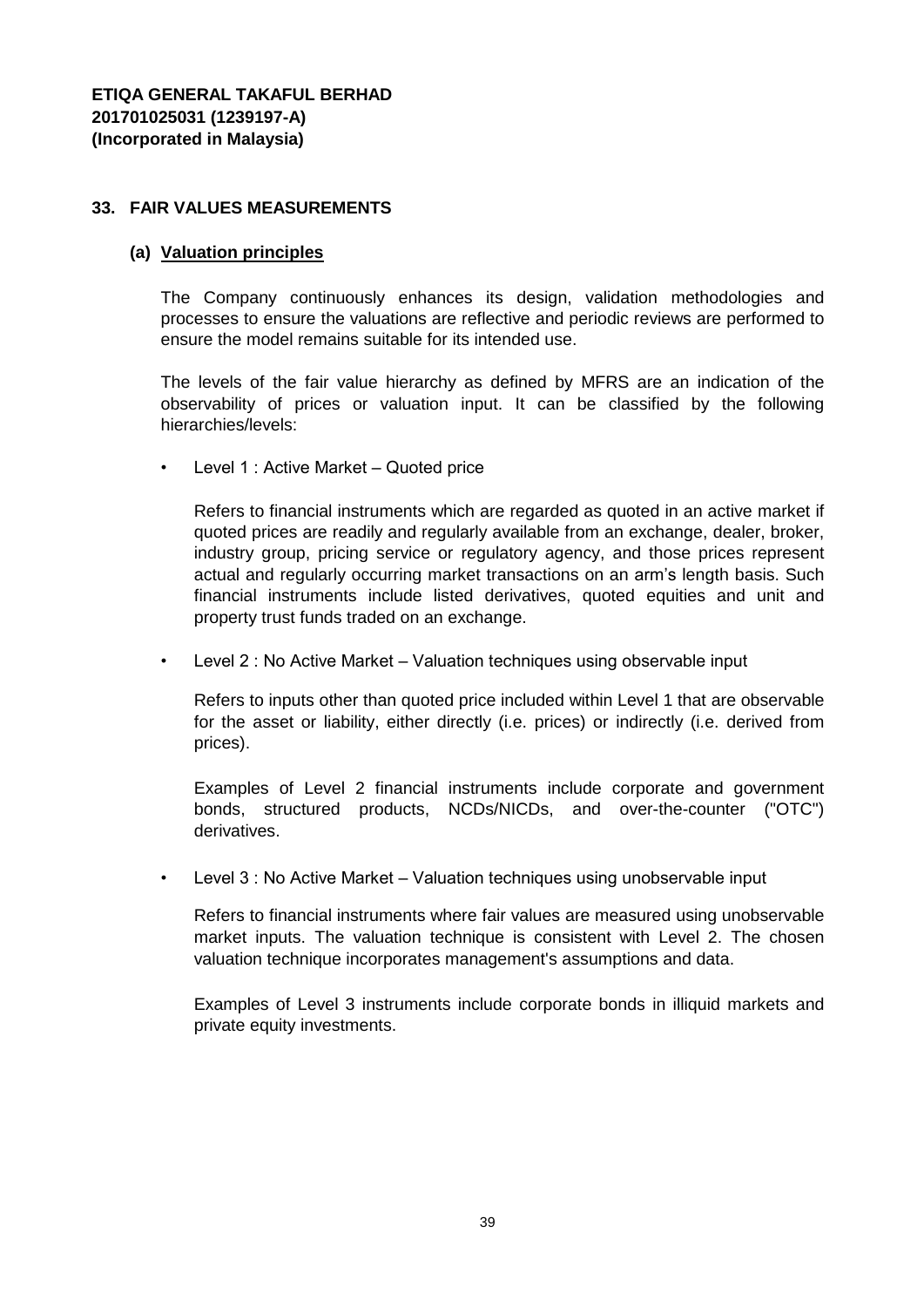# **33. FAIR VALUES MEASUREMENTS (CONTD.)**

# **(b) Fair value measurements and classification within the fair value hierarchy.**

| <b>Shareholder's fund</b>        |                                    |                   |                     |               |
|----------------------------------|------------------------------------|-------------------|---------------------|---------------|
|                                  | <b>Valuation techniques using:</b> |                   |                     |               |
|                                  | Level 1                            | <b>Level 2</b>    | Level 3             |               |
|                                  | Quoted                             |                   | <b>Significant</b>  |               |
|                                  | market                             | <b>Observable</b> | <b>Unobservable</b> |               |
|                                  | prices                             | inputs            | inputs              | <b>Total</b>  |
|                                  | <b>RM'000</b>                      | <b>RM'000</b>     | <b>RM'000</b>       | <b>RM'000</b> |
| 30.6.2021                        |                                    |                   |                     |               |
| <u>Assets</u>                    |                                    |                   |                     |               |
| <b>Financial assets at FVTPL</b> |                                    |                   |                     |               |
| (i) Held for trading (HFT)       |                                    |                   |                     |               |
| <b>Equity securities</b>         | 101,108                            |                   |                     | 101,108       |
| Property trust funds             | 1,634                              |                   |                     | 1,634         |
| <b>Financial assets at FVOCI</b> |                                    |                   |                     |               |
| Malaysian government             |                                    |                   |                     |               |
| papers                           |                                    | 138,897           |                     | 138,897       |
| Debt securities                  |                                    | 1,082,255         |                     | 1,082,255     |
| <b>Equity securities</b>         | 5,047                              |                   |                     | 5,047         |
| <b>Total assets</b>              | 107,789                            | 1,221,152         | $\overline{a}$      | 1,328,941     |
| 31.12.2020                       |                                    |                   |                     |               |
| <b>Assets</b>                    |                                    |                   |                     |               |
| <b>Financial assets at FVTPL</b> |                                    |                   |                     |               |
| (i) Held for trading (HFT)       |                                    |                   |                     |               |
| <b>Equity securities</b>         | 30,111                             |                   |                     | 30,111        |
| Property trust funds             | 1,725                              |                   |                     | 1,725         |
| <b>Financial assets at FVOCI</b> |                                    |                   |                     |               |
| Malaysian government             |                                    |                   |                     |               |
| papers                           |                                    | 122,256           |                     | 122,256       |
| Debt securities                  |                                    | 923,415           |                     | 923,415       |
| <b>Total assets</b>              | 31,836                             | 1,045,671         |                     | 1,077,507     |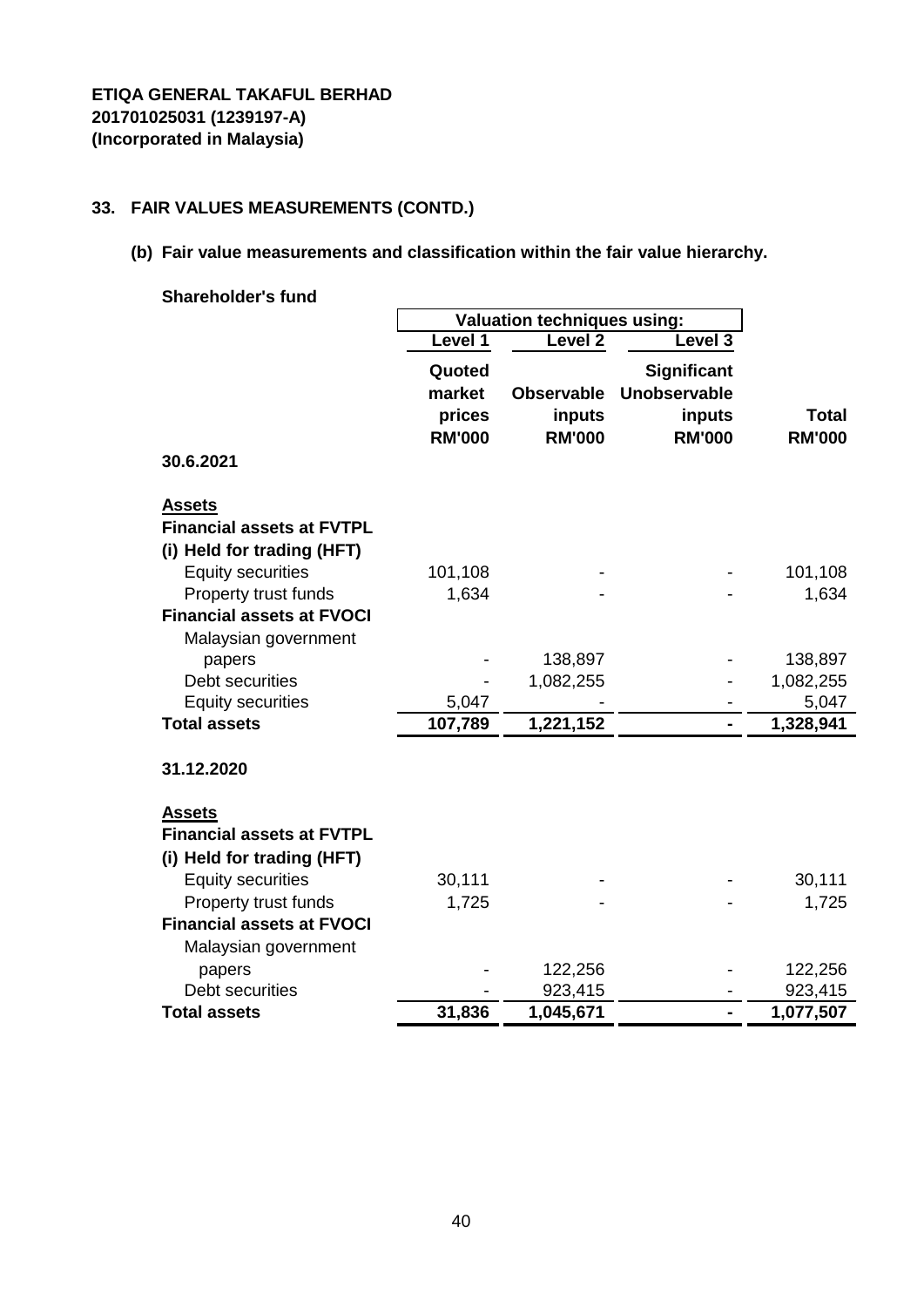### **33. FAIR VALUES MEASUREMENTS (CONTD.)**

# **(b) Fair value measurements and classification within the fair value hierarchy (contd.)**

**General Takaful fund** 

|                                  | <b>Valuation techniques using:</b> |                    |                                |               |
|----------------------------------|------------------------------------|--------------------|--------------------------------|---------------|
|                                  | Level 1                            | Level <sub>2</sub> | Level 3                        |               |
|                                  | Quoted                             |                    | <b>Significant</b>             |               |
|                                  | market                             |                    | <b>Observable Unobservable</b> |               |
|                                  | prices                             | inputs             | inputs                         | <b>Total</b>  |
|                                  | <b>RM'000</b>                      | <b>RM'000</b>      | <b>RM'000</b>                  | <b>RM'000</b> |
| 30.6.2021                        |                                    |                    |                                |               |
| <b>Assets</b>                    |                                    |                    |                                |               |
| <b>Financial assets at FVTPL</b> |                                    |                    |                                |               |
| Designated upon initial<br>(i)   |                                    |                    |                                |               |
| recognition                      |                                    |                    |                                |               |
| Debt securities                  |                                    | 19,745             |                                | 19,745        |
| (ii) Held for trading (HFT)      |                                    |                    |                                |               |
| <b>Equity securities</b>         | 101,647                            |                    |                                | 101,647       |
| Property trust funds             | 1,072                              |                    |                                | 1,072         |
| <b>Financial assets at FVOCI</b> |                                    |                    |                                |               |
| Malaysian government             |                                    |                    |                                |               |
| papers                           |                                    | 213,463            |                                | 213,463       |
| Debt securities                  |                                    | 1,637,975          |                                | 1,637,975     |
| <b>Equity securities</b>         | 4,433                              |                    |                                | 4,433         |
| <b>Total assets</b>              | 107,152                            | 1,871,183          | ۰                              | 1,978,335     |
| 31.12.2020                       |                                    |                    |                                |               |
| <b>Assets</b>                    |                                    |                    |                                |               |
| <b>Financial assets at FVTPL</b> |                                    |                    |                                |               |
| Designated upon initial<br>(i)   |                                    |                    |                                |               |
| recognition                      |                                    |                    |                                |               |
| Debt securities                  |                                    | 20,157             |                                | 20,157        |
| (ii) Held for trading (HFT)      |                                    |                    |                                |               |
| <b>Equity securities</b>         | 27,045                             |                    |                                | 27,045        |
| Property trust funds             | 1,144                              |                    |                                | 1,144         |
| <b>Financial assets at FVOCI</b> |                                    |                    |                                |               |
| Malaysian government             |                                    |                    |                                |               |
| papers                           |                                    | 78,482             |                                | 78,482        |
| Debt securities                  |                                    | 1,134,683          |                                | 1,134,683     |
| <b>Total assets</b>              | 28,189                             | 1,233,322          | -                              | 1,261,511     |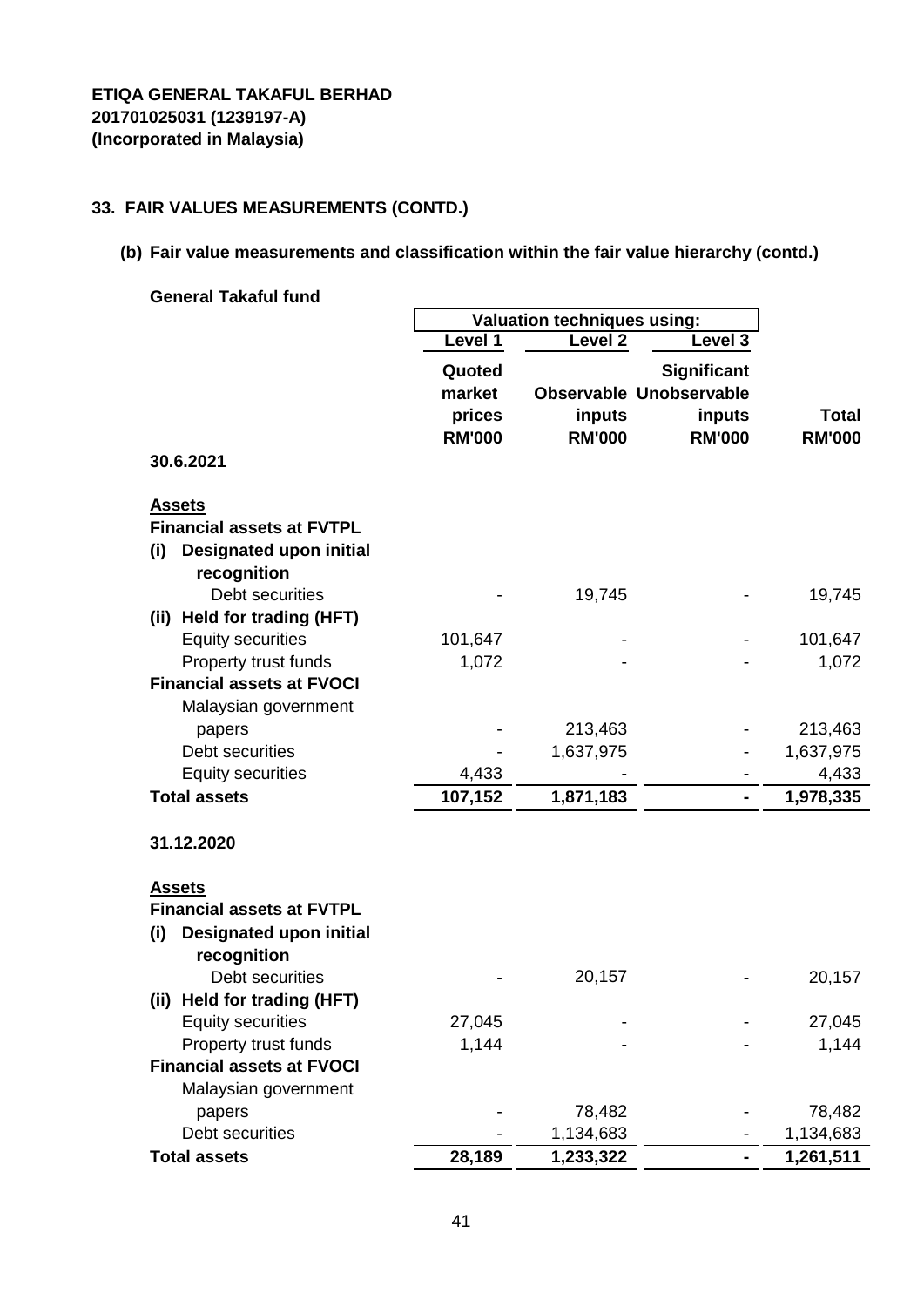# **33. FAIR VALUES MEASUREMENTS (CONTD.)**

**(b) Fair value measurements and classification within the fair value hierarchy (contd.)**

**Company**

|                                       | <b>Valuation techniques using:</b> |                    |                                |                      |
|---------------------------------------|------------------------------------|--------------------|--------------------------------|----------------------|
|                                       | Level 1                            | Level <sub>2</sub> | Level 3                        |                      |
|                                       | Quoted                             |                    | <b>Significant</b>             |                      |
|                                       | market                             |                    | <b>Observable Unobservable</b> |                      |
|                                       | prices                             | inputs             | inputs                         | <b>Total</b>         |
|                                       | <b>RM'000</b>                      | <b>RM'000</b>      | <b>RM'000</b>                  | <b>RM'000</b>        |
| 30.6.2021                             |                                    |                    |                                |                      |
| <b>Assets</b>                         |                                    |                    |                                |                      |
| <b>Financial assets at FVTPL</b>      |                                    |                    |                                |                      |
| (i)<br><b>Designated upon initial</b> |                                    |                    |                                |                      |
| recognition                           |                                    |                    |                                |                      |
| Debt securities                       |                                    | 19,745             |                                | 19,745               |
| Held for trading (HFT)<br>(ii)        |                                    |                    |                                |                      |
| <b>Equity securities</b>              | 202,755                            |                    |                                | 202,755              |
| Property trust funds                  | 2,706                              |                    |                                | 2,706                |
| <b>Financial assets at FVOCI</b>      |                                    |                    |                                |                      |
| Malaysian government                  |                                    | 352,360            |                                |                      |
| papers<br>Debt securities             |                                    | 2,720,230          |                                | 352,360<br>2,720,230 |
| <b>Equity securities</b>              | 9,480                              |                    |                                | 9,480                |
| <b>Total assets</b>                   | 214,941                            | 3,092,335          |                                | 3,307,276            |
|                                       |                                    |                    |                                |                      |
| 31.12.2020                            |                                    |                    |                                |                      |
| <b>Assets</b>                         |                                    |                    |                                |                      |
| <b>Financial assets at FVTPL</b>      |                                    |                    |                                |                      |
| <b>Designated upon initial</b><br>(i) |                                    |                    |                                |                      |
| recognition                           |                                    |                    |                                |                      |
| Debt securities                       |                                    | 20,157             |                                | 20,157               |
| (ii) Held for trading (HFT)           |                                    |                    |                                |                      |
| <b>Equity securities</b>              | 57,156                             |                    |                                | 57,156               |
| Property trust funds                  | 2,869                              |                    |                                | 2,869                |
| <b>Financial assets at FVOCI</b>      |                                    |                    |                                |                      |
| Malaysian government                  |                                    |                    |                                |                      |
| papers                                |                                    | 200,738            |                                | 200,738              |
| Debt securities                       |                                    | 2,058,098          |                                | 2,058,098            |
| <b>Total assets</b>                   | 60,025                             | 2,278,993          |                                | 2,339,018            |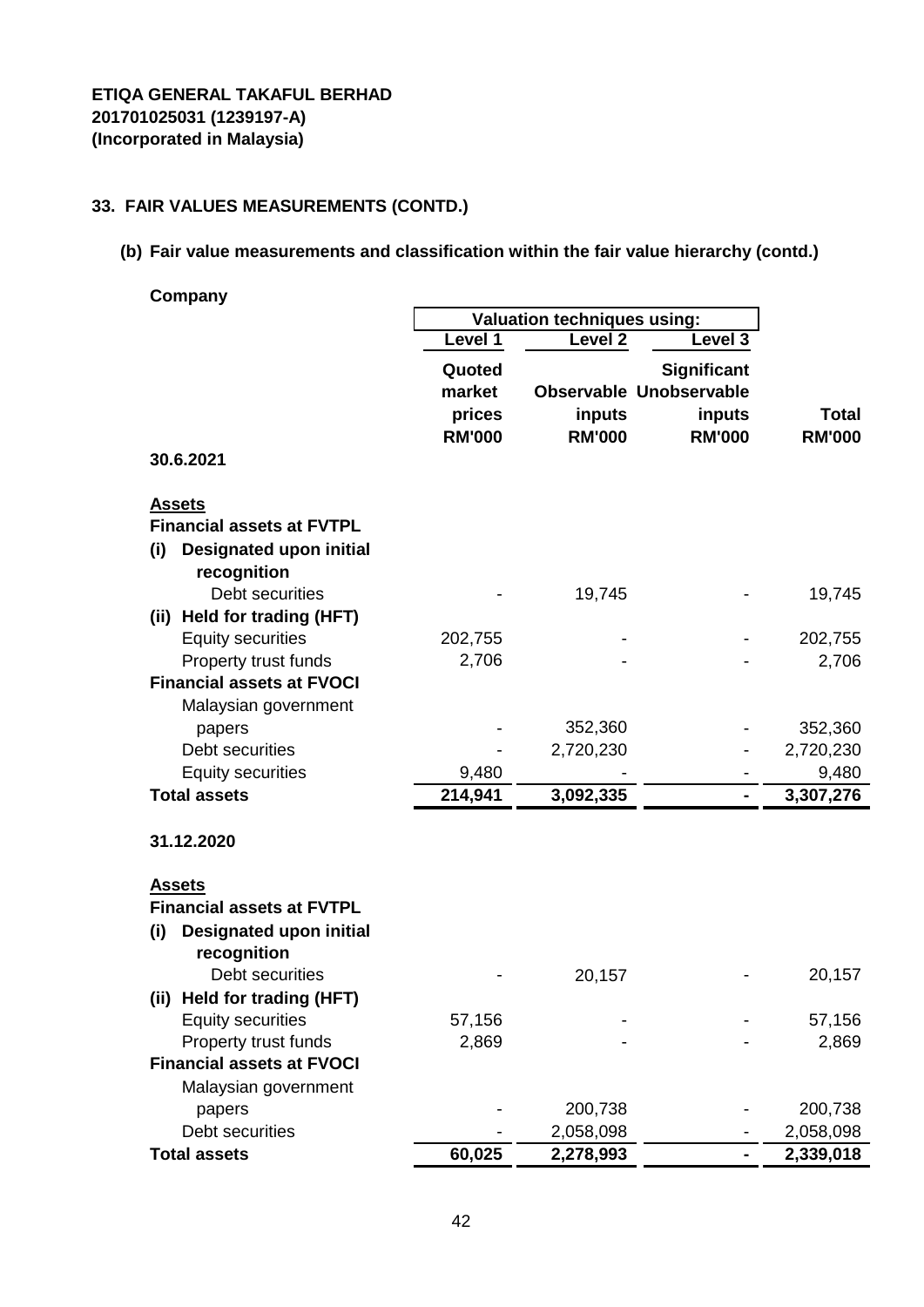## **33. FAIR VALUE MEASUREMENTS (CONTD.)**

### **(c) Transfer between Level 1 and Level 2 in the fair value hierarchy**

Assets and liabilities of the Company are recognised in the financial statements on a recurring basis. The Company determine whether transfers have occurred between fair value hierarchy levels by re-assessing categorisation (based on the lowest level input that is significant to the fair value measurement as a whole) at the end of each reporting period. There were no transfers between Level 1 and Level 2 for the Company during the financial period ended 30 June 2021.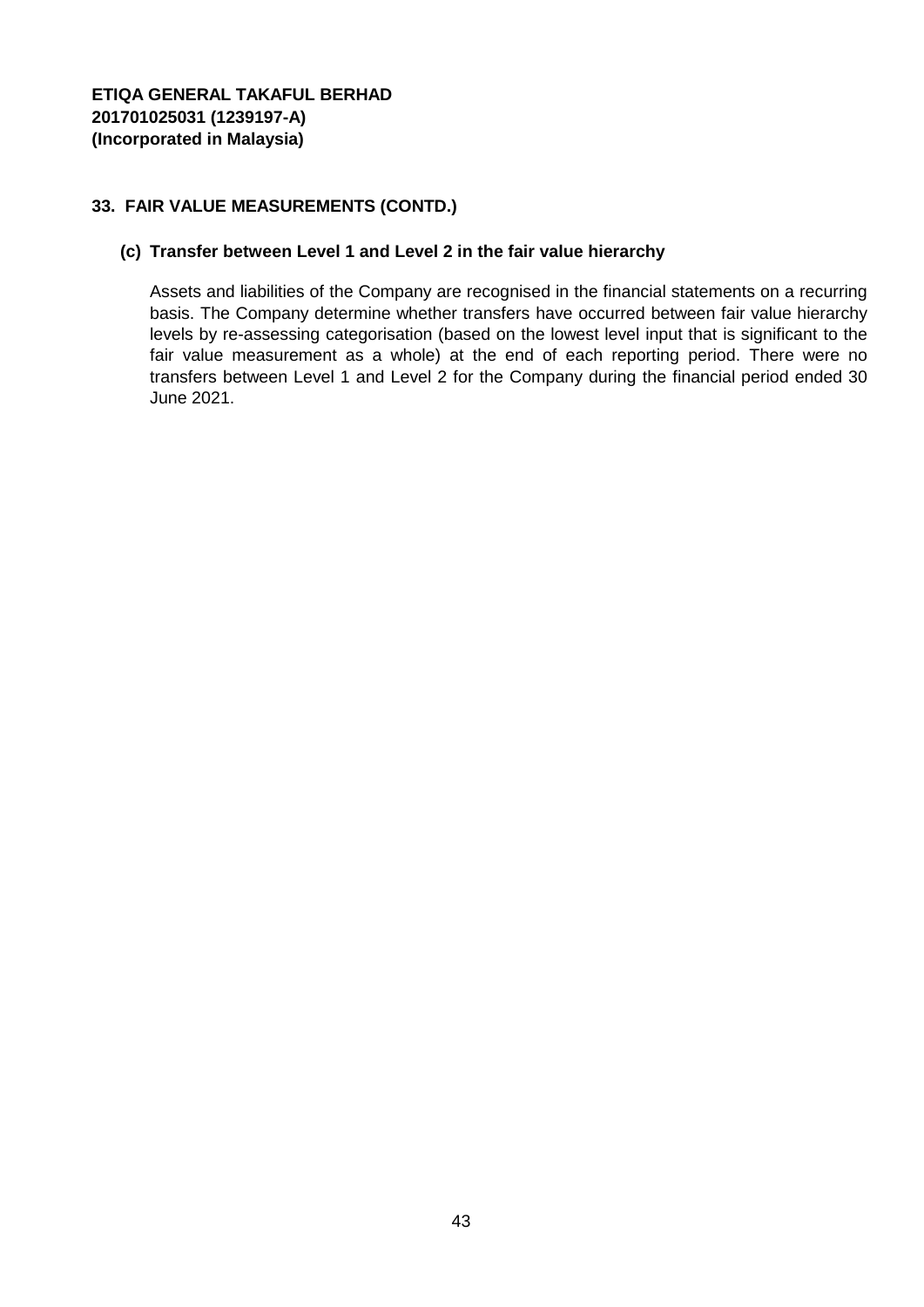For the purpose of these financial statements, parties are considered to be related to the Company if the Company has the ability, directly or indirectly, to control the party or exercise significant influence over the party in making financial and operating decisions, or vice versa, or where the Company and the party are subject to common control or common significant influence. Related parties may be individuals or other entities.

Related parties also include key management personnel, defined as those persons having authority and responsibility for planning, directing and controlling the activities of the Company either directly or indirectly. The key management personnel includes the Directors and Chief Executive Officer of the Company.

The Company has related party relationships with its shareholders and their related companies, key management personnel and the subsidiaries and associates of a company with significant influence over its shareholders.

Related party transactions have been entered into in the normal course of business under normal trade terms.

(a) The significant related party transactions and balances of the Company are as follow:

| Income/(expenses):                                   | Shareholder's<br>fund<br><b>RM'000</b> | General<br><b>Takaful fund</b><br><b>RM'000</b> | Company<br><b>RM'000</b> |
|------------------------------------------------------|----------------------------------------|-------------------------------------------------|--------------------------|
| 1.1.2021 to 30.6.2021                                |                                        |                                                 |                          |
| Ultimate holding company:                            |                                        |                                                 |                          |
| Gross contribution income                            |                                        | $12 \overline{ }$                               | $12 \overline{ }$        |
| Commission and fee expenses                          | (16, 847)                              |                                                 | (16, 847)                |
| Bank charges                                         | (377)                                  |                                                 | (377)                    |
| <b>ESGP</b>                                          | (316)                                  |                                                 | (316)                    |
| Immediate holding company:                           |                                        |                                                 |                          |
| Gross contribution income                            |                                        | 295                                             | 295                      |
| Shared services costs                                | (25,055)                               |                                                 | (25,055)                 |
| Claims paid                                          |                                        | (13)                                            | (13)                     |
| Remuneration of a seconded                           |                                        |                                                 |                          |
| employee                                             | (23)                                   |                                                 | (23)                     |
| Dividend payable                                     | (162, 951)                             |                                                 | (162, 951)               |
| Fellow subsidiaries within the<br><b>MAHB Group:</b> |                                        |                                                 |                          |
| Gross contribution income                            |                                        | 23                                              | 23                       |
| Rental expenses                                      | (3,508)                                |                                                 | (3,508)                  |
| Shared services costs                                | (22,286)                               |                                                 | (22, 286)                |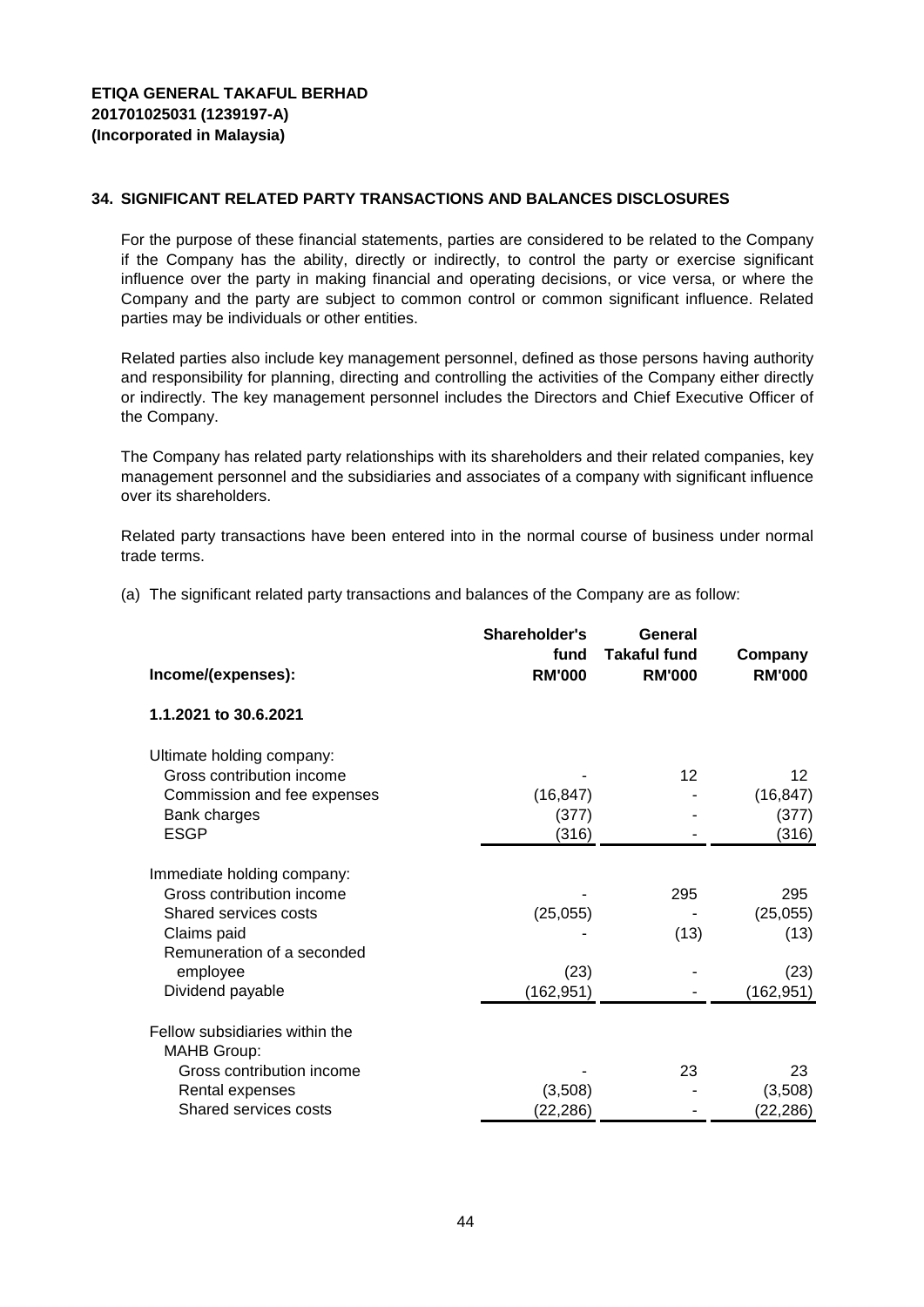(a) The significant related party transactions and balances of the Company are as follow: (contd.)

|                                                                                                                                                                                                               | Shareholder's<br>fund<br><b>RM'000</b> | General<br><b>Takaful fund</b><br><b>RM'000</b> | Company<br><b>RM'000</b>                              |
|---------------------------------------------------------------------------------------------------------------------------------------------------------------------------------------------------------------|----------------------------------------|-------------------------------------------------|-------------------------------------------------------|
| Income/(expenses) (contd.):                                                                                                                                                                                   |                                        |                                                 |                                                       |
| 1.1.2021 to 30.6.2021                                                                                                                                                                                         |                                        |                                                 |                                                       |
| Fellow subsidiaries within the<br>EIHSB Group:<br><b>Consultation fee</b>                                                                                                                                     | (832)                                  |                                                 | (832)                                                 |
| Other related companies within<br>the Maybank Group:<br>Gross contribution income<br>Profit income<br>Information technology outsourcing<br>Commission and fee expenses<br>Investment expenses<br>Claims paid | 2,013<br>(4,029)<br>(2,846)<br>(134)   | 1,169<br>3,945<br>(164)<br>(51)                 | 1,169<br>5,958<br>(4,029)<br>(2,846)<br>(298)<br>(51) |
| Companies with significant influence<br>over the Maybank Group:<br>Gross contribution income<br>Claims paid                                                                                                   |                                        | 2,213<br>(91)                                   | 2,213<br>(91)                                         |
| 1.1.2020 to 30.6.2020                                                                                                                                                                                         |                                        |                                                 |                                                       |
| Ultimate holding company:<br>Gross contribution income<br>Commission and fee expenses<br>Bank charges<br><b>ESGP</b>                                                                                          | (15,005)<br>(322)<br>(64)              | 13                                              | 13<br>(15,005)<br>(322)<br>(64)                       |
| Immediate holding company:<br><b>Shared services costs</b><br>Claims paid<br>Remuneration of a seconded<br>employee<br>Dividend paid                                                                          | (5,921)<br>(48)<br>(109, 968)          | (28)                                            | (5,921)<br>(28)<br>(48)<br>(109, 968)                 |
| Fellow subsidiaries within the<br><b>MAHB Group:</b><br>Gross contribution income<br>Rental expenses<br>Shared services costs                                                                                 | (3, 151)<br>(25,991)                   | 36                                              | 36<br>(3, 151)<br>(25, 991)                           |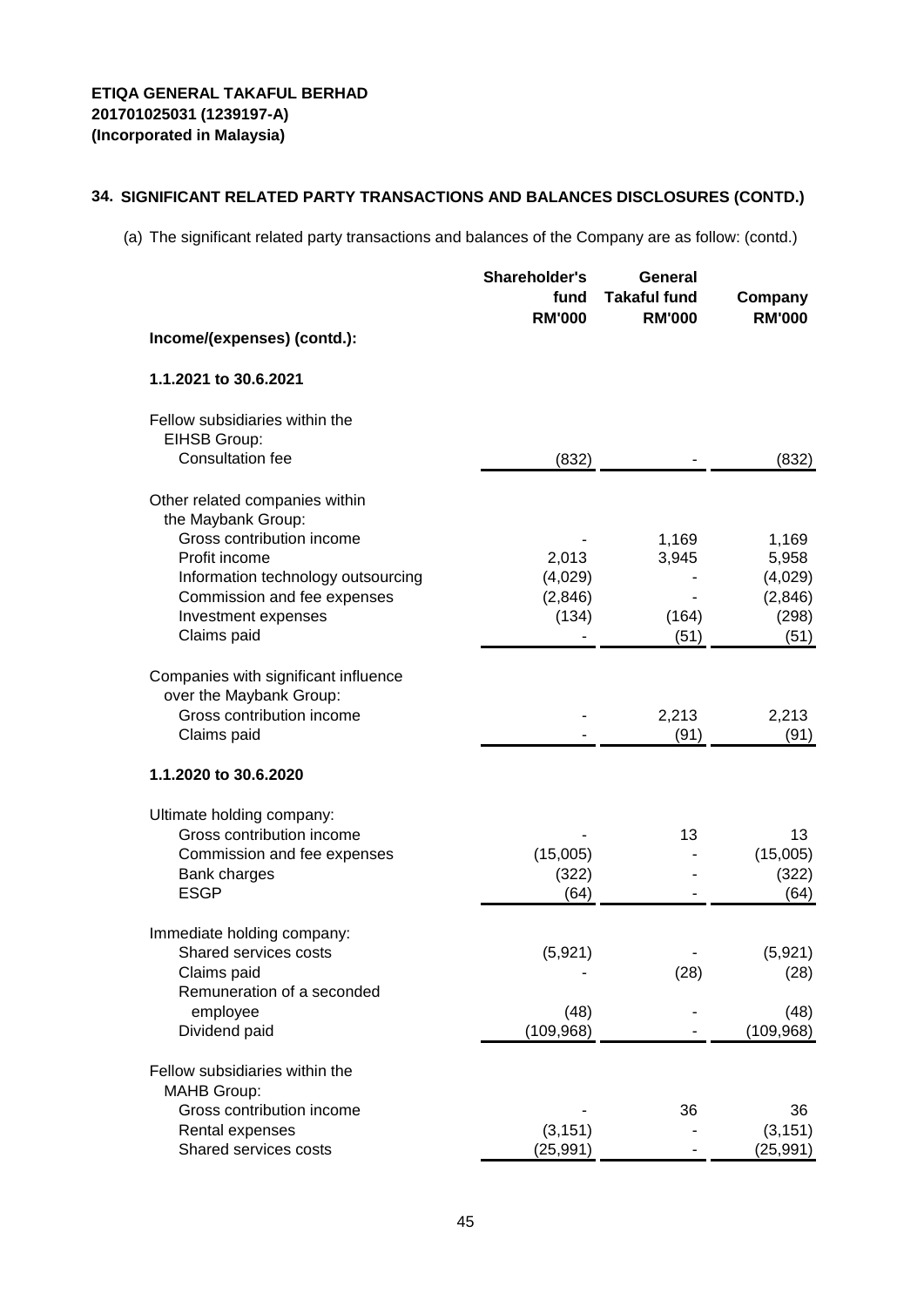(a) The significant related party transactions and balances of the Company are as follow: (contd.)

|                                                                 | Shareholder's<br>fund<br><b>RM'000</b> | General<br>Takaful fund<br><b>RM'000</b> | Company<br><b>RM'000</b> |
|-----------------------------------------------------------------|----------------------------------------|------------------------------------------|--------------------------|
| Income/(expenses) (contd.)                                      |                                        |                                          |                          |
| 1.1.2020 to 30.6.2020                                           |                                        |                                          |                          |
| Other related companies within                                  |                                        |                                          |                          |
| the Maybank Group:                                              |                                        |                                          |                          |
| Gross contribution income                                       |                                        | 1,026                                    | 1,026                    |
| Profit income                                                   | 4,485                                  | 6,883                                    | 11,368                   |
| Information technology outsourcing                              | (3,681)                                |                                          | (3,681)                  |
| Commission and fee expenses                                     | (2,519)                                |                                          | (2,519)                  |
| Investment expenses                                             | (73)                                   | (93)                                     | (166)                    |
| Claims paid                                                     |                                        | (8)                                      | (8)                      |
| Companies with significant influence over<br>the Maybank Group: |                                        |                                          |                          |
| Gross contribution income                                       |                                        | 6,370                                    | 6,370                    |
| Claims paid                                                     |                                        | (15)                                     | (15)                     |

(b) Included in the statement of financial position of the Company are amounts due from/(to) related companies represented by the following:

|                                                        | Shareholder's<br><b>Fund</b><br><b>RM'000</b> | General<br><b>Takaful Fund</b><br><b>RM'000</b> | Company<br><b>RM'000</b> |
|--------------------------------------------------------|-----------------------------------------------|-------------------------------------------------|--------------------------|
| 30.6.2021                                              |                                               |                                                 |                          |
| Ultimate holding company:                              |                                               |                                                 |                          |
| <b>Bank balances</b>                                   | 1,102                                         | (7, 941)                                        | (6,839)                  |
| Outstanding contributions<br>Amount due to ultimate    |                                               | 2,746                                           | 2,746                    |
| holding company (Note 22)                              | (5,243)                                       |                                                 | (5,243)                  |
| Immediate and penultimate holding companies:           |                                               |                                                 |                          |
| Outstanding contributions                              |                                               | 289                                             | 289                      |
| Amount due to immediate                                |                                               |                                                 |                          |
| holding company (Note 22)<br>Amount due to penultimate | (1,537)                                       |                                                 | (1,537)                  |
| holding company (Note 22)                              | (1)                                           |                                                 | (1)                      |
| Fellow subsidiaries within the MAHB Group:             |                                               |                                                 |                          |
| Amount due to other                                    |                                               |                                                 |                          |
| related companies (Note 22)                            | (3,568)                                       |                                                 | (3, 568)                 |
| <b>Claim liabilities</b>                               |                                               | (5)                                             | (5)                      |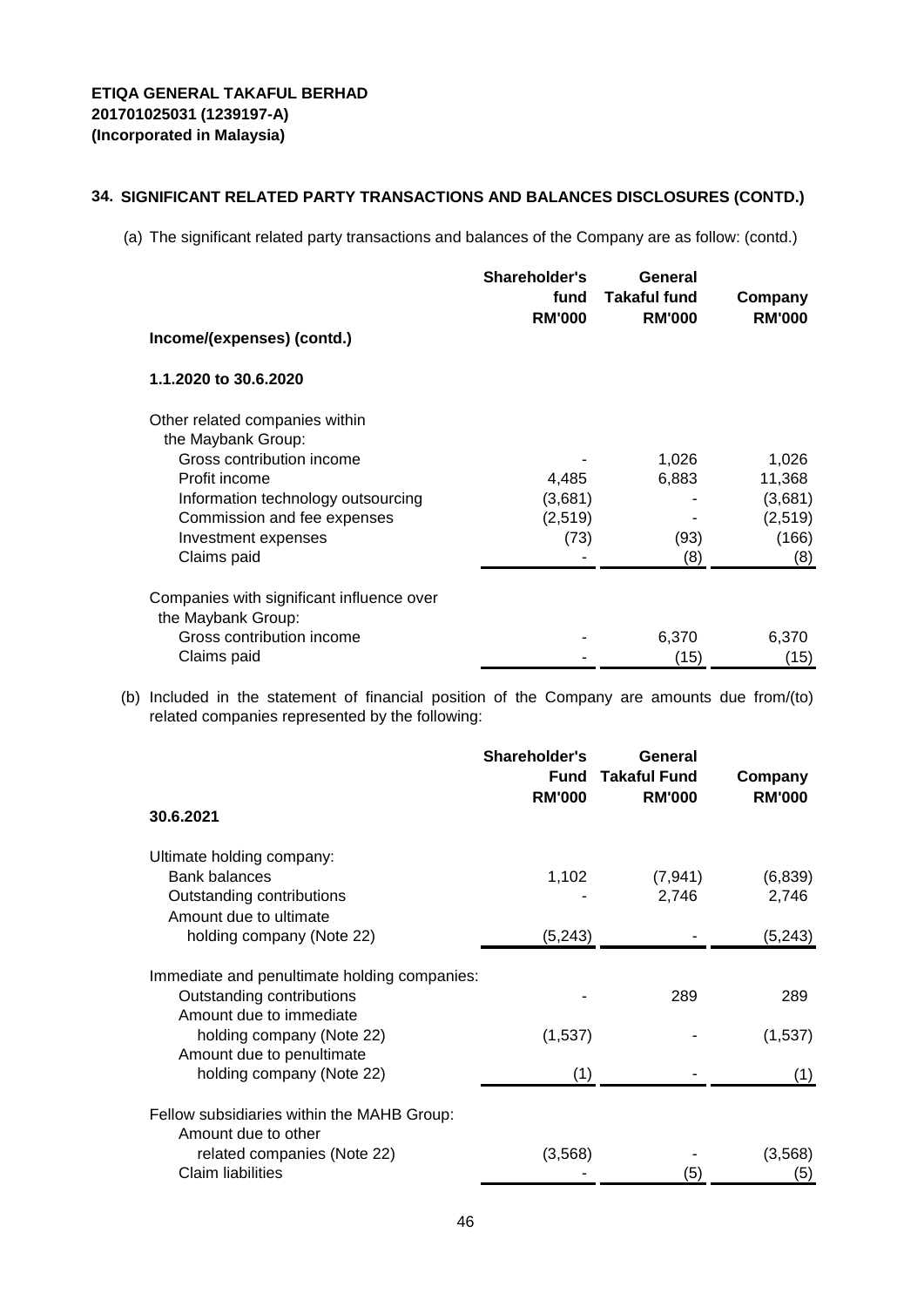(b) Included in the statement of financial position of the Company are amounts due from/(to) related companies represented by the following: (contd.)

|                                                                            | Shareholder's<br>fund<br><b>RM'000</b> | General<br><b>Takaful fund</b><br><b>RM'000</b> | Company<br><b>RM'000</b> |
|----------------------------------------------------------------------------|----------------------------------------|-------------------------------------------------|--------------------------|
| 30.6.2021 (contd.)                                                         |                                        |                                                 |                          |
| Fellow subsidiaries within the EIHSB Group:<br>Amount due to other related |                                        |                                                 |                          |
| company (Note 22)                                                          | (213)                                  |                                                 | (213)                    |
| Other related companies within<br>the Maybank Group:                       |                                        |                                                 |                          |
| Fixed and call deposits                                                    | 223,828                                | 211,163                                         | 434,991                  |
| Income and profit due and accrued                                          | 230                                    | 340                                             | 570                      |
| Claim liabilities                                                          |                                        | (10)                                            | (10)                     |
| Sundry payables and accrued liabilities                                    | (9,224)                                |                                                 | (9,224)                  |
| Companies with significant influence<br>over the Maybank Group:            |                                        |                                                 |                          |
| Claim liabilities                                                          |                                        | (981)                                           | (981)                    |

The balances with related companies are subject to normal trade terms or as disclosed in Note 16 and Note 22.

#### **31.12.2020**

| Ultimate holding company:                                           |         |        |         |
|---------------------------------------------------------------------|---------|--------|---------|
| Bank balances                                                       | 2,559   | 31,786 | 34,345  |
| Outstanding contributions                                           |         | 2,407  | 2,407   |
| Amount due to ultimate                                              |         |        |         |
| holding company (Note 22)                                           | (4,051) |        | (4,051) |
| Immediate holding company:                                          |         |        |         |
| Amount due from immediate                                           |         |        |         |
| holding company (Note 16)                                           | 330     |        | 330     |
| Outstanding contributions                                           |         | 289    | 289     |
| Fellow subsidiaries within the MAHB Group:<br>Amount due from other |         |        |         |
| related companies (Note 16)                                         | 14,177  |        | 14,177  |
| Claim liabilities                                                   |         | (5)    | (5)     |
| Fellow subsidiaries within the EIHSB Group:<br>Amount due to other  |         |        |         |
| related companies (Note 22)                                         | (304)   |        | (304    |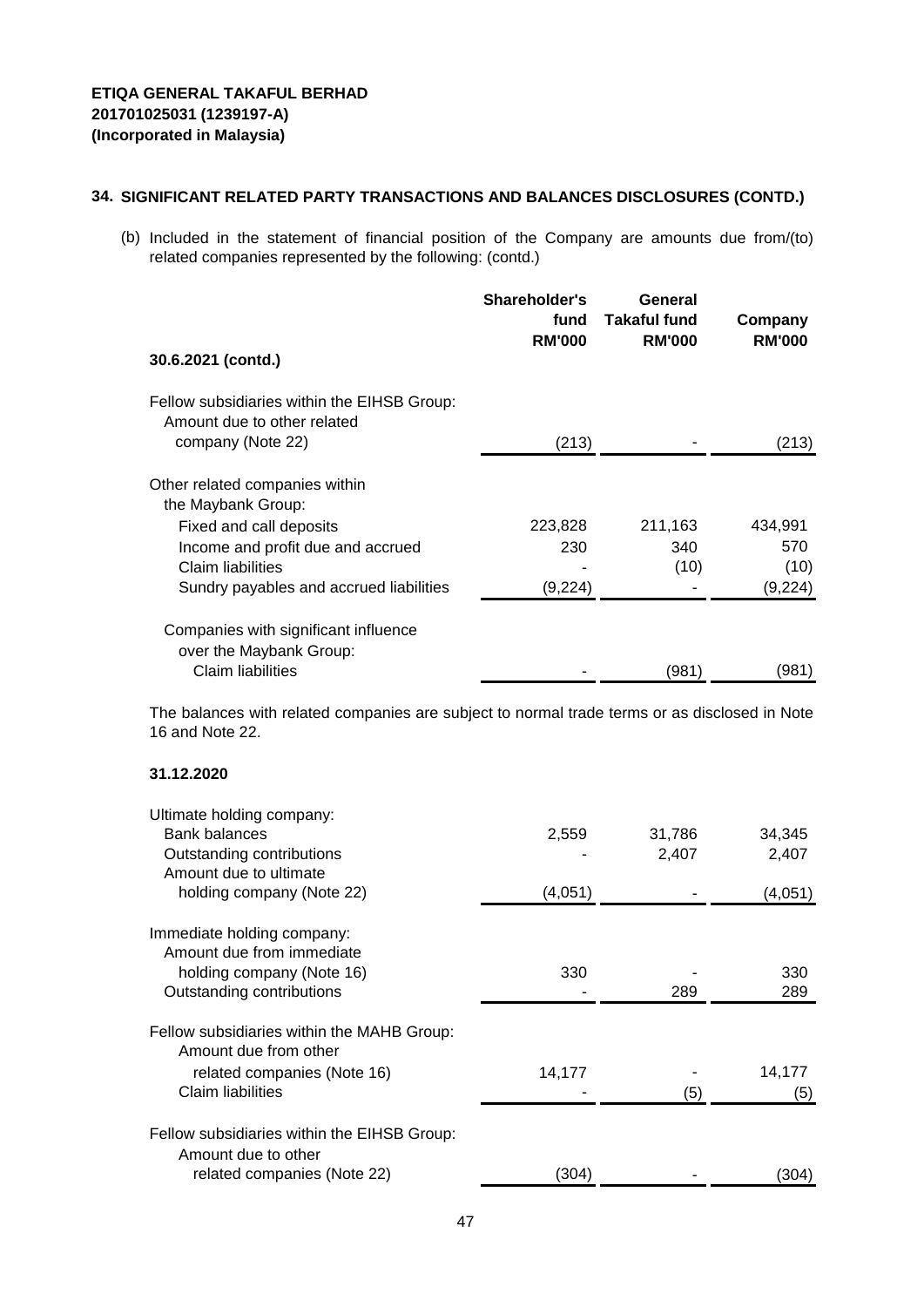(b) Included in the statement of financial position of the Company are amounts due from/(to) related companies represented by the following: (contd.)

| 31.12.2020 (contd.)                  | Shareholder's<br>fund<br><b>RM'000</b> | General<br><b>Takaful fund</b><br><b>RM'000</b> | Company<br><b>RM'000</b> |
|--------------------------------------|----------------------------------------|-------------------------------------------------|--------------------------|
|                                      |                                        |                                                 |                          |
| Other related companies within       |                                        |                                                 |                          |
| the Maybank Group:                   |                                        |                                                 |                          |
| Fixed and call deposits              | 221,666                                | 605,935                                         | 827,601                  |
| Income and profit due and accrued    | 419                                    | 1,851                                           | 2,270                    |
| Claim liabilities                    |                                        | (61)                                            | (61)                     |
| Amount due to other related          |                                        |                                                 |                          |
| companies (Note 22)                  | (20)                                   | (22)                                            | (42)                     |
| Sundry payables and                  |                                        |                                                 |                          |
| accrued liabilities                  | (12, 248)                              |                                                 | (12, 248)                |
| Companies with significant influence |                                        |                                                 |                          |
| over the Maybank Group:              |                                        |                                                 |                          |
| Claim liabilities                    |                                        | (917)                                           | (917)                    |

The balances with related companies are subject to normal trade terms or as disclosed in Note 16 and Note 22.

- (c) Key management personnel compensation
	- (i) The remuneration of key management personnel during the financial period were as follows:

|                                          | 1.1.2021<br>to<br>30.6.2021<br><b>RM'000</b> | 1.1.2020<br>to<br>30.6.2020<br><b>RM'000</b> |
|------------------------------------------|----------------------------------------------|----------------------------------------------|
| <b>Short-term employee benefits</b>      |                                              |                                              |
| - Fees                                   | 390                                          | 388                                          |
| - Salaries, allowances and bonuses       | 500                                          | 572                                          |
| - Contribution to EPF and pension scheme | 84                                           | 92                                           |
| - ESGP                                   | 94                                           | 64                                           |
| - Other emoluments                       | 141                                          | 72                                           |
|                                          | 1,209                                        | 1,188                                        |

The remuneration of other key management personnel, being the executive director and non-executive directors of the Company are as disclosed in Notes 27 and 28 of the unaudited interim condensed financial statements.